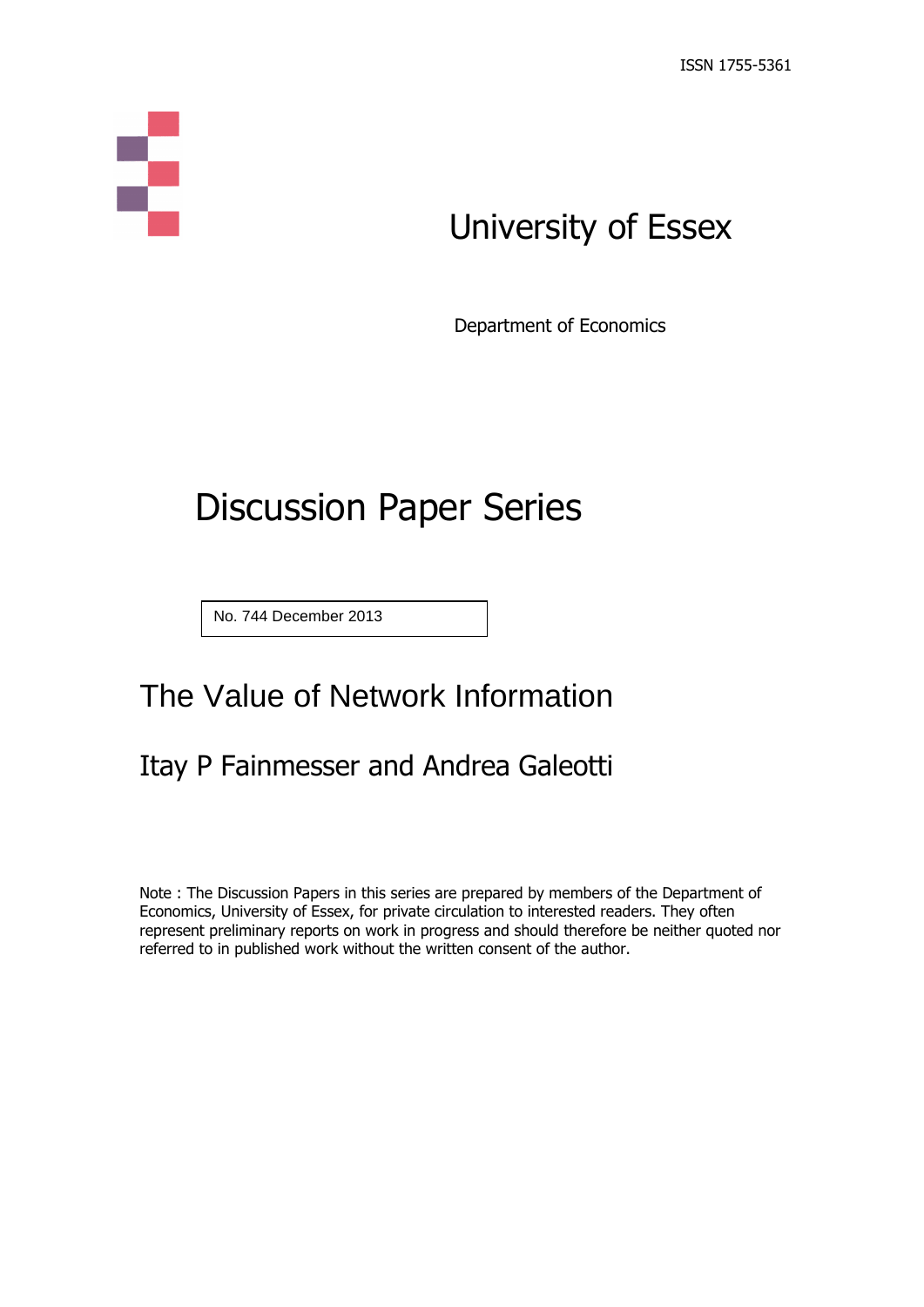### The Value of Network Information

Itay P. Fainmesser and Andrea Galeotti<sup>∗</sup>

December 2, 2013

#### Abstract

The business model of companies such as Facebook, MySpace, and Twitter, relies on monetizing the information on the interactions and influences of their users. How valuable is such information, and is its use beneficial or detrimental for consumer welfare? We study these questions in a model where a monopoly sells a network good and may price discriminate using network information: information on consumers influences and/or on consumers susceptibilities to influence. Our framework incorporates a rich set of market products, including goods characterized by global and local network effects. We derive results on the value of network information and determine under which conditions, relative to uniform price, consumer surplus increases. We demonstrate the applicability of our framework using survey data on various types of relationships.

<sup>∗</sup>Fainmesser: Department of Economics, Brown University, Providence, RI 02912 (email: Itay Fainmesser@Brown.edu); Galeotti: Department of Economics, University of Essex, Wivenhoe Park, Colchester CO4 3S, United Kingdom (email: agaleo@essex.ac.uk). We thank Matt Jackson, Shachar Kariv, Jacob Leshno, Markus Mobius, and participants to seminars at The University of California and Berkeley, Stanford University, Brown University, Microsoft Research New England, Tel Aviv University, Ohio State University, and The University of Essex, for valuable comments. We thank Neil Thakral, Michael Thaler, and Stephen Nei for excellent research assistance. Itay Fainmesser is greatful to the Economics Department at Stanford University for their hospitality and financial support during the academic year 2013-14. Andrea Galeotti is grateful to the European Research Council for support through ERC-starting grant (award no. 283454) and to The Leverhulme Trust for support through the Philip Leverhulme Prize.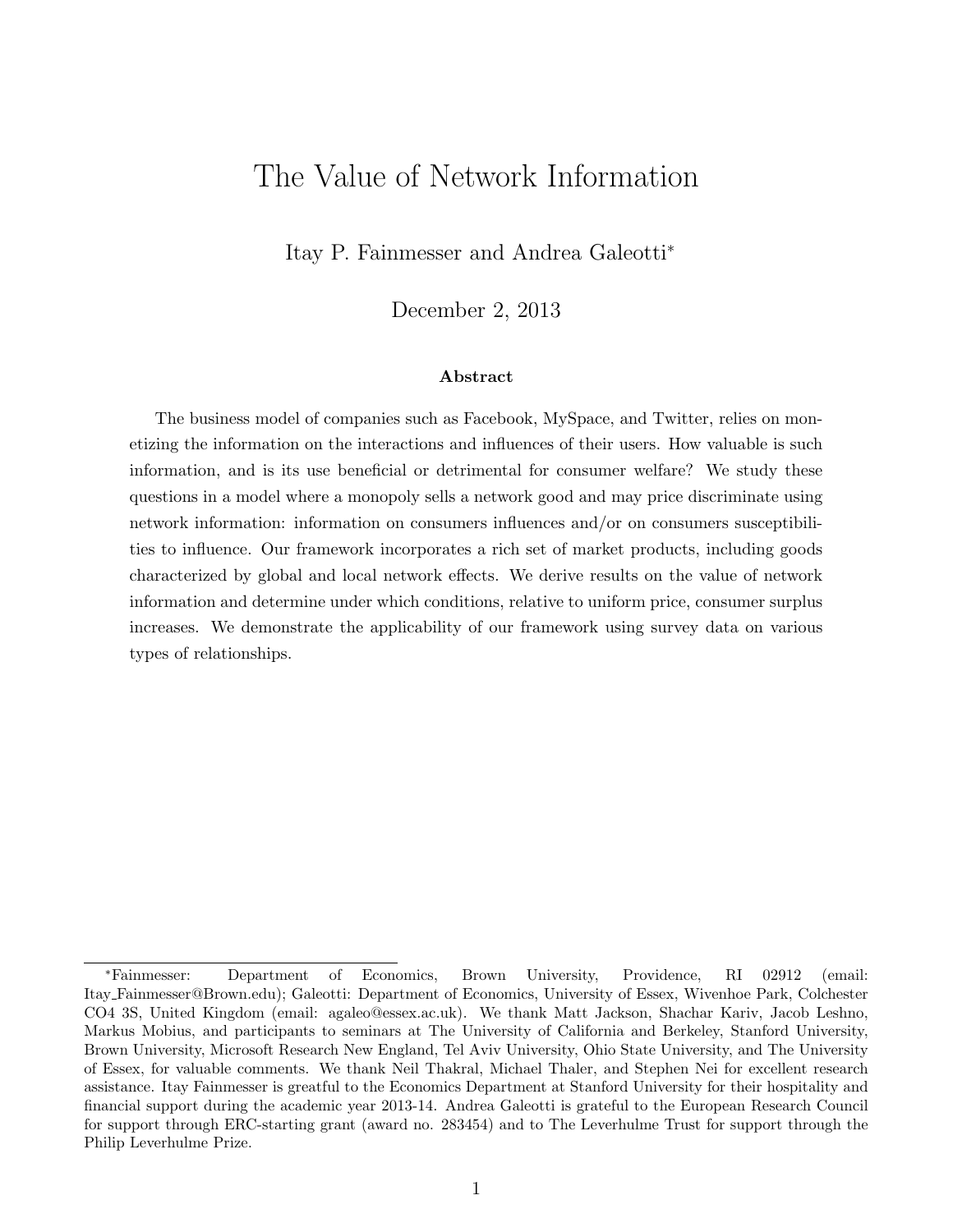#### 1 Introduction

We study the value of information about consumers' influence of each other for a monopoly selling a network good. Consider a product that has a collaborative component, such as membership in social club, the telephone, video-conference technology, an online game, a social network website, a file sharing tool, or a creative collaborative software. A potential consumer decides whether and how much to consume of the product based on her expectations of the consumptions of other consumers with whom she expects to interact: friends, colleagues, collaborators, or competitors. Now consider a monopoly selling the product. Having precise information about patterns of network externalities allows the monopoly to set different prices for different consumers. This paper characterizes how much a monopoly can increase its profit by exploiting individual level data on "who influences whom" when making its pricing decision, and the corresponding impact on consumer welfare.

Depending on the product of interest, network externalities can take different forms. When choosing her consumption, an individual may be affected by the consumption of the entire population–global network externalities–or by the consumption of a subset of the population– local network externalities. Moreover, recent empirical studies reveal that consumers may be heterogenous in terms of influence. There are consumers who are very influential, and there are consumers who are very susceptible to influence. In general, these may or may not be the same consumers. $<sup>1</sup>$  $<sup>1</sup>$  $<sup>1</sup>$ </sup>

Our model of social influence incorporates this rich set of environments in a tractable framework. We model influence of a consumer by her in-degree and out-degree. The out-degree parametrizes the susceptibility to influence of the consumer. The in-degree parametrizes the level of influence of the consumer. When network externalities are local, the out-degree is the number of other consumers whom a consumer is influenced by, and the in-degree is the number of other consumers whom the consumer influences. The pattern of network effects in the market is then parsimoniously summarized by the in- and out-degree distributions of an underlying network of interactions. In the case of global externalities, each consumer cares about the weighted average consumption of the entire population, but with different intensities, as specified by her out-degree and everyone else's in-degrees.

We consider a two-stage game. In the first stage the monopoly chooses a price scheme. In the second stage, consumers observe the price scheme and make simultaneous consumption decisions, taking into account the resulting network externalities. The ability to price discriminate depends on the monopoly knowledge about the in-degree and out-degree of each consumer. The benchmark case is one where the monopolist only knows the in-degree and

<span id="page-2-0"></span><sup>&</sup>lt;sup>1</sup>Tucker (2008), in a study of the adoption of video-conferencing technology in a large multi-national organization, shows that adoption and usage of the technology by employees is influenced by the usage of the technology by their superiors, but less so by their subordinates. Nair et al. (2010) report asymmetric influence between prominent physicians and non-specialist physicians in the context of prescription and adoption of new drugs. Aral and Walker (2012), in a study of adoption of an application in Facebook.com, also shows the importance to distinguish between influential and susceptible consumers. Goldenberg et al. (2009), in a study of adoption of pictures and video-clips in a social networking website, show that influence and susceptibility to influence are both important dimensions to understand diffusion and to identify hubs.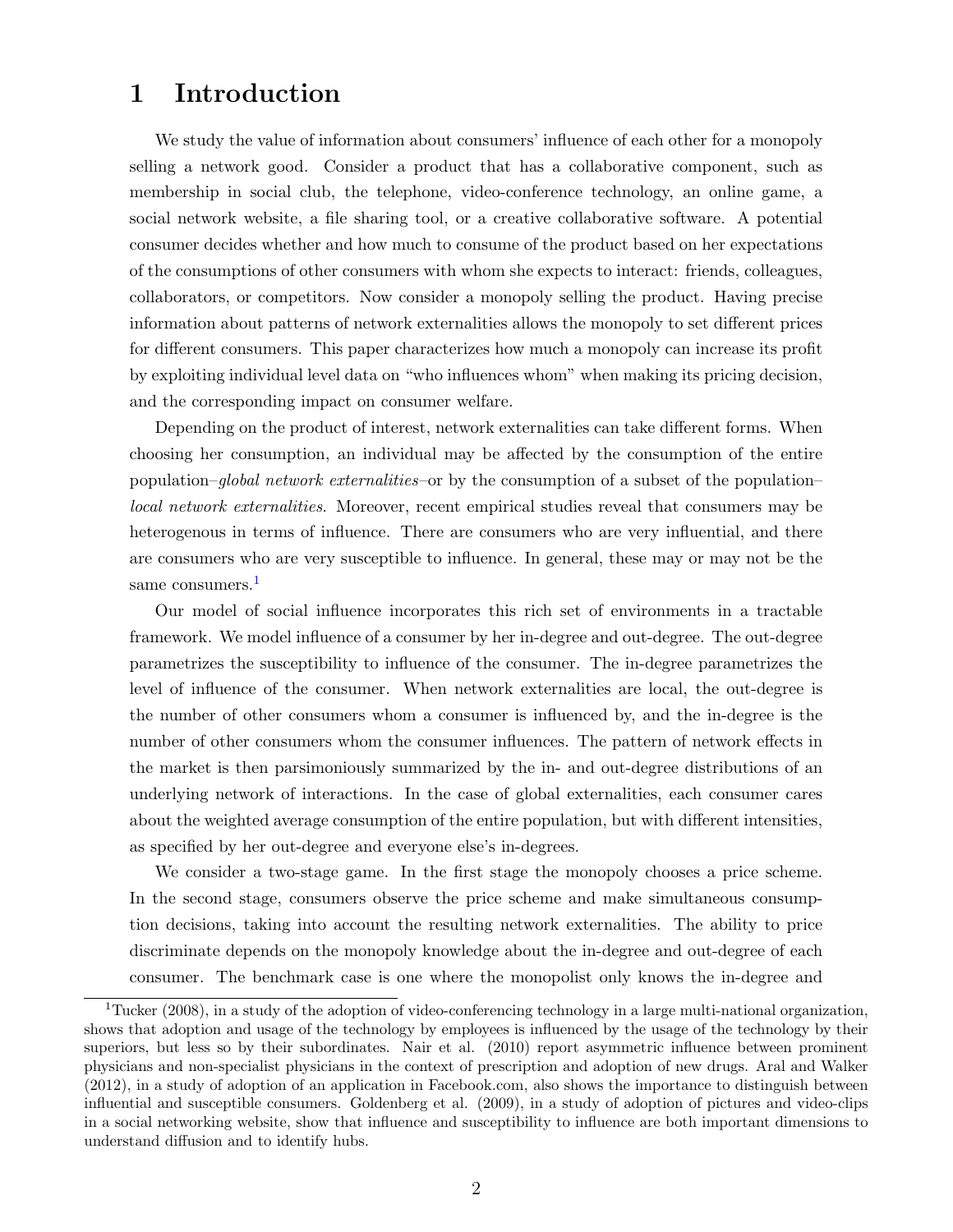out-degree distributions. We then consider the case in which the monopolist has more detailed information: she knows the in-degree of each consumer, the out-degree of each consumer, and, finally, both. We compare these different scenario and assess how the information that the monopoly has about the pattern of network externalities shape the optimal pricing strategy, the profits the monopoly can hope to earn, and consumers' welfare.

Our first insight is that to evaluate the value of information on in-degrees and out-degrees, it is sufficient to have information on the average level of influence and the dispersion of in-degrees and out-degrees.<sup>[2](#page-3-0)</sup> This gives a precise guide to practitioners in terms of prioritizing their data collection/purchase decisions. It also allows a company, like Facebook.com, MySpace, Google and alike, which owns data on social interactions and influence, to provide firms with sufficient statistics that convey the value of the data without revealing the data itself – also known as *zero-knowledge* information transmission in the Cryptology literature.<sup>[3](#page-3-1)</sup> Moreover, our result could be used to improve the pricing of stocks in IPOs of companies such as Facebook, Twitter, Lore.com or Pinterest, whose business models rely, at least in part, in monetizing the information of their users, including their interactions and influences.[4](#page-3-2)

There is now convincing evidence that influence among consumers differs across markets. In some product markets the level of influence is much higher than in others, and such differences are, in part, explained by the demographic characteristics of the representative consumer of that particular market, see, e.g., Leskovec, Adamic, and Huberman (2007), Keller, Fay, and Berry (2007), Bearden and Etzel (1982).<sup>[5](#page-3-3)</sup> Our second insight then relates the value of information to general statistics of social influence. We show that the value of having information on in-degrees and/or out-degrees increases with the level of social influence and with the dispersion of the in- and out-degree distributions. We show that information on in-degrees is more valuable than information on out-degrees if, and only if, the in-degree distribution is more dispersed than the out-degree distribution. This formalizes a recurrent and important theme in marketing stressing the importance of strategies that take advantage of structural differentiation, see Krackhardt (1996).

Our analysis raises a natural question: How would consumers' welfare change if firms incorporate information on consumers' influence in their selling strategies? Indeed, there is a

<span id="page-3-0"></span><sup>&</sup>lt;sup>2</sup>Precisely, the value of information on, say, in-degrees, is the increase in monopoly profits obtained by price discriminating on in-degrees relative to uniform pricing.

<span id="page-3-2"></span><span id="page-3-1"></span><sup>3</sup>For a classic example, see Feige et al. (1988)

<sup>&</sup>lt;sup>4</sup>The development of new methods to identify influential and susceptible consumers from large data sets is a very active area of research in the intersection between the area of business and of information system engineering. We refer to Probst et al (2013) for a recent survey of this literature. Companies like Google are also increasing their effort in developing algorithms to identify influential consumers, see Green (2008).

<span id="page-3-3"></span> $5$ Bearden and Etzel (1982) shows that the level of influence among consumers increases with the "conspicuousness" of the product. The level of influence among consumers is also higher for products that are "consumed publicly". Leskovec, Adamic, and Huberman (2007) shows that the level of social interactions–how much buyers recommend their products– and the degree of influence– how often recommendations lead to adoption– changes greatly across product categories: high recommendation and moderate influence for DVD, moderate recommendation but high influence for books and Music, and very low recommendation and influence for Video. Keller, Fay, and Berry (2007) report that both the average level and dispersion of influence, measured by tracking word of mouth communication, is correlated to some demographic: it is much higher among teenagers as compared to the average in the population at large.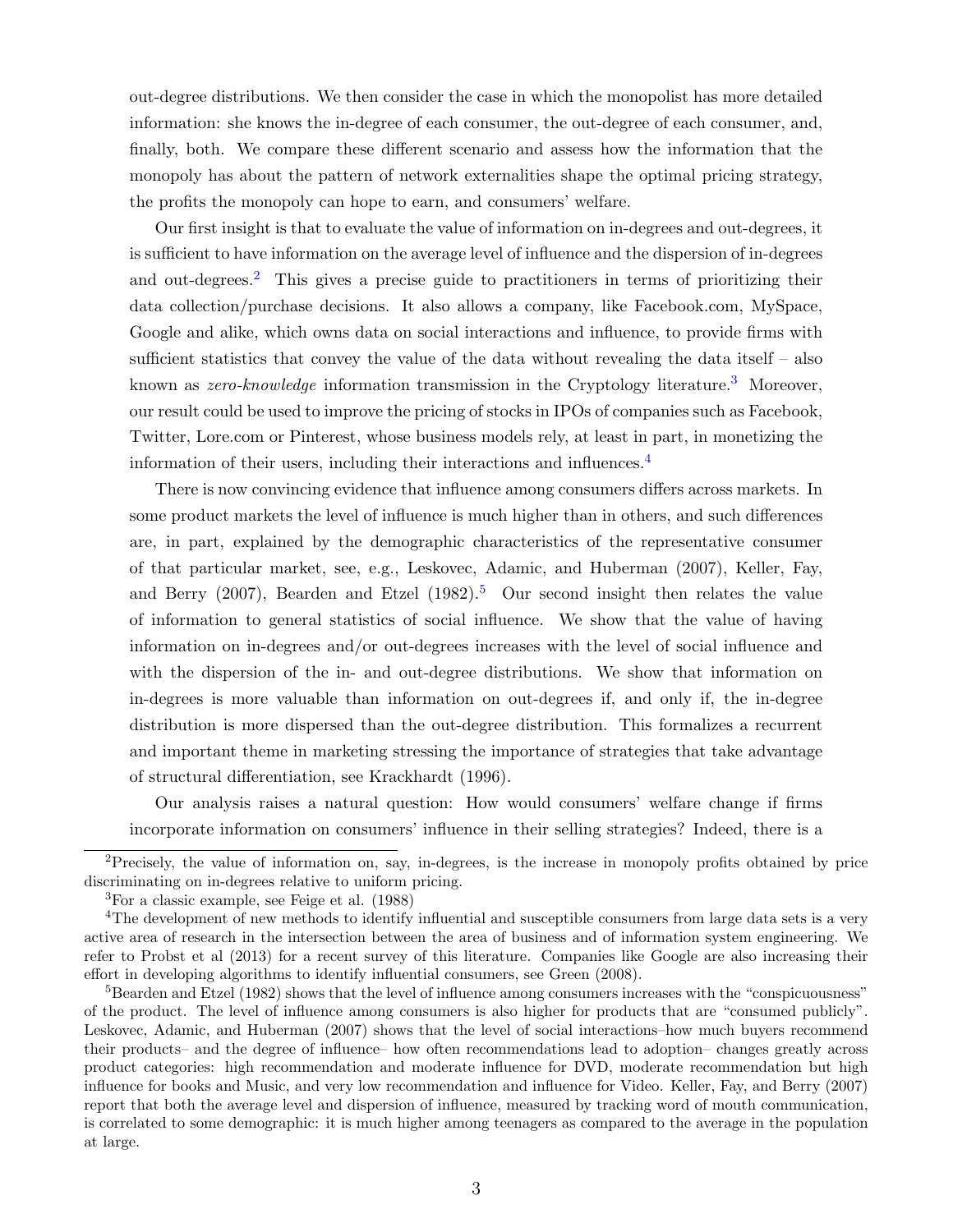current debate about whether antitrust authorities should re-focus their present investigations about Google on how Google's control of large data set about consumers' behaviour may entrench monopoly power and harm consumers' welfare, see, e.g., Newman (2013). This issue is part of a more general debate about to what extent law should facilitate informational privacy given the technological development leading private and state organisations to enjoy unprecedented abilities to collect personal data, see, M. Froomkin (2000). We show that discrimination on in-degree and on out-degree have different implications for both aggregate consumer surplus and payoff distribution across consumers. In particular, moving from nodiscrimination to price discrimination on out-degrees increases the welfare of all consumers, only if the out-degree distribution is sufficiently dispersed. Otherwise, it increases the welfare of consumers with low out-degrees and decreases the welfare of consumers with high out-degrees and the overall effect on aggregate consumer surplus is ambiguous. On the other hand, a move from no-discrimination to price discrimination on in-degrees increases unambiguously overall consumer surplus, but some consumers may be worse off.

Building on the generality of our framework we study how the monopoly's profit and the value of information are affected by the correlation in the population between consumers' indegrees and their out-degrees—henceforth degree correlation. Negative correlation between in-degree and out-degree is typical of many goods, such as [1] goods that have an element of expertise, like prescription choices by physicians, in which case few experts act as opinion leaders; [2] professional goods adopted in superior-inferior relationships, like communication devices in hierarchical organizations; and [3] fashionable goods, like design clothes, where brands are often endorsed by celebrities.<sup>[6](#page-4-0)</sup> Positive correlation between influence and susceptibility is, instead, typical of social goods in which social interaction is more symmetric, like Facebook.com usage time, and communication products, like communication applications on smartphone.

We show that an increase in degree correlation increases the monopoly profit for any pricing regime, but decreases the value of information on consumers' in- and out-degrees. That is, if influential individuals are also highly susceptible to influence, the monopoly can expect high profits, and has less scope for price discrimination. Moreover, when degree correlation is positive or moderately negative, the value of information of in-degrees and out-degrees exhibit complementarity—that is, the value of information on in-degrees is higher to a monopolist who already holds the information on out-degrees, and vice versa. Therefore, if collecting information on in-degrees and on out-degrees require identical investments, a monopoly will either gather the complete individual level data, or gather no data at all. In contrast, if degree correlation is sufficiently negative—i.e., influential individuals are less susceptible to influence, the value of information on in-degrees and out-degrees no longer exhibits complementarity and instead exhibits substitutability.

With the theoretical underpinning in hand, we proceed to illustrate novel aspects of our analysis. We consider data from a survey conducted in 75 villages in rural India (see Banerjee

<span id="page-4-0"></span> $6$ We refer to Tucker (2008), Nair et al (2010) and Aral and Walker (2012), discussed previously, for examples in which influence and susceptibility to influence are negative correlated.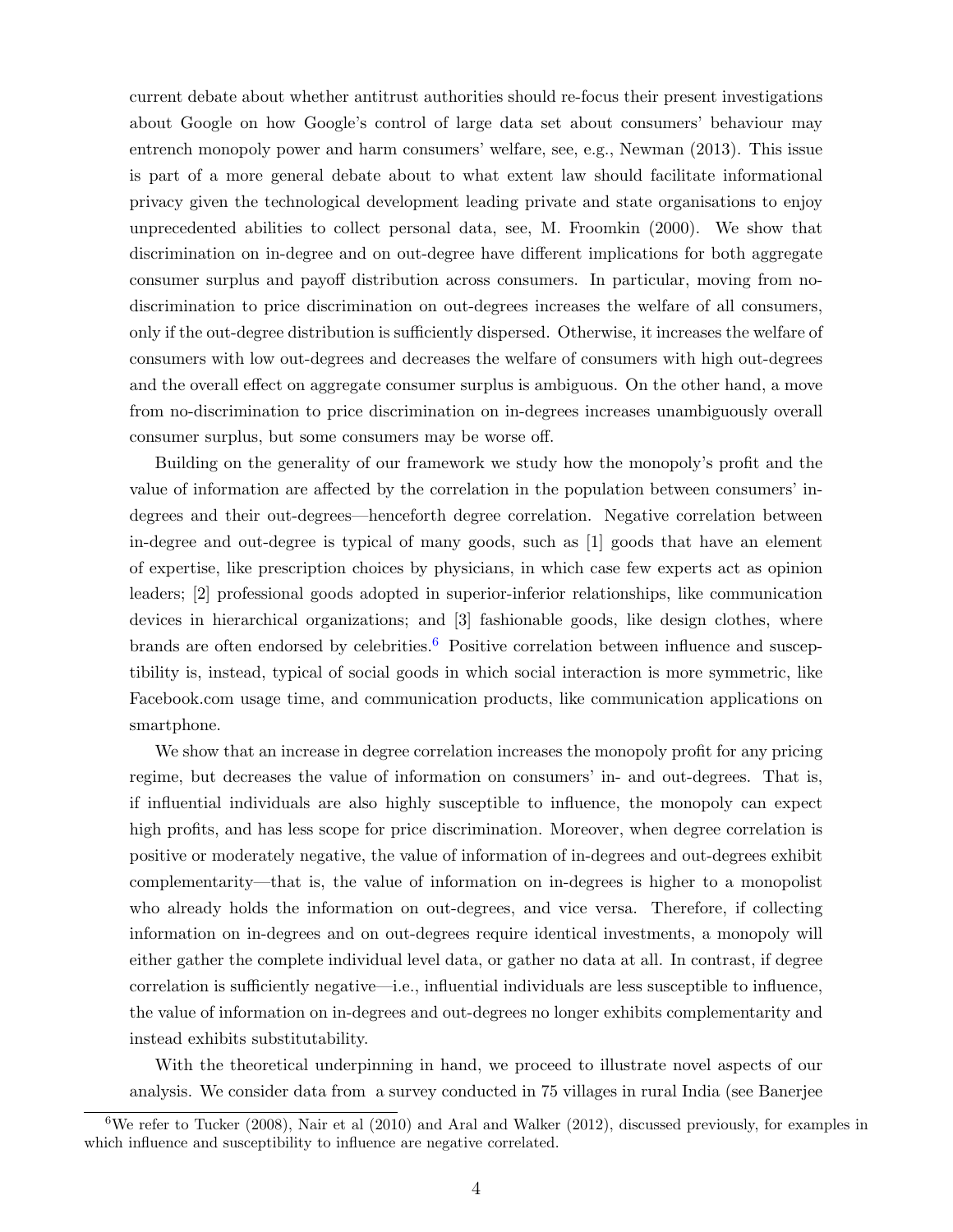et al. 2011). The data documents a variety of relationships between individuals within each village. We focus on a number of different networks induced by the different relationships, which are presumably related to consumption externality of different types of goods. Thus, by exploiting the differences between the networks, we illustrate how the monopoly profit, the value of information, the consumers' welfare, and the level of complementarity of information on in- and out-degrees vary across the networks and product types.

Our paper relates to the classical literature on network externalities and network industries initiated in the 1980's by Farrell and Saloner (1985) and Katz and Shapiro (1985), and most recently extended to settings with local network externalities, e.g., Sundarajan (2006), Ballester et al. (2006), Galeotti et al. (2010) and Bramoulle et al. (2013). Our second stage can be interpreted both as a game with local externalities and as a game with global externalities. For the former interpretation, we make the realistic assumption that when taking consumption decisions consumers know their own in-degree and out-degree, but have incomplete information about the level of interactions/influence of other consumers, similarly to Galeotti et al. (2010). For the latter interpretation, the underlying assumption is that consumers care about a weighted average consumption and the weights are given by in-degrees and out-degrees.

Our main interest is, however, understanding how the monopolist can exploit the presence of such network externalities. The literature of optimal marketing strategies in the presence of social influence is quite recent and a very active field of research in economics, marketing, and computer science. Most of the literature has focused on optimal advertising and seeding strategies (distributing, initially, products for free to key consumers) given an exogenous process of product diffusion, e.g., Galeotti and Goyal (2009), Campbell (2013), Goyal and Kearns (2012), Dominigos and Richardson (2001), and Kempe et al. (2003).

Only few papers study optimal pricing as marketing strategies in environments with network influence. Hartline et al. (2008) and Arthur et al. (2009) consider dynamic optimal pricing in a setting where adoption is sequential and consumers are myopic. They show that the optimal dynamic pricing strategy is NP-hard to compute, and develop a simple pricing strategy to illustrate the potential value of exploiting influences across consumers. Candogan et al. (2012) and Bloch and Querou (2013) are the closest studies to our. They consider monopoly pricing when both the monopolist and the consumers have perfect knowledge of the architecture of the network of influence. Their aim is to determine when the optimal pricing strategy reflects the centrality measures of the consumers in the network. While we share with this work the basic motivation, our research questions and method of analysis are very distinctive. In particular, our framework allows to evaluate the value of information on consumers' influence for the monopoly, and the effect that the use of such information may have on consumers' welfare. The emphasis that our work places on these questions is, to the best of our knowledge, novel in the literature.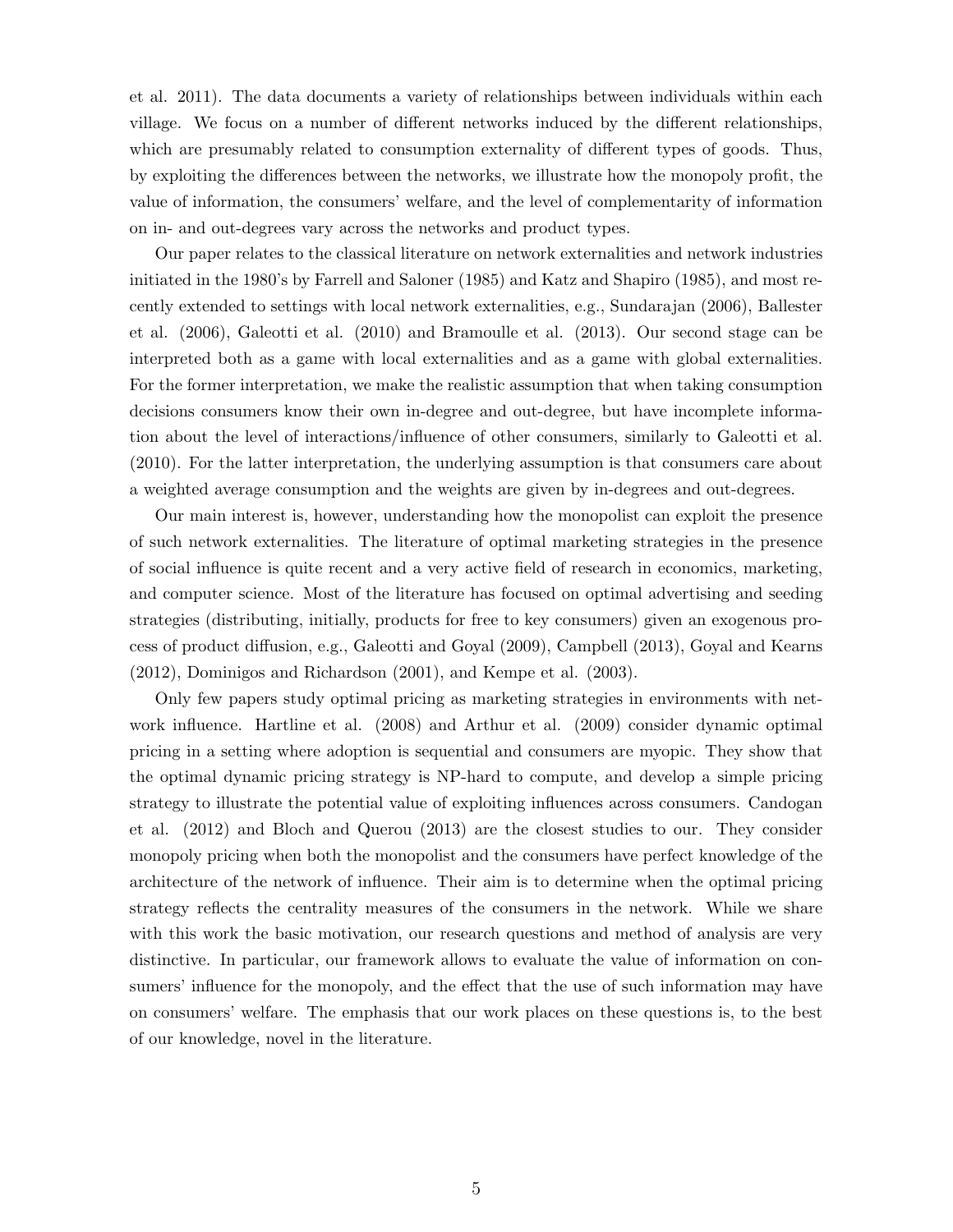#### 2 Model

There is a single monopoly, which can produce any quantity of a divisible good at no cost, and a unit measure of potential consumers  $N = [0, 1]$ . Consumers' behavior is influenced by the consumptions of other consumers (network externalities) and these influences can be heterogeneous across consumers. In the first stage of the game the monopoly chooses a price scheme  $\mathbf{p} = \{p_i\}_{i \in \mathbb{N}}$ . The ability of the monopoly to assign different prices to different consumers depend on her knowledge about the network. In the second stage, consumers observe the price scheme and make simultaneous consumption decisions,  $\mathbf{x} = \{x_i\}_{i \in \mathbb{N}}$ , taking into account the resulting network externalities. We emphasize that the model can be modified with minor changes to capture a discrete good which each consumer can choose either to adopt or not to adopt—our analysis and results follow through with no change. See section [2.1.1](#page-10-0) for more details.

We now formalize the ingredients of our model: patterns of influence, network externalities, and different level of network knowledge of the monopoly. The levels of influence of a consumer are parametrized by her *out-degree*,  $k$ , and in-degree, l. A consumer with out-degree k draws, after making her consumption decision,  $k$  others and each consumer with in-degree l is drawn by l others.<sup>[7](#page-6-0)</sup> A fraction  $P(k)$  of consumers has *out-degree* k, and a fraction  $H(l)$  of consumers has in-degree l, where  $l, k \in D = \{0, ..., k^{max}\}$ , and  $\sum_{k \in D} P(k) = \sum_{l \in D} H(l) = 1$ . We assume for now that there is no correlation in the population between a consumer's in-degree and her out-degree and *vice-versa*, that is,  $P(k|l) = P(k)$  and  $H(l|k) = H(l)$ ; section [5](#page-18-0) studies the case with correlation. Consistency requires that the average out-degree equals the average in-degree, i.e.,  $\sum P(k)k = \hat{k} = \sum H(l)l$ . We refer to  $\hat{k}$  as to the average level of influence. We assume that the different draws of a consumer, as well as the draws of different consumers are independent of each other. Therefore, if i samples j, the probability that j is sampled by  $l-1$ others is  $\overline{H}(l) = \frac{1}{2}H(l)l$ .

Consumers have quadratic utility that exhibits network externalities.<sup>[8](#page-6-1)</sup> For a given profile of consumption  $\mathbf{x} = (x_i, \mathbf{x}_{-i})$  and unit price  $p_i$ , the utility of consumer i who benefits from interacting with a finite set of consumers  $N_i$  (i.e., draws the set of consumers  $N_i$ ) is

$$
u_i(x_i, \mathbf{x}_{-i}, p_i) = x_i - \frac{1}{2}x_i^2 + \gamma \sum_{j \in N_i} x_i x_j - p_i x_i,
$$

where  $\gamma > 0$  is the positive network externalities coefficient. Since different draws of a con-

<span id="page-6-0"></span><sup>&</sup>lt;sup>7</sup>More precisely, a consumer with out-degree k draws k other consumers according to an atomless weighted-uniform distribution on the unit interval, where the weights are determined by the in-degrees of the sampled consumers. Therefore, the unconditional probability distribution function assigns to a consumer with in-degree l a density for being sampled that is  $l$  times higher than it assigns for a consumer with in-degree 1.

<span id="page-6-1"></span><sup>8</sup>Beyond their mathematical appeal, the classic motivation for the assumption of quadratic utility functions is that it provides a second order taylor approximation for other utility functions and thus captures first (and second) order effects and neglect only higher order effects of a smaller magnitude. Furthermore, our analysis and results carry over to a more general class of utility functions that induce linear best responses by consumers (see Bramoullé et al. 2011 for discussion). The only exception to this last point is that in order to make any claim on aggregate consumer surplus, we cannot remain agnostic with respect to the utility function that we choose.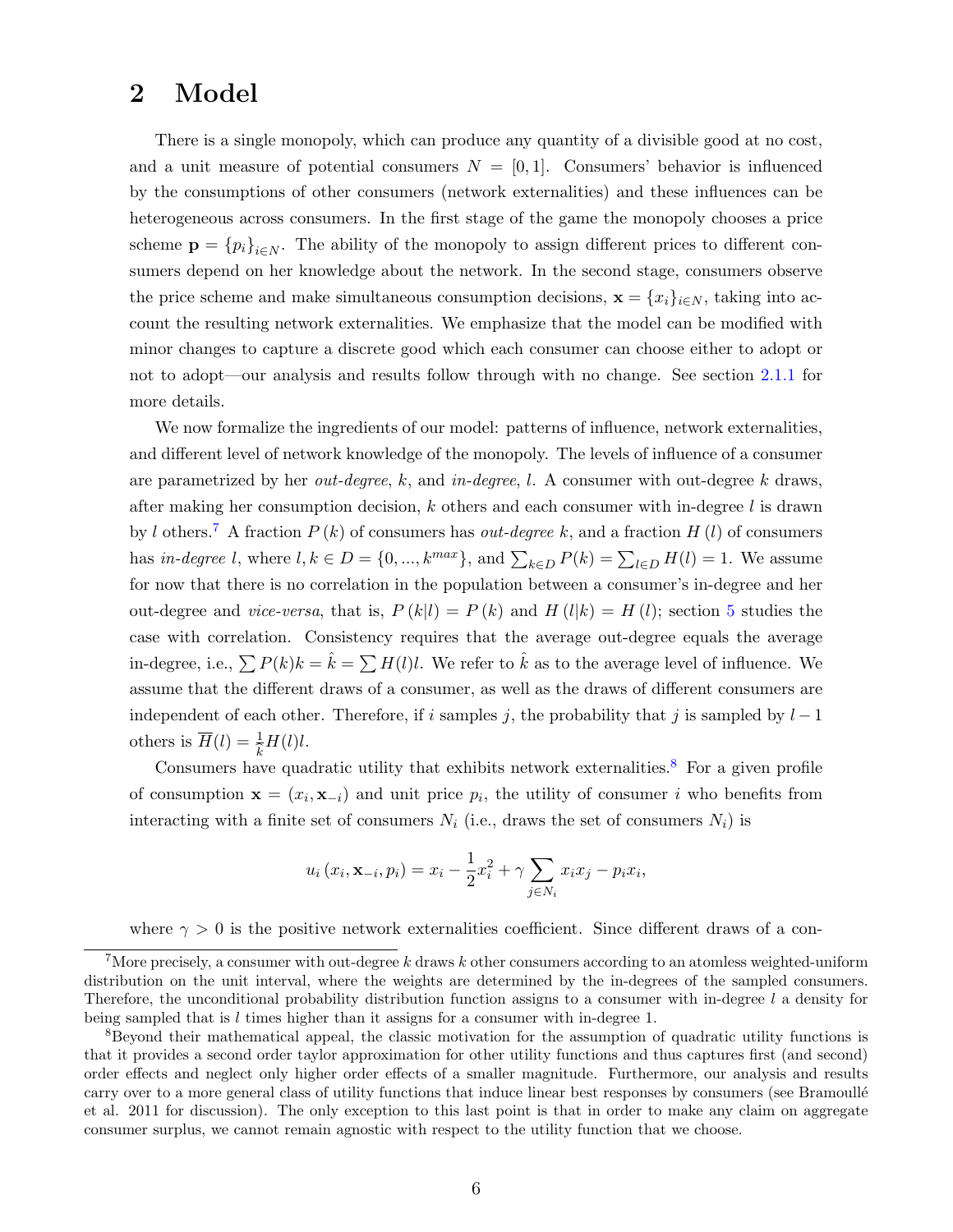sumer, as well as the draws of different consumers, are independent of each other, we have that for given  $(x_i, \mathbf{x}_{-i})$  the expected utility to consumer i is

$$
U_i(x_i, \mathbf{x}_{-i}, p_i, k) = (1 - p_i) x_i - \frac{1}{2} x_i^2 + \gamma x_i k A(\mathbf{x}_{-i}),
$$
\n(1)

where  $A(\mathbf{x}_{-i}) \triangleq E[x_j | j \in N_i]$  is the average consumption across samples of consumers. Given  $A(\mathbf{x}_{-i})$ , the consumption of consumer i depends on her type only via her out-degree k and the price  $p_i$ . Therefore, for any pricing scheme for which the price  $p_i$  depends at most on the outdegree and in-degree of consumer  $i$ , we can write the demand of a consumer with out-degree k and in-degree l as  $x(k, l)$ ; and

$$
A(\mathbf{x}_{-i}) = \sum_{l} \overline{H}(l) \sum_{k} P(k) x(k, l).
$$

Before solving the monopoly's problem, we study the *consumption equilibrium* induced by the consumers' decisions in the second stage of the game given any pricing scheme chosen by the monopoly. The following result establishes conditions under which, for any pricing scheme chosen by the monopoly, there exists a unique consumption equilibrium. The result also provides a characterization of equilibrium consumptions levels.

<span id="page-7-1"></span>**Proposition 1.** Let **p** be any price schedule set by the monopoly in the first stage of the game and specifying for each consumer i a price per unit  $p_i \in \mathbb{R}$ .

- 1. If  $\gamma k^{\max}$  < 1, then, in the consumption stage, there exists a unique Bayes-Nash equilibrium  $\mathbf{x}^*$ .
- 2. Assume that according to p any two consumers with identical in- and out-degrees are priced the same. Then, in the unique equilibrium of the consumption stage any two consumers with identical in- and out-degrees make the same consumption decision. In particular, let  $p(k, l)$  and  $x(k, l)$  be the price and the demand of a consumer with outdegree  $k$  and in-degree  $l$ . Then, in the unique equilibrium of the consumption stage

<span id="page-7-0"></span>
$$
x(k,l) = 1 - p(k,l) + \frac{\gamma(1-\overline{p})}{1-\gamma\hat{k}}k,
$$
\n<sup>(2)</sup>

where  $\overline{p} = \sum_l \overline{H}(l) \sum_k P(k)p(k,l)$ .

Hereafter we maintain the assumption that  $\gamma k^{\text{max}} < 1$  and that consumers play the unique equilibrium in the consumption stage. In the first stage, the ability of the monopoly to design targeted pricing strategies depends on the information the monopoly possesses about the network of influence. The benchmark case is when the monopoly knows the distributions of influence,  $P$  and  $H$ , but knows neither the in-degree nor the out-degree of any individual consumer. In such a situation the monopoly charges a uniform price, i.e.,  $p(k, l) = p$  for all  $k, l$ . We will compare this benchmark case with three other cases

a. The monopoly knows the out-degree of each consumer and price discriminates on outdegree, i.e.,  $p(k, l) = p(k)$  for all l.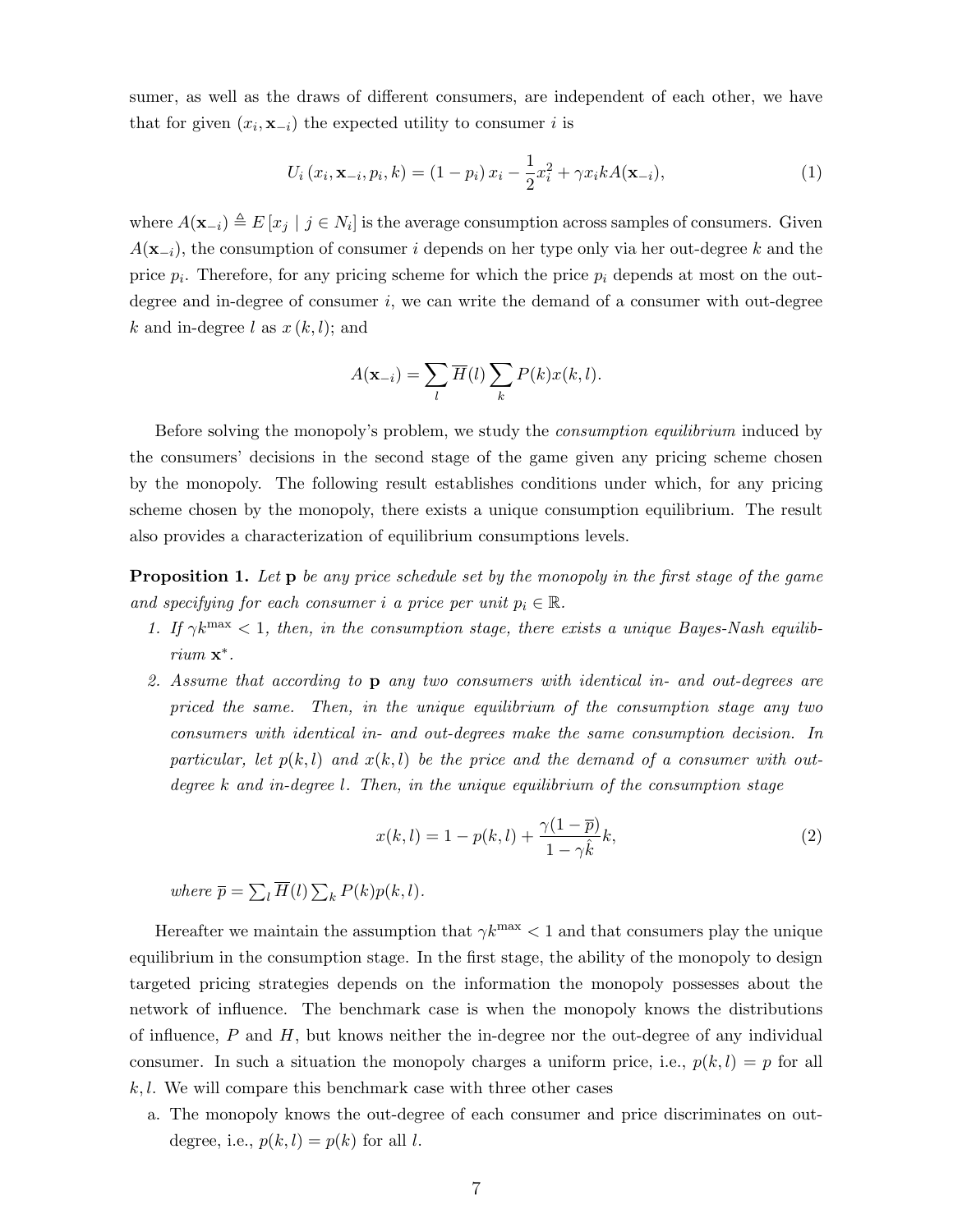- b. The monopoly knows the in-degree of each consumer and price discriminates on in-degree, i.e.,  $p(k, l) = p(l)$  for all k.
- c. The monopoly knows the in-degree and the out-degree of each consumer and price discriminates on both.

In each of these cases the monopoly chooses a price schedule  $\{p(k, l)\}_{k,l\in D}$  to maximize its expected profit

$$
\Pi = \sum_{l}\sum_{k}H(l)P(k)x(k,l)p(k,l),
$$

where  $x(k, l)$  is the equilibrium consumption decision given by expression [\(2\)](#page-7-0) and the choice of  $p(k, l)$  is restricted depending on the information that the monopoly possesses as described above. The following assumption guarantees that the monopoly's maximization problem is well-behaved and has a unique interior solution (see Proposition [11](#page-33-0) in the Appendix). We maintain assumption [1](#page-8-0) throughout the paper.

<span id="page-8-0"></span>Assumption 1.  $\gamma k^{\rm max} < \frac{1}{2}$  $\frac{1}{2}$ .

#### 2.1 Interpretations of the model

We briefly discuss the main assumptions of the model and the possible interpretations of the framework.

Our main interpretation of the consumption stage is that when consumers take their consumption decisions, they take into account local network effects, but they have only partial information about their future interactions, i.e., they know the degree distributions and their own (expected) degrees, but not the degrees of their neighbors. This interpretation is consistent with models of network games where there is incomplete information about the network, e.g., Galeotti et al. (2010). An alternative interpretation is that network effects are global and so each consumer cares about the weighted average consumption of the entire population of consumers, but with different intensities, as specified by their particular type  $(k, l)$ . So, our formulation accounts both for local and global network effects.

An important and novel element of our model is the distinction between the level of influence of a consumer and the susceptibility to influence. The out-degree parametrizes the latter, e.g., how many other consumers does the consumer look up to, listen to, benefit from sharing the use of the good with, etc. The in-degree parametrizes the former, e.g., how many other consumers look up to the consumer, listen to her, benefit from sharing the use of the good with her, etc. As discussed in the introduction, the separation between the level of influence of a consumer and her susceptibility to influence, and possible correlations between these two dimensions, is important because it is empirically relevant in markets (see footnote 1).

In some applications it is more intuitive to think of connections as undirected. That is, a connection may capture a social interaction and the good may be any social interaction good such as Facebook.com or online gaming, or any collaboration tool such as Dropbox.com. In its most basic formulation, undirected influence is captured in our model by perfect correlation between consumers' in- and out-degrees. Moreover, even under the assumption of undirected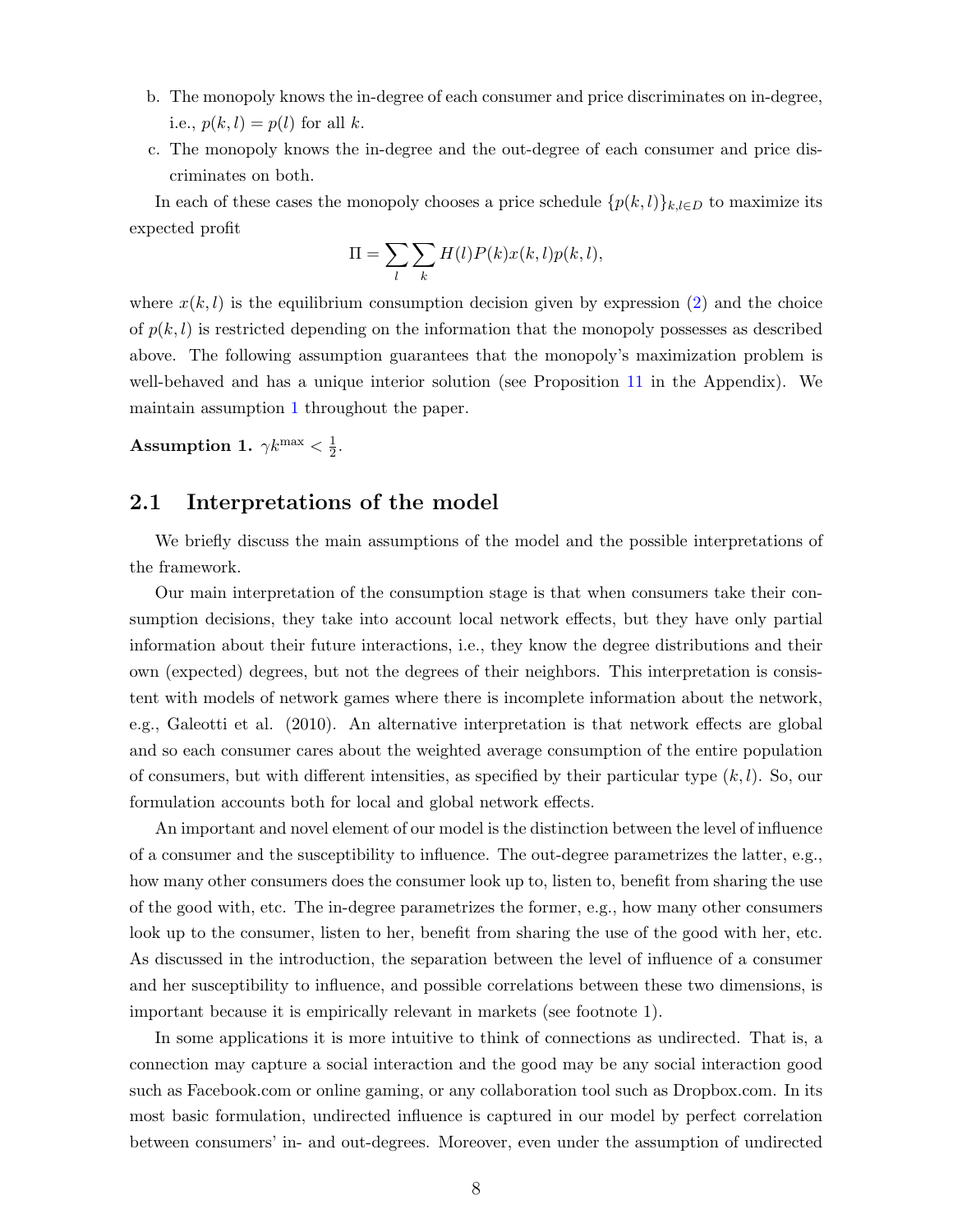connections our setup allows for a different patterns of influence. For example, the case in which individuals have symmetric interactions, but some are more susceptible to influence than others, is captured by replacing an individual's out-degree k with her "effective out-degree"  $\widetilde{k}$ , which equals  $k$  times the relative susceptibility of that particular individual to be influenced by a single connection. A similar approach could be used to accommodate charismatic individuals who generate more influence in each of their interactions.

The richness of the model allows us to consider a variety of goods and patterns of network effects. To see how, consider goods for which an individual with a high out-degree is less influenced by each one of her contacts—e.g., when deciding how much time to spend in a golf club, having more golf playing friends increases a consumer's demand only up to a point, due to time constraints. We accommodate such network effects by replacing a consumer's outdegree k with a concave function  $\lambda(k)$ . This transformation covers many cases that received attention in the literature. For example, it has been suggested that in some cases, an individual is influenced by the average consumption of her contacts, or by different moments of the distribution of her contacts' consumptions. This could be the case with goods that have a competitive element, such as online gaming—an individual wants to get to a level of expertise that is at least as high as the lowest/average/highest level of expertise of her contacts, or alternatively, with goods that have comparable alternatives which also exhibit network effect, such as mobile phones brands, and other competing platforms.<sup>[9](#page-9-0)</sup> Accounting for consumers who are influenced by the average consumption of their contacts, can be done in our formulation by setting the out-degrees of all of the consumers to equal 1 so that  $10^{-10}$  $10^{-10}$ 

$$
U_i(x_i, \mathbf{x}_{-i}, p_i, k) = (1 - p_i) x_i - \frac{1}{2} x_i^2 + \gamma x_i A(\mathbf{x}_{-i}).
$$

The example of the adoption of mobile phone brands suggests that one may also be interested in considering binary adoption decisions. The following section (section [2.1.1\)](#page-10-0) demonstrates that this paper covers this case as well.

We conclude by remarking that we only investigate linear pricing. This is without loss of generality in the binary adoption version of the model. Otherwise, for different levels of information about in- and out-degrees, the monopolist could propose bundles with specific quantities and price and hope to increase profit (relative to linear pricing). Without information on in-degree and out-degree the problem of the monopolist becomes a screening problem. When the monopolist has detailed information the monopolist will offer specific bundles to consumers based on their in-degree and their out-degree. Given the prevalence of linear pricing in markets, we view our analysis as a useful benchmark; we leave a complete analysis of non-linear pricing for future research.

<span id="page-9-0"></span><sup>&</sup>lt;sup>9</sup>Assuming that all of a consumer's connections have a mobile phone, the consumer wants to adopt the phone which most of her friends adopt. Hence, she looks at the average consumption/adoption rate of her friends.

<span id="page-9-1"></span><sup>&</sup>lt;sup>10</sup>For consistency, this requires scaling down the in-degrees of all of the consumers by a factor of  $\frac{1}{k}$ .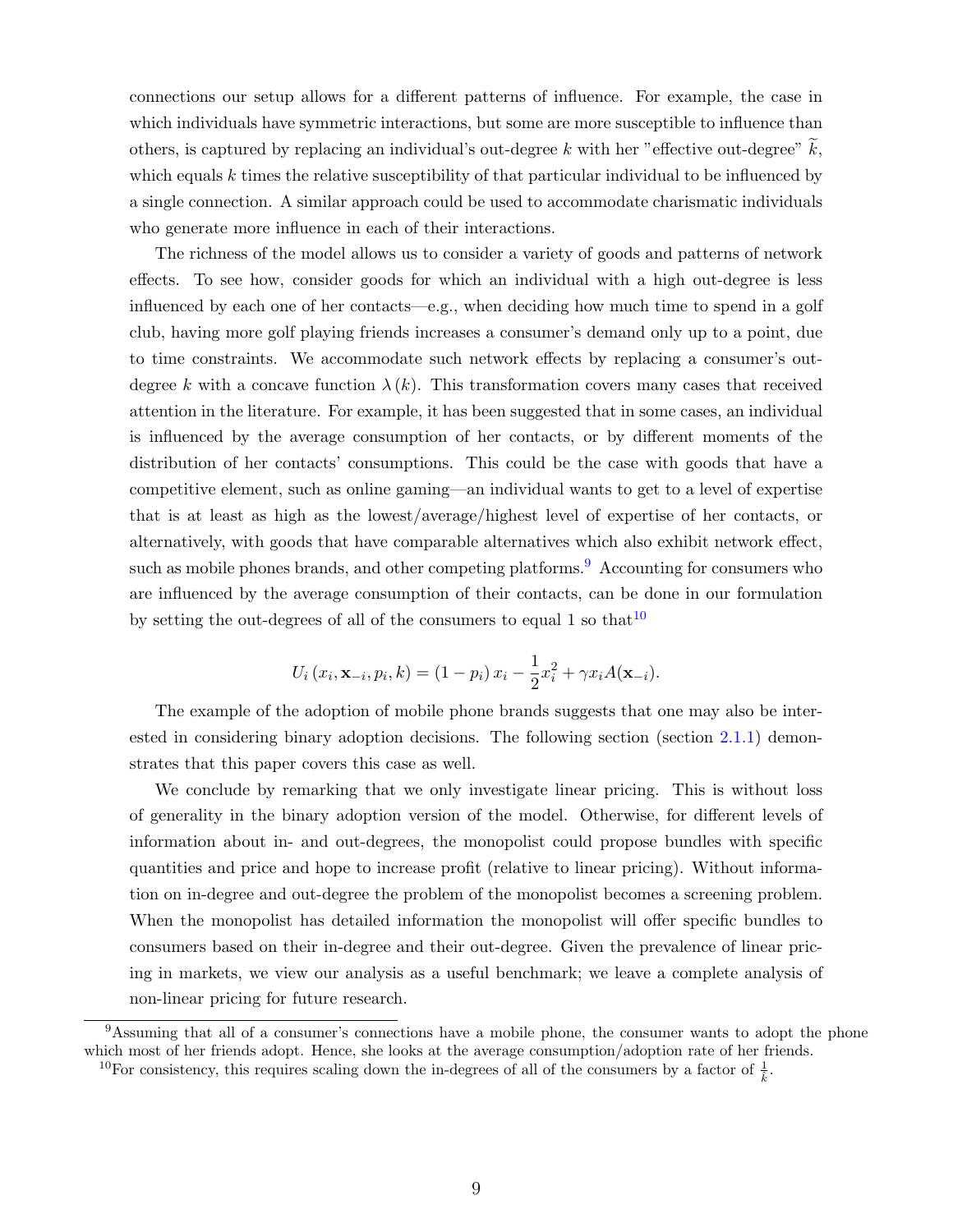#### <span id="page-10-0"></span>2.1.1 Binary product adoption

The model, analysis, and results can be modified with minor changes to accommodate a discrete good for which consumers make binary choices of whether to adopt or not to adopt. In that case, consumers' strategies will be represented by probabilities of adoptions  ${x_i}_{i\in N}$  such that  $x_i \in [0, 1]$ , and the prices will be interpreted as prices of adopting the good. Formally, each consumer i has a unit demand for the good, and draws an intrinsic value  $\theta_i$  from the uniform distribution over the unit interval. Intrinsic values are independently distributed. Consumers experience local network externalities in the sense that their value for the good increases by the constant value  $\gamma > 0$  whenever one of their neighbors adopts the good. That is,

$$
u_i(x_i, \mathbf{x}_{-i}, p_i) = x_i \left( \theta_i - p_i + \gamma \sum_{j \in N_i} x_j \right).
$$

A consumer *i* adopts the good if and only if  $E\left[\theta_i - p_i + \gamma \sum_{j \in N_i} x_j\right] > 0$ , which happens with probability  $1 - p_i + \gamma \sum_{j \in N_i} x_j$ . Therefore, the probability that consumer i adopts the good is  $x_i = 1 - p_i + \gamma k A(\mathbf{x}_{-i})$ . This is exactly the first order conditions in the divisible good formulation (when  $x_i$  is interpreted as a quantity), and all of our analysis goes as is to this adoption framework.

## 3 Preliminary results: equilibrium pricing and consumption

In our benchmark case the monopoly has information on the distributions of influence, P and  $H$ , but has no information on consumers' types and therefore charges a uniform linear price,  $p(k, l) = p$  for all k, l.

<span id="page-10-1"></span>**Proposition 2.** If the monopoly only knows the distributions  $P$  and  $H$ , then the optimal price is  $p = 1/2$  and does not depend on the properties of the network. The equilibrium consumption level of a consumer increases in the average level of influence and increases linearly in the consumer's out-degree. The expected monopoly profit increases in the average level of influence.

The price charged is independent of the characteristics of the network and therefore the equilibrium demand of a consumer depends only on her out-degree. Since there are network externalities, a consumer's demand is increasing in her out-degree; this effect is linear because of the quadratic payoff specification (i.e., linear best reply). As a consequence, both the average equilibrium consumption and the monopoly profits increase in the average level of influence across consumers. Since the effect of the out-degree on consumption choices is linear and since the price is constant, only the average level of influence matters for monopoly's profits. As we shall see in the next sections, when the monopoly can price discriminate, additional statistics of the networks become relevant.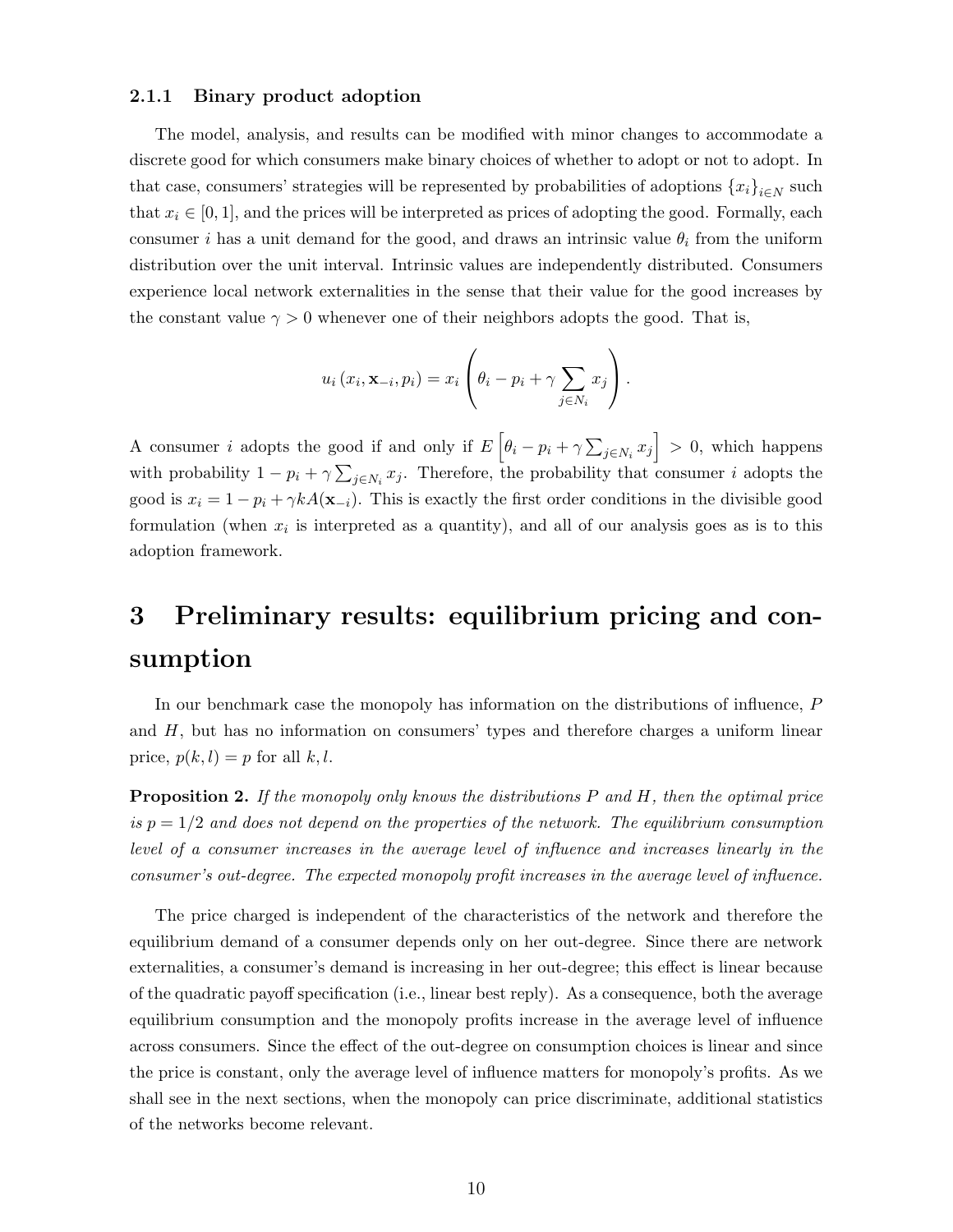#### 3.1 Price discrimination

We now describe the properties of optimal price schemes, when the monopoly has additional information about the level of influence of each consumer.

<span id="page-11-1"></span>**Proposition 3.** Whenever the monopoly discriminates on out-degrees (resp. in-degrees), the optimal price schedule depends on the average level of influence and on the variance of the out-degree distribution (resp. in-degree distribution). Furthermore, if the monopoly price discriminates on out-degrees (resp. in-degrees), the price to a consumer linearly increases in her out-degree (resp. linearly decreases in her in-degree).

Out first insight is that when the monopoly price discriminates, consumers who are more susceptible to influence pay a price premium, whereas influential consumers receive a price discount. The size of the discount/premium depends on the patterns of influence, as captured by the average influence and the variance of the out- and in-degree distributions. We illustrate this next.

When the monopoly discriminates only based on out-degrees, the optimal price charged to a consumer with out-degree  $k$  is

$$
p(k) = \frac{1}{2} - \frac{\gamma}{2} \left[ \frac{\gamma \sigma_k^2 + \hat{k} - k}{4 - 4\gamma \hat{k} - \gamma^2 \sigma_k^2} \right],
$$
\n(3)

where  $\sigma_k^2$  is the variance of the out-degree distribution. Hence, the price premium paid by a consumer per unit increase in out-degree is

$$
p(k+1) - p(k) = \frac{\gamma}{2\left(4 - 4\gamma\hat{k} - \gamma^2\sigma_k^2\right)},
$$

which is higher the higher is the average level of influence and the more dispersed is the distribution of out-degrees in the population.

To see why an increase in the average influence increases the out-degree price premium note that holding an individual consumer's out-degree fixed, an increase in the average level of influence implies that the same consumer is, in expectations, more influential (i.e., has a higher expected in-degree *l*). Consequently, the monopoly would like to charge the consumer a lower price. However, this per-unit discount is more costly to apply to a consumer with a higher pre-discount demand, since it applied to the entire quantity.

The intuition for the effect of a change in the variance of out-degrees on the out-degree price premium is related to a very general fact in networks: when the variance of the out-degrees increases, the expected out-degree of an individual at the (out) end of a randomly chosen link also grows. This is true even if the average out-degree remains constant.<sup>[11](#page-11-0)</sup> As a result,

<span id="page-11-0"></span><sup>&</sup>lt;sup>11</sup> Formally, note that the expected out-degree of an individual at the end of a randomly chosen link is  $\sum_k \overline{P}(k)k =$  $\frac{1}{k}\sum_{k}P(k)k^{2} = \frac{\sigma_{k}^{2}}{k} + \hat{k}$ . Therefore, a mean preserving spread in the distribution of out-degrees increase the expected out-degree of an individual at the out end of a randomly chosen link.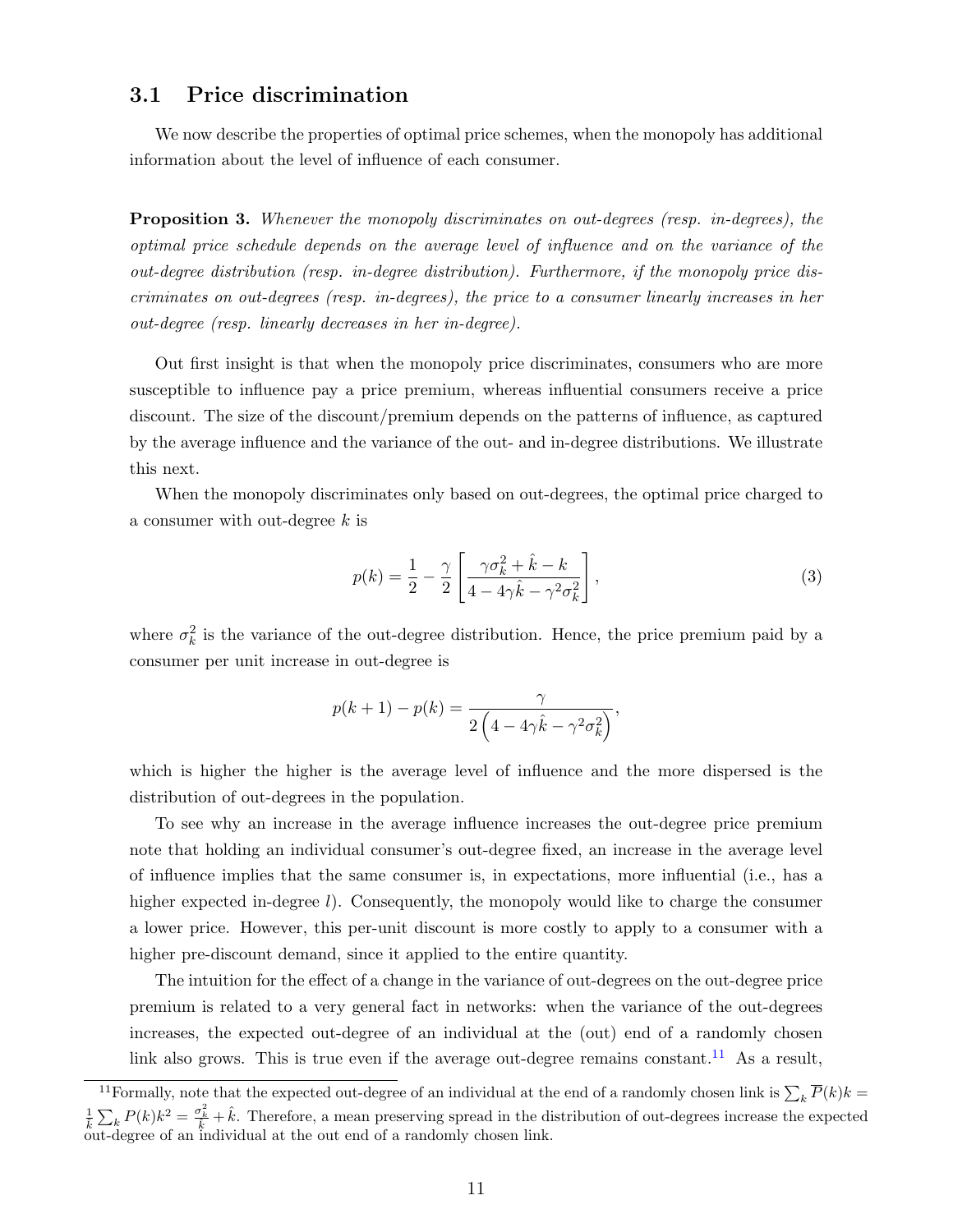for a consumer with out-degree  $k$ , increasing the variance of out-degrees in the population increases the probability that a consumer who is connected to her (via her in-links) has a higher out-degree. As a result, it is more cost effective for the monopoly to reduce the price for the consumer than to do so for her neighbor relative to the pre-increase variance. Similarly to the effect of an increase in average influence, this effect is also weaker for consumers with high out-degrees, because they already have high pre-discount demand.

In contrast, when the monopoly discriminates based on in-degrees (see expression [22](#page-33-1) in the appendix) then the price discount received by a consumer per unit increase in her in-degree is

$$
p(l) - p(l+1) = \frac{\gamma}{2\left(4 - 4\gamma\hat{k} - \gamma^2\sigma_l^2\right)},
$$

which increases in the average level of influence and in the variance of the in-degree distribution,  $\sigma_l^2$ . The intuition follows a mirror image of the intuition for the effects for discrimination based on out-degree. These insights carry over to the case where the monopoly discriminates both on out- and in-degree (see expression [23](#page-34-0) in appendix). Summarizing:

Corollary 1. If the monopoly price discriminates on out-degrees (resp. in-degrees), the price premium paid (resp. price discount received) by a consumer per unit increase of the out-degree (resp. in-degree) is increasing in the average level of influence and in the variance of the out-degree (resp. in-degree) distribution.

#### 3.2 Consumption

The following proposition shows how the equilibrium consumption depends on the outdegrees and in-degrees of consumers, and how these relationships depend on the ability of the monopoly to price discriminate on these levels of influence.

<span id="page-12-0"></span>**Proposition 4.** The equilibrium consumption level of a consumer at the optimal price schedule depends on the average level of influence and on the variance of the out-degree distribution (resp. in-degree distribution) whenever the monopoly can discriminate on out-degrees (resp. indegrees). Furthermore, if the monopoly price discriminates on out-degrees (resp. in-degrees), the equilibrium consumption level of a consumer linearly increases in her out-degree (resp. out-degree and in-degree).

First, when the monopoly only discriminates on out-degrees there are two confounding effects. On the one hand, a consumer with high out-degree pays a higher price and this decreases her consumption; on the other hand a consumer with high out-degree enjoys more externalities and this boosts her consumption. The merit of the proposition is to show that optimal price is set so that more susceptible agents consume more. The intuition follows a similar logic as in the theory of monopoly pricing in environments without network externalities: the reason that high out-degree individuals pay more than low out-degree individuals is that the monopoly does not want to forfeit the high price on the large number of units that they consume. For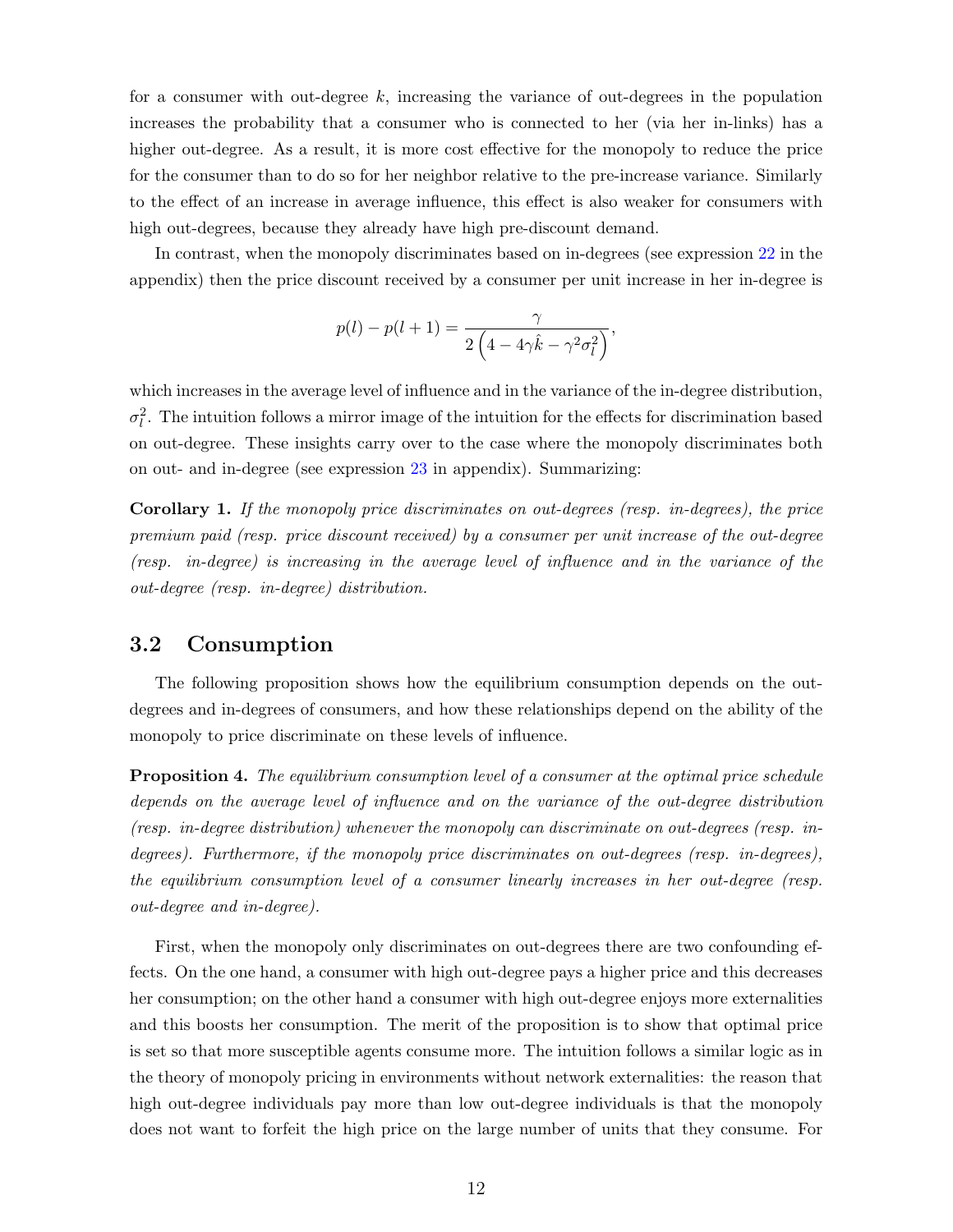this to hold, it must be the case that the high out-degree consumers consume more than low out-degree ones.<sup>[12](#page-13-0)</sup> Note also that when the monopoly only discriminates on out-degrees, consumption choices are independent of consumers' in-degrees.

Second, when the monopoly only discriminates on in-degrees, the consumption decision of a consumer depends both on his in-degree and on his out-degree, but in a separable way. First, given any out-degree, agents with high in-degrees receive price discounts, so their consumption is higher than agents with low in-degrees. At the same time, since the price schedule is independent of out-degrees, more susceptible agents consume more due to their higher exposure to network externalities.

Finally, equilibrium consumptions depend also on the variance of the in-degree and outdegree distributions, and on the average level of influence. The variances of the distributions of in- and out-degrees affect consumption only through their effect on the optimal price schedules. For example, if the monopoly price discriminates on out-degrees, an increase in the variance of the out-degree distribution decreases the price that a consumer with a given out-degree  $k$ pays and therefore that consumer demands more of the good.

The effect of the average level of influence on equilibrium consumption is more subtle. When the monopoly discriminates only based on out-degrees, the consumption level of a consumer increases in the average level of influence. However, when the monopoly discriminates on in-degrees, the effect of a change in the average level of influence on the consumption of a consumer depends on his out-degree and in-degree. For example, if the monopoly discriminates only based on in-degrees, then the quantity consumed by a consumer with out-degree  $k$  and in-degree l is

$$
x(k,l) = 1 - \frac{2 - \gamma \hat{k} - \gamma l}{4 - 4\gamma \hat{k} - \gamma^2 \sigma_l^2} + \frac{\gamma \left(2\hat{k} + \gamma \sigma_l^2\right)}{\hat{k} \left(4 - 4\gamma \hat{k} - \gamma^2 \sigma_l^2\right)} k,\tag{4}
$$

which increases in the average level of influence if  $l$  is sufficiently large, but not necessarily when  $l$  is small. The reason lies in the pricing scheme. On the one hand, an increase in the average level of influence leads to higher consumption, keeping constant the price schedule. On the other hand, the price charged to each individual increases in the average level of influence when the monopoly discriminates on in-degrees, and this reduces demand. Such an increase in price is lower for high in-degree individuals. Therefore, only for consumers' with sufficiently high in-degree this price effect is dominated by the externality effect.

<span id="page-13-0"></span> $12$ The classic unit elasticity requirement does not hold due to the network externalities. However, the same logic applies.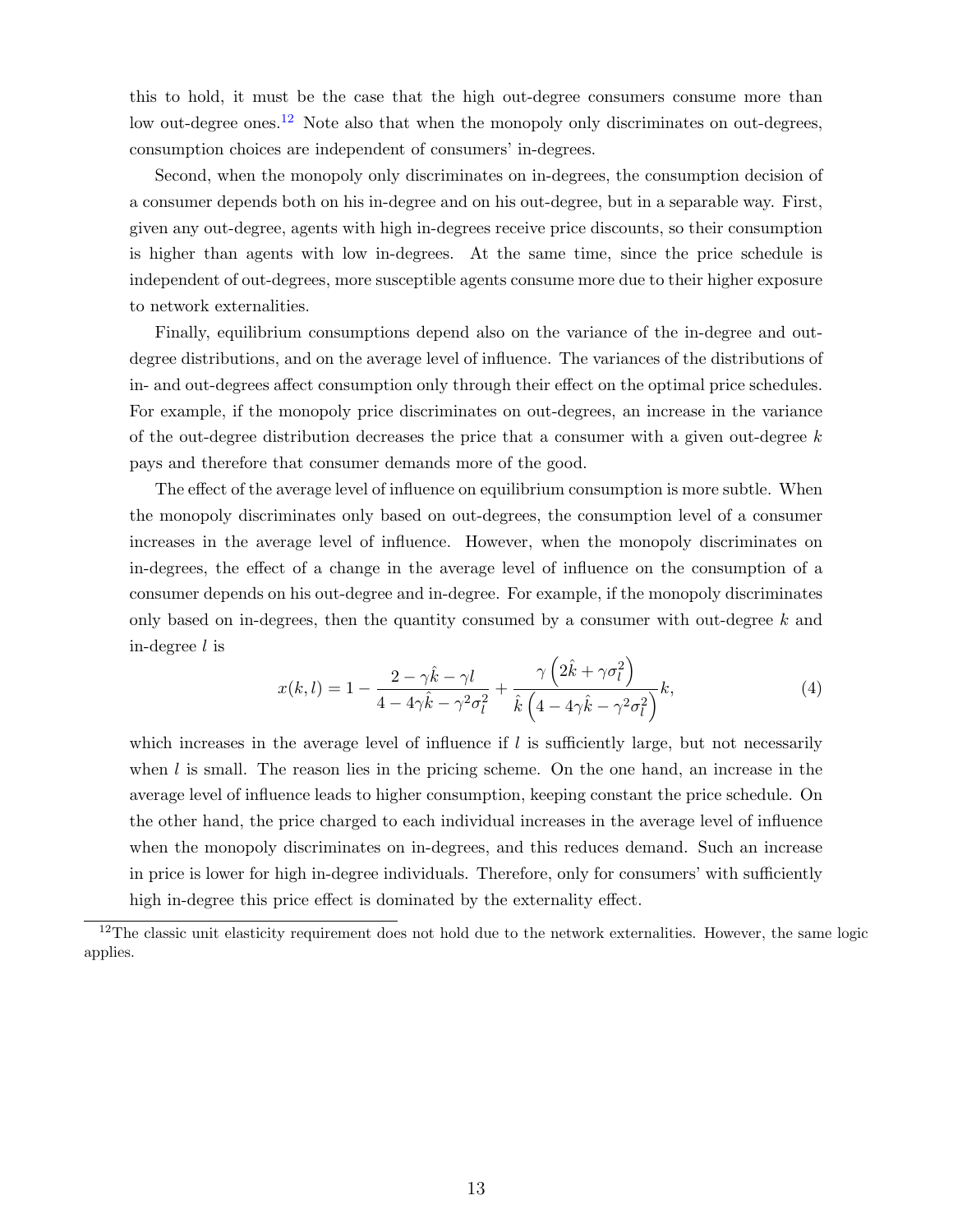## 4 Main results: profits, welfare, and the value of information

#### 4.1 Profits and the value of network information

We now describe how the profits of the monopoly depend on the characteristics of the network and on the knowledge of the monopoly about the network.

<span id="page-14-0"></span>**Proposition 5.** For all price discrimination schemes, the profit of the monopoly is increasing and convex in the average level of influence. Furthermore, it is increasing and convex in the variance of the out-degree distribution (reps. in-degree distribution) if the monopoly price discriminates on out-degrees (reps. in-degrees).

Our first insight here is that simple statistics of the network such as the average level of influence and the variance of the out-degree and the in-degree distribution are sufficient to compute the profits that a monopoly would obtain by price discriminating. This information on the network is potentially easy to collect. It can therefore be used as a first step for the monopoly to decide whether it is worth investing in collecting or purchasing precise individual level information on in-degrees and/or out-degrees. Similarly, this information can easily be conveyed by a company seeking to sell the data to the monopoly, without revealing the data itself, thus reducing information asymmetries and facilitating the trade of information.

The second insight captures the effects of changes in the average level of influence and in the variance of the degree distributions on the expected monopoly profits. To see why profits increase in average influence, consider the following intuition. For a given price schedule, an increase in the average influence is synonymous of an increase in network externalities and this triggers higher demand of each consumer and higher monopoly profits. Hence, at the new optimal price schedule, the profit of the monopoly must also increase.

The intuitive reason why, when the monopoly discriminates, say, on out-degrees, the level of profits is increasing in the variance of the out-degree distribution, is that the monopoly uses the information on influence to price discriminate. If the degrees of different consumers are similar, the scope of price discrimination is limited (e.g., if all consumers have the same outdegree, there is no room for discrimination based on out-degree), whereas a high spread allows for significant price discrimination. This implication of Proposition [5](#page-14-0) formalizes a recurrent and important theme in marketing, stressing the importance of strategies that take advantage of structural differentiation, see e.g., Krackhardt (1996).

Proposition [5](#page-14-0) highlights how the characteristics of the network of influence affect the level of profits under a given knowledge of the monopoly. We now investigate the characteristics of the network of influence that makes the monopoly willing to acquire information on consumers' influence. The value of the monopoly of learning the out-degree (resp. in-degree) relative of noinformation is defined as the difference in the expected profit when the monopoly discriminates on out-degrees (resp. in-degree) and the expected profit under uniform price. We then say that the monopoly prefers to learn the out-degree rather than the in-degree when the value of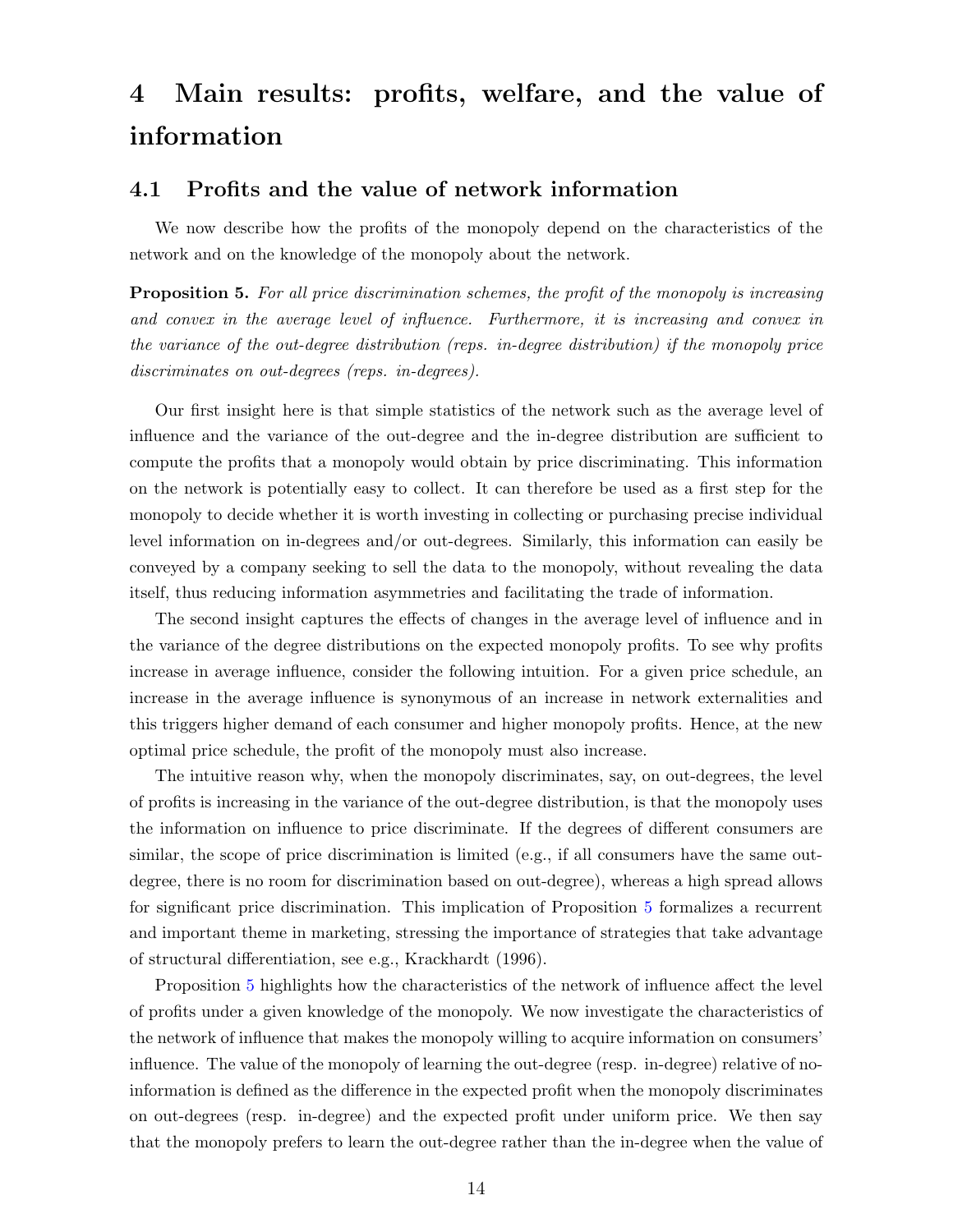learning the out-degree is higher than the value of learning the in-degree. Corollary [2](#page-15-0) answers the following questions: How does the value of learning in-degrees and out-degrees depend on the network of influence? If the monopoly can only acquire information on either the in-degree or the out-degree, which information should the monopoly acquire?

<span id="page-15-0"></span>Corollary 2. The value for the monopoly from learning the out-degrees (resp. in-degrees) of all consumers relative to having no information on individual consumers' out- and in-degrees is increasing in the average level of influence and in the variance of the out-degree (resp. indegree) distribution. Moreover, the monopoly prefers to learn individual consumers' out-degrees rather than their in-degrees if and only if the variance of the in-degree distribution is larger than the variance of the out-degree distribution.

Recall that Bearden and Etzel (1982) shows that the level of influence among consumers increases with the "conspicuousness" of the product. Thus, one prediction from Corollary [2](#page-15-0) is that a monopoly selling conspicuous goods is more likely to invest in acquiring the information on the in- and/or out-degrees of its consumers.

To see why the value of information on in-degrees or out-degrees is higher when the distributions of the intensities of influence are more dispersed,  $^{13}$  $^{13}$  $^{13}$  recall that the profit of the monopoly under uniform price is independent of the variance of the degree distributions, whereas the profit of the monopoly is increasing in the variance of the degree distributions under price discrimination.

The fact that the value of information on in-degrees or out-degrees of consumers is higher for products with a higher average level of influence is less immediate because in the case of uniform price the monopoly's profits are also increasing in the average level of influence. Therefore, corollary [2](#page-15-0) suggests that by price discriminating the monopoly can leverage the increase in the network externalities more effectively.

Finally, whether the monopoly prefers to learn the in-degrees of consumers or their outdegrees depends solely on the variances of the corresponding distributions: the monopoly prefers to learn the degrees that have higher variance, as a high spread allows for significant price discrimination.

One question, which is not answered by Corollary [2,](#page-15-0) is the following: When will a monopoly invest in learning both the out- and in-degrees of consumers, as opposed to investing only in information on the more valuable of the two? In other words, we would like to know whether the value of information is separable, or whether the data on consumers' out- and in-degrees complement or substitute each other in terms of generating monopoly profit.

**Definition 1.** We say that the value for the monopoly from learning the out-degrees and in-degrees for all consumers exhibits complementarity if:

 $\Pi_{in/out} - \Pi_{out} \ge \Pi_{in} - \Pi$  (or equivalently  $\Pi_{in/out} - \Pi_{in} \ge \Pi_{out} - \Pi$ ).

<span id="page-15-1"></span> $13$ It is also the case that the value for the monopoly of learning the in-degrees and out-degrees relative of noinformation is increasing in the variance of the in-degree distribution and in the variance of the out-degree distribution.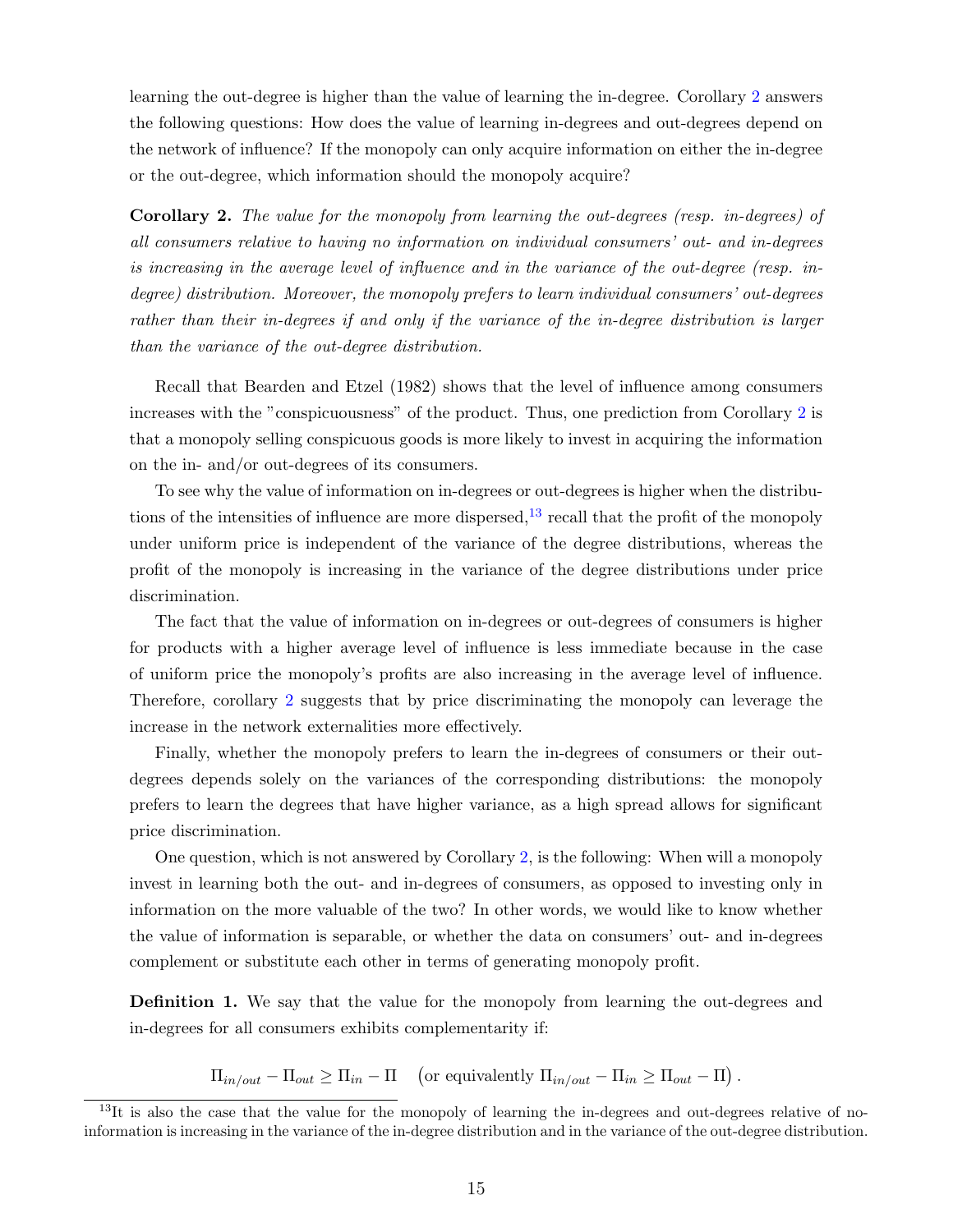If the inequalities are reversed we say that the value for the monopoly from learning the out-degrees and in-degrees of all consumers exhibits substitutability.

<span id="page-16-0"></span>Corollary 3. The value for the monopoly from learning the out-degrees and in-degrees of all consumers exhibits complementarity.

Corollary [3](#page-16-0) implies that the monopoly values having data on individual consumers' indegrees more if the monopoly already has data on individual consumers out-degrees and viceversa. An immediate implication is that if the variances of the in- and out-degree distributions are equal (which implies that the values of learning the in-degree or out-degree are equal), and if the cost of acquiring each of the different data is the same, then a monopoly will either invest in collecting data on both individual consumers in- and out-degrees or on neither.

#### 4.2 Consumer surplus and aggregate welfare

We conclude this section by considering the implication of targeted pricing strategies on consumer surplus and aggregate welfare. We are particularly interested in whether moving from a uniform pricing strategy to a pricing strategy that incorporates information on in-degrees or out-degrees leads to an increase or rather a decrease in consumer surplus.<sup>[14](#page-16-1)</sup> This exercise provides some guidance to competition authorities that may be concerned with the effects on consumer surplus and welfare of allowing firms to use information about consumers' network of influence in product markets.

Recall that for a given consumption profile  $(x_i, \mathbf{x}_{-i})$  and price  $p_i$ , the expected utility to consumer i with out-degree  $k$  and in-degree  $l$  is

$$
U_i(x_i, \mathbf{x}_{-i}, p_i, k) = (1 - p_i)x_i - \frac{1}{2}x_i^2 + \gamma x_i k A(\mathbf{x}_{-i}).
$$

In a Nash equilibrium of the consumption stage, consumer  $i$  plays a best reply; that is,  $i$ 's consumption  $x_i^*$  satisfies

$$
(1 - p_i) - x_i^* + \gamma k A(\mathbf{x}_{-i}^*) = 0.
$$

We can then rewrite the equilibrium utility of consumer  $i$  as follows

$$
U_i^* = \frac{1}{2} [x_i^*]^2.
$$

Therefore, to determine whether a consumer with out-degree  $k$  and in-degree  $l$  is better off when the seller does not discriminate as compared to the case where, say, the seller discriminates on out-degree, we simply need to compare the equilibrium consumption of the consumer in the two regimes. Furthermore, aggregating consumers' utilities across different types we obtain a simple expression for consumer surplus. By letting  $x(k, l)$  be the consumption of a consumer

<span id="page-16-1"></span><sup>&</sup>lt;sup>14</sup>For the sake of brevity we do not compare the case of no price discrimination with the case of price discrimination on both in-degrees and out-degrees, but analogous results and intuitions apply to that case.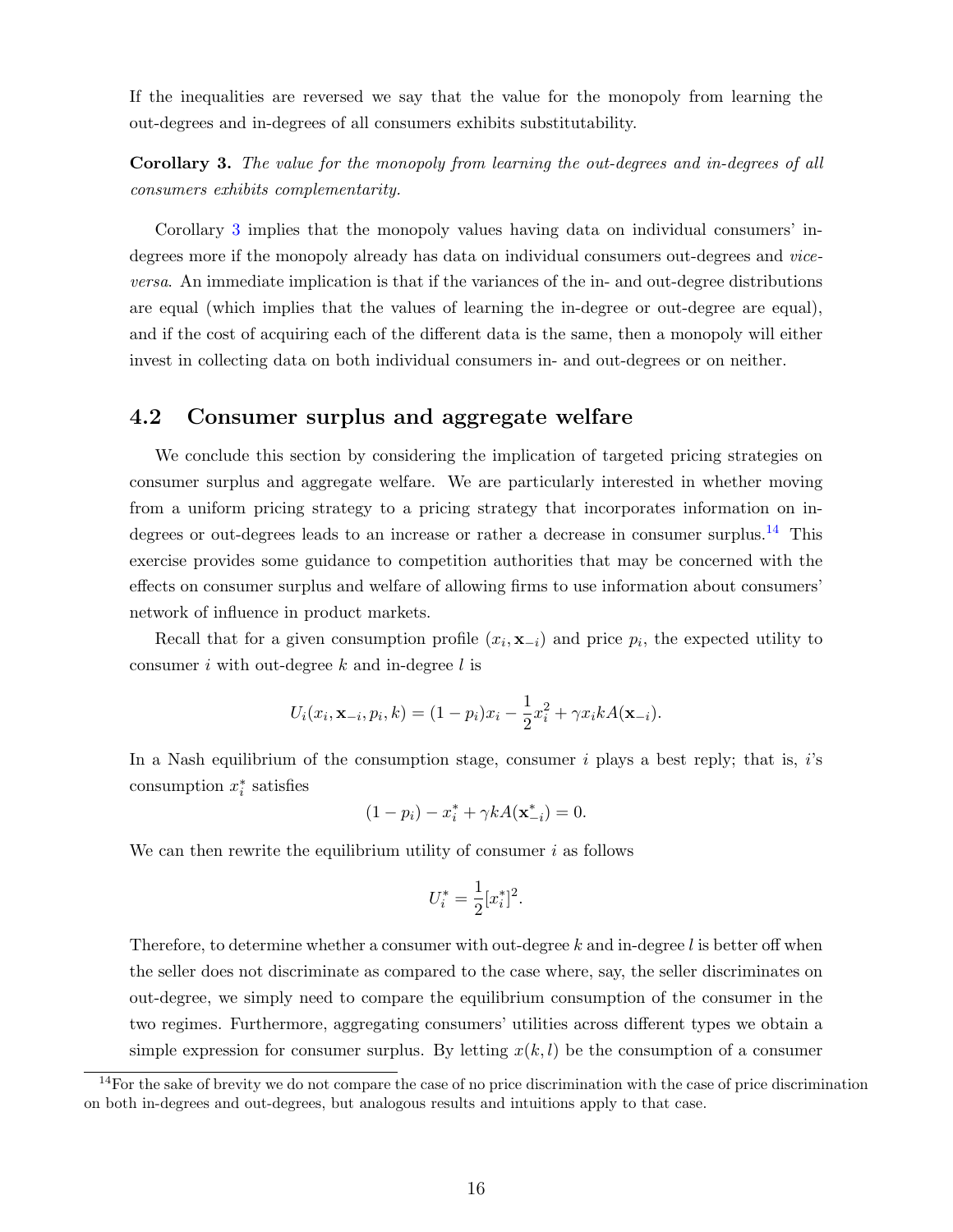$(k, l)$ , consumer surplus is

$$
CS = \frac{1}{2} \sum_{l} \sum_{k} H(l) P(k) [x^*(k, l)]^2.
$$

#### <span id="page-17-0"></span>Proposition 6.

- 1. Suppose we move from no-discrimination to discrimination on out-degrees. There exists a threshold  $k' > \hat{k}$  so that a consumer is better off if, and only if, her out-degree  $k \leq k'$ . Furthermore, for every  $\gamma$  and  $k^{\text{max}}$ , if the variance of the out-degree distribution is high enough then  $k' > k^{\max}$ .
- 2. Suppose we move from no-discrimination to discrimination on in-degrees. There exists a threshold function  $l'(k)$ , which is decreasing in k, so that a consumer with out-degree k and in-degree l is better off if, and only if, her in-degree  $l \geq l'(k)$ .

Price discrimination of any form increases average consumption, which has a positive effect on the utility of each of the consumers. On the other hand, when the seller discriminates on out-degrees, consumers who are more susceptible to influence pay higher prices than consumers with low out-degrees. It is then not surprising that consumers with low out-degrees benefit from the introduction of such price discrimination. The proposition points out, however, that when the out-degrees are very dispersed, also consumers with high out-degrees benefit from the introduction to price discrimination. To see why, note that when the variance of the out-degree distribution is high, targeted pricing strategies are more effective in boosting average consumption, and this gives incentives to high out-degree consumers to increase their consumption, despite paying higher prices. Furthermore, note that part 1 of proposition [6](#page-17-0) implies that, when the variance of the out-degree distribution is high, and we move from nodiscrimination to price discrimination on out-degrees, then all consumers are better off. As the seller always benefits from price discrimination, price discrimination on out-degrees leads, in this case, to a Pareto improvement.

When discrimination is on in-degrees, influential agents receive price discounts. So, within consumers with a certain out-degree, more influential consumers benefit from price discrimination on in-degrees. Moreover, the fact that the function  $l'(k)$  is decreasing in k implies that consumers with a high out-degree may benefit from discrimination on in-degrees even if they are not as much influential as some consumers with a low out-degree. The reason is that by price discriminating the seller stimulates overall consumption and therefore, fixing the in-degree of a consumer, consumers with high out-degree enjoy greater consumption externalities. In general, the introduction of in-degrees price discrimination may be beneficial for some consumers but not for others. However, we can prove an unambiguous result for the aggregate consumer surplus.

<span id="page-17-1"></span>**Proposition 7.** Consumer surplus increases when we move from no-discrimination to discrimination on in-degrees.

That discrimination on in-degrees increases consumer surplus is interesting as there are many examples of discrimination on the degree of influence of consumers. Examples include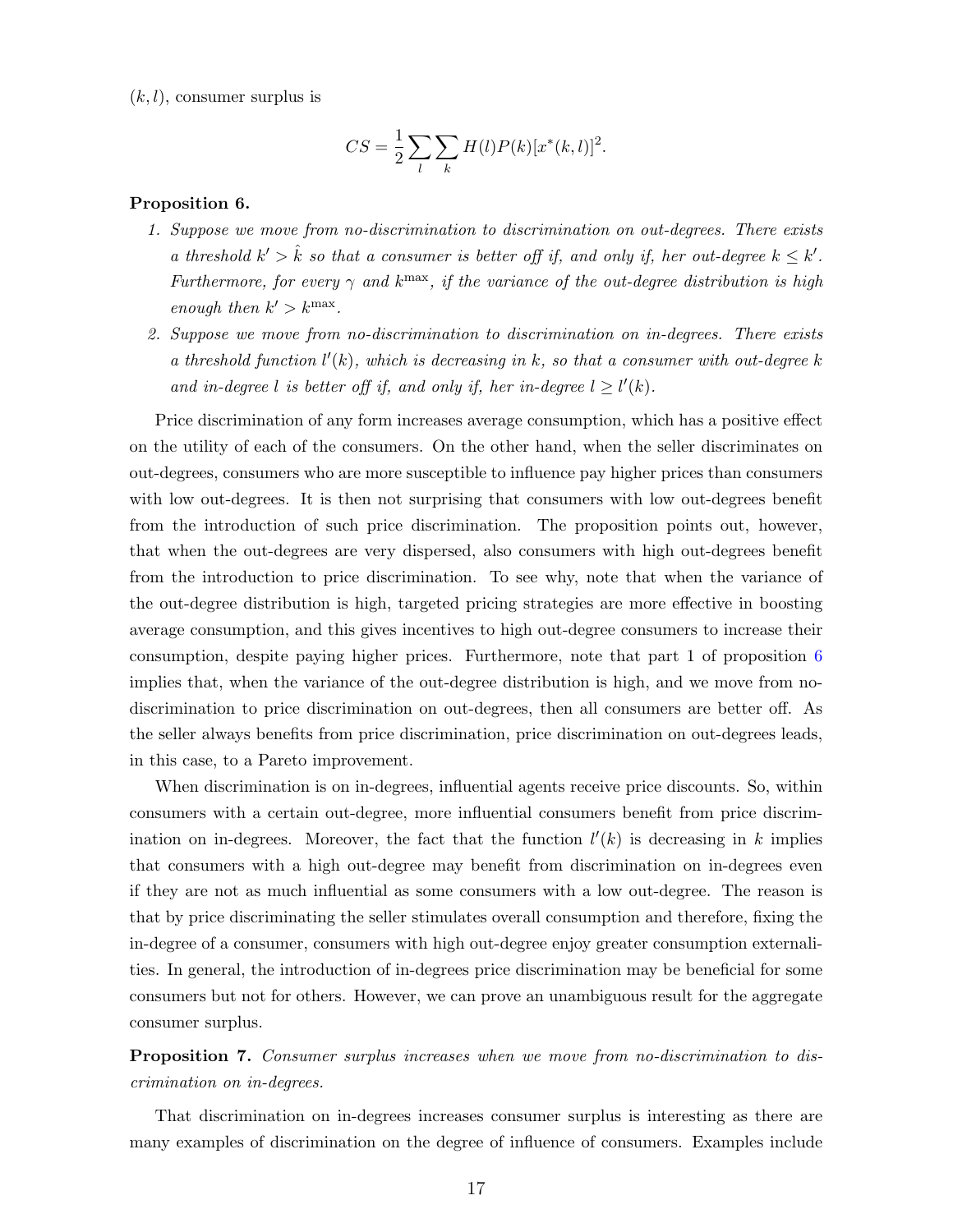conspicuous consumption goods and fashion goods, as well as social interaction goods. Such examples often take the form of seeding, which is equivalent to selling a good for a price of zero to selected influential consumers, or even paying such influential consumer to use the good, which is equivalent to setting negative prices for high in-degree individuals.

To conclude our discussion of welfare, we note that the additional profit for the monopoly from introducing any type of price discrimination is greater than any loss to the consumer surplus. That is, aggregate welfare increases when we move from no discrimination to discrimination on in-degrees or out-degrees.

#### <span id="page-18-0"></span>5 Correlation between in-degree and out-degree

So far we focused on the case that at the individual consumer's level, in-degrees and outdegrees are independent. Nevertheless, as we reviewed in the introduction, correlations between the in-degrees and out-degrees of individuals have been documented in several studies that study peer influence in consumption decisions. It is also natural when thinking of different agents in the society, for example, celebrities influence many people but they are not always influenced by many people. Our results described in the previous section can be extended to the case of correlation. In fact, in section [6](#page-20-0) when we evaluate the value of information in real social networks, we use the derivation of optimal profit obtained for general correlations structure, available in the appendix.

In this section we aim to answer the new questions raised by considering correlation between the in- and out-degrees of consumers: Is the expected profit of the monopoly higher or lower when the big influencers in a market are not influenced much by others? How does the willingness of the monopoly to invest in gathering information depend on whether the more influenced consumers also influence others? To this end, we now examine the impact that a change in correlation between consumers' in-degrees and out-degrees has on the monopoly's profits and the value of information.

Let  $P(k|l)$  be the probability that a node with in-degree l has out-degree k, and let  $H(l|k)$ be the probability that a node with out-degree k has in-degree l. By definition, the following consistency conditions apply: for all l and k,  $\sum_{l} P(k|l)H(l) = P(k)$  and  $\sum_{k} H(l|k)P(k) =$  $H(l)$ . For simplicity, we assume in this section that the variance of the in-degree and the variance of the out-degree are the same, i.e.,  $\sigma_k^2 = \sigma_l^2 = \sigma^2$ . Therefore, the correlation coefficient can be written as

$$
\rho = \frac{Cov(k,l)}{\sigma^2} = \frac{E[(k - \hat{k})(l - \hat{k})]}{\sigma^2} = \frac{E[kl] - \hat{k}^2}{\sigma^2}.
$$

The case of perfect positive correlation occurs when  $H \equiv P$  and  $\rho = 1$ . The case where there is no correlation obtains when  $\rho = 0$ . When the monopoly price discriminates on in-degree (resp. out-degree), it turns out that in determining the optimal price schedule the monopoly will take into account the average out-degree (resp. in-degree) of a consumer conditional on the consumer's in-degree (resp. out-degree), i.e.,  $\hat{k}(l) = \sum_{k} P(k|l)k$ , and the variance of this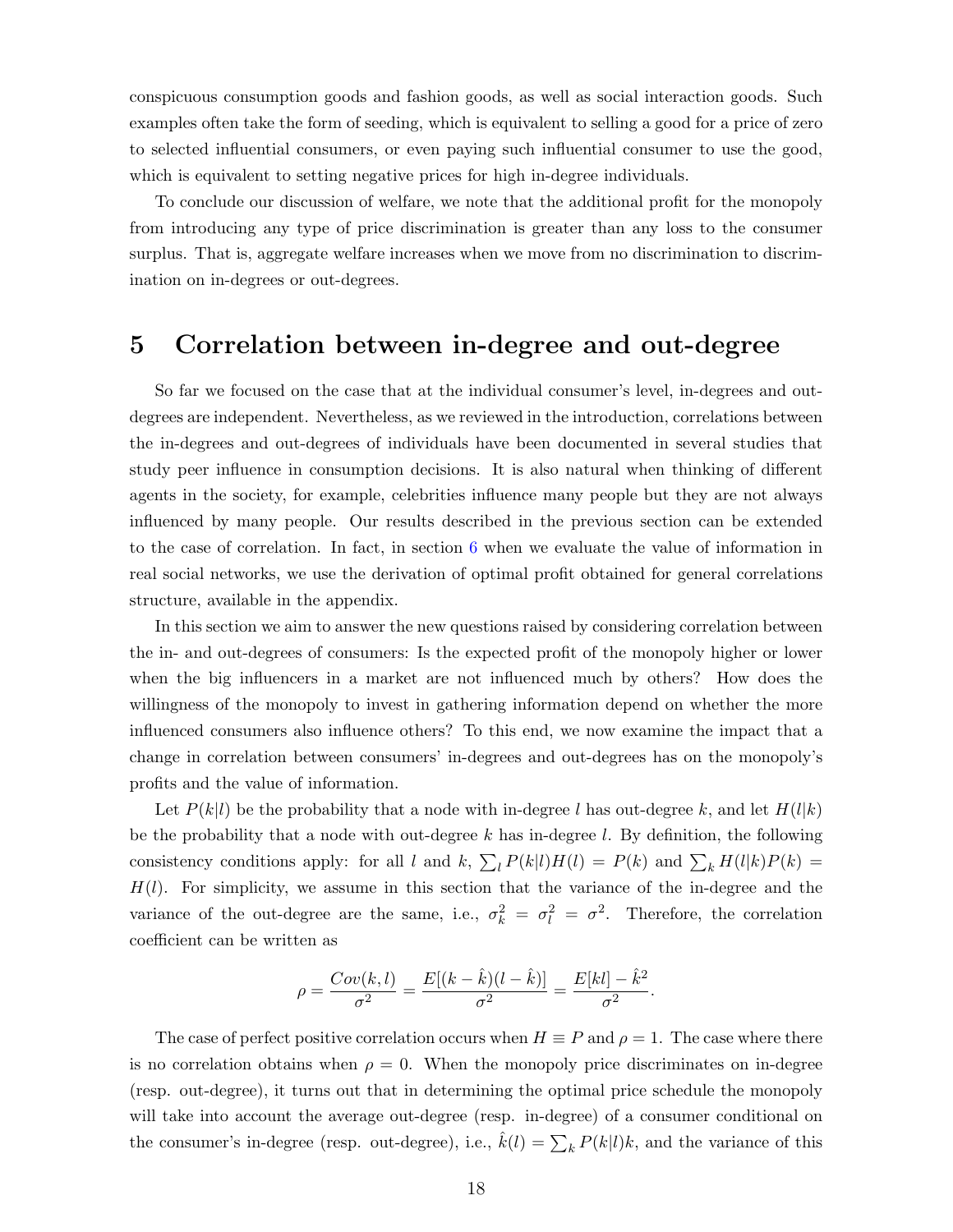random variable,  $\sigma_{\hat{k}(l)}^2 = \sum_l H(l)[\hat{k} - \hat{k}(l)]^2$  (resp.  $\hat{l}(k)$  and  $\sigma_{\hat{l}(k)}^2$ ). Under independence, for any in-degree l it is the case that  $\hat{k}(l) = \hat{k}$  and  $\sigma_{\hat{k}(l)}^2 = 0$ ; but for general correlations there is no specific relationship between  $\hat{k}(l)$  and  $\sigma_{\hat{k}(l)}^2$ , and the first and second moments of the distribution of influence in the network. The following assumption provides some structure to the relationship between these conditional random variables and the moments of the distribution of influence, which allows us to derive a cleaner characterization.

<span id="page-19-0"></span>**Assumption 2.** The correlation between the in-degree and the out-degree is such that their conditional expectations are linear, i.e.,  $\hat{k}(l) = E[k|l]$  is linear in l and  $\hat{l}(k) = E[l|k]$  is linear in k.

Assumption [2](#page-19-0) does not restrict correlation from being negative or positive and  $\rho$  can take any value in the range  $[-1, 1]$  as before. However, the assumption implies that  $\hat{k}(l) = \hat{k} + \rho(l - \hat{k})$  $(\hat{k}), \hat{l}(k) = \hat{k} + \rho(k - \hat{k}), \text{ and } \sigma^2_{\hat{l}(k)} = \sigma^2_{\hat{k}(l)} = \rho^2 \sigma^2.$ 

In what follows, we focus on describing results on how correlation affects optimal profit, and how correlation affects the value of network information for the monopoly.

<span id="page-19-2"></span>**Proposition 8.** Suppose Assumption [2](#page-19-0) holds. Regardless of whether the monopoly discriminates based on in-degree, out-degree, both, or none, the monopoly's profit increases in  $\rho$ .

Recall that agents with high out-degrees have higher demands, ceteris paribus, because of the larger adoption externalities they are exposed to. When the correlation between outdegree and in-degree increases, this means that these high demand consumers are also likely to be very influential, and this has a positive feedback to the consumption decisions of other consumers. This is why the monopoly profits are increasing in the correlation parameter  $\rho$ , regardless of the sophistication of the price schedule.

We now consider how the value of information depends on the correlation between indegrees and out-degrees. That is, how does the degree correlation affect the value for the monopoly of learning individual consumers' degrees? How does the degree correlation affect possible complementarity or substitutability in the value for the monopoly from learning the indegrees and out-degrees of consumers? Before providing the result we note that our assumption that the variance of the out-degree distribution and the variance of the in-degree distribution are the same, implies that the expected profit of the monopoly, when it can discriminate either on in-degree or on out-degree (but not on both), is the same. This is true for any level of correlation (see appendix). Hence, the value of information is convex if and only if information on out-degrees and information on in-degrees are complements.

<span id="page-19-1"></span>**Proposition 9.** Suppose assumption [2](#page-19-0) holds. The value for the monopoly of learning either the out-degrees or the in-degrees relative of no-information is decreasing in  $\rho$ . Furthermore, there exists a  $\rho^* \in (-1,0)$  such that the value for the monopoly from learning the out-degrees and in-degrees of all consumers exhibits substitutability for every  $\rho < \rho^*$ , and complementarity otherwise.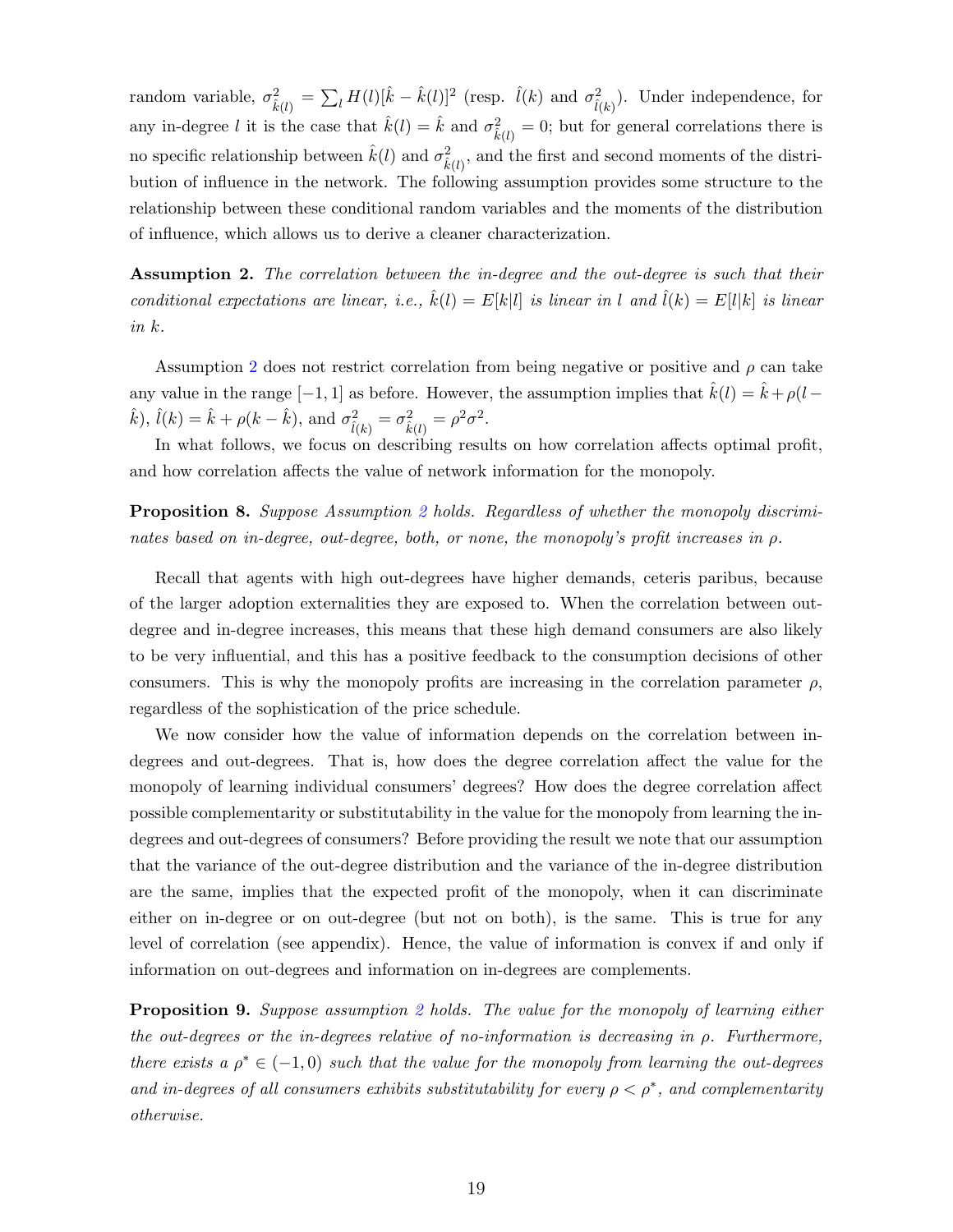To get a sense of the implications of Proposition [9,](#page-19-1) consider as an example Aral and Walker (2012), who study the adoption of an application in Facebook.com. They show that in their data, influence and susceptibility to influence are negatively correlated. Proposition [9](#page-19-1) then implies that the negative correlation reduces the price a firm selling such an application will be willing to pay Facebook.com for its network data. Moreover, the negative correlation suggests that information on influence and susceptibility to influence are substitutes (or weak complements), and that it may make sense for a firm selling this type of application in Facebook to invest in learning only one of the distributions (assuming equal costs of acquiring each distribution).

To understand the intuition behind the first part of Proposition [9,](#page-19-1) note that effective price discrimination entails price premia to consumers with high out-degrees, and price discounts to consumers with high in-degree. Increased correlation between in-degree and out-degree reduces the ability to do that and thus reduces the profitability of price discrimination, which in turn reduces the value of information.

The intuition for the second part of Proposition [9](#page-19-1) is more subtle. On the one hand, when  $\rho^2$  is large (due to higher or lower correlation), a consumer's out-degrees is a more accurate (i.e., less noisy) predictor of her in-degree and *vice-versa*. As a result, an increase in  $\rho^2$  reduces the complementarity between information on an individual's in-degree and her out-degree. On the other hand, when in-degrees and out-degrees are positively correlated, information only on a consumer's out-degree (resp. in-degree) is not particularly useful for price discrimination. This follows the same logic as the intuition for the first part of Proposition [9.](#page-19-1) At the same time, information on both in-degrees and out-degrees allows the monopoly to detect consumers with high out-degrees (resp. in-degrees) and low in-degrees (resp. out-degrees), which allows the monopoly to price discriminate even in the presence of high positive correlation between in-degrees and out-degrees.

## <span id="page-20-0"></span>6 The value of information on social, financial, and advice networks

We provide a simple exercise to illustrate the potential use of targeted pricing strategies across different products. We consider a dataset that includes networks covering three types of relationships between individuals in 75 villages in rural India: social, advice and financial. Our premise is that these three types of relationships capture the patterns of externalities for different products, and we focus on comparing, across these three networks, the value of information, the level of complementarity of information, and the consumer surplus.

#### 6.1 Description of the data

The data are from 75 rural villages in Karnataka, an area of southern India within a few hours of Bangalore. The average population per village is 926.48. The survey was designed as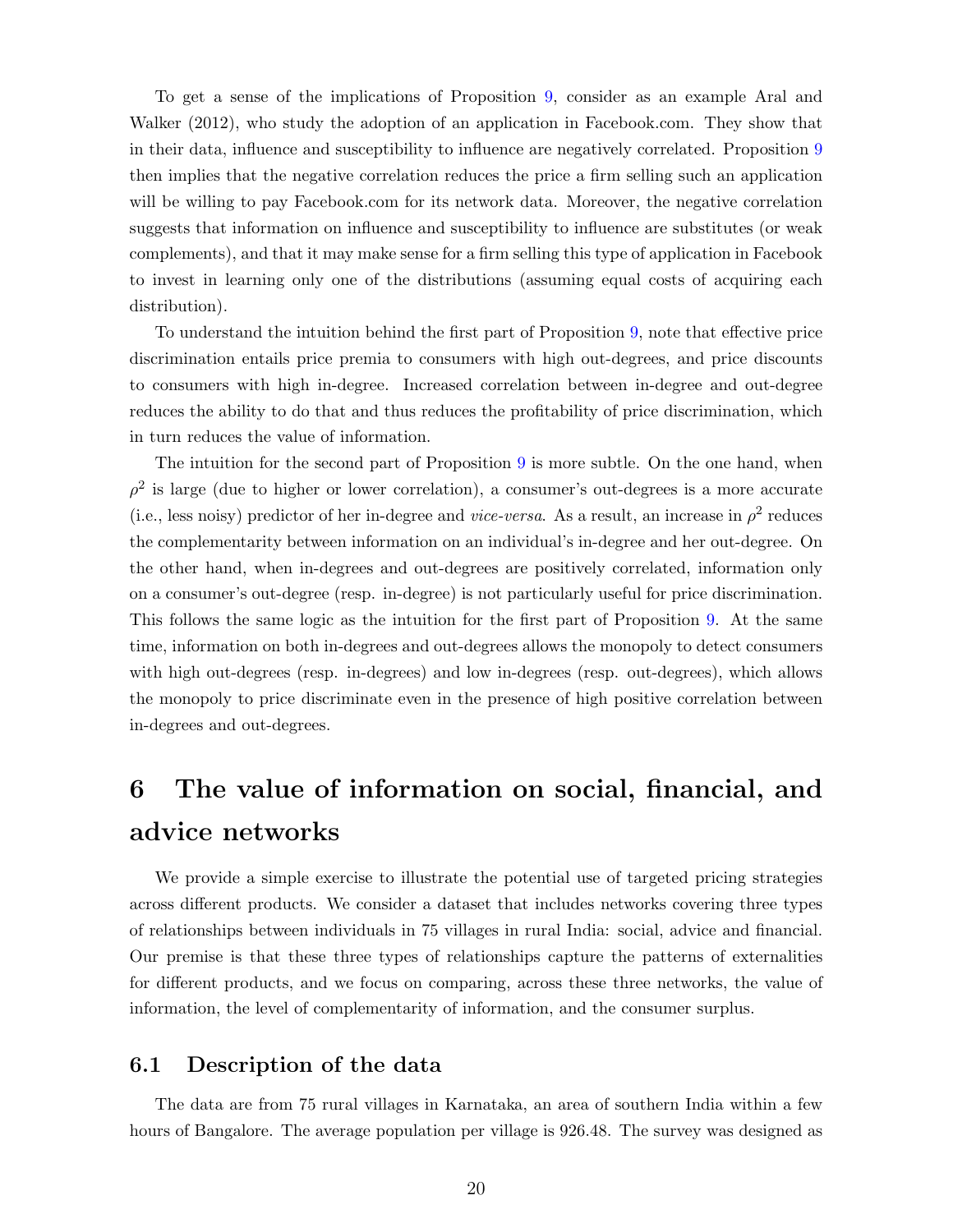part of a study of the deployment of a microfinance program (see Banerjee et al. 2011, and Jackson et al 2012). We refer to these papers for a detailed discussion of the data set and its limitations.

Only one-half of the households were surveyed, which could bias (most likely downward) the value of information which we compute. Households were selected by a stratified random sample in order to control for selection biases, with households stratified by religion (Hindu, Muslim, Christian) and also by geographic sub-locations based on a full census of the villages that was conducted just prior to and in conjunction with the survey. Each surveyed individual was asked to name the people with whom he or she has various sorts of relationships.

We make use of the answers to a subset of the questions asked to build three networks capturing three different types of interactions: (i) Social: we say that there is a directed social connection from consumer i to consumer j if consumer i reports visiting j's house in her free time; (ii) Advice: we say that there is a directed advice connection from consumer i to consumer j if consumer i reports coming to j for advice on difficult personal decisions; (iii) Financial: we say that there is a directed financial connection from consumer i to consumer j if consumer i names j as the person to whom she would turn if she needed to borrow kerosene, rice, or money.

The social network proxies influence in the consumption of social goods, communication technologies, games, or even entertainment. The ties in the advice network are based on elements of expertise in certain dimensions. It is then reasonable to expect that an individual consumes more goods if these are used by experts, or people whose judgement the individual respects. Such people would be able to continue providing advice on the use of such goods, ranging from new crops or fertilizers, to medical or health related equipment and services. Financial relationships influence consumption of financial instruments, such as bank accounts (it is often cheaper to transfer money between customers of the same bank), or even working with the same creditors, so that value could be transferred without money changing hands.<sup>[15](#page-21-0)</sup>

The three networks are quite different from each other. The advice network is the most sparse, with average degree of 1.07, whereas the social and financial networks are denser with average degrees of 1.52 and 1.83 respectively. The high density of the financial network suggests that the society in the surveyed villages relies heavily on risk-sharing and informal financial arrangements. The financial network has also the largest variances of its in- and out-degrees distributions, which equal 5.28 and 1.48, respectively. This is compared with variances of 3.44 and 1.04 for the in-degree and out-degree distributions in the social network, and 3.29 and 0.6 for the corresponding variances in the advice network. The degree correlation is positive in all three networks, but takes significantly different values. Ranging from 0.08 in the advice network, to 0.2 and 0.22 in the financial and social networks respectively. The difference in degree correlation is not surprising: advice is based on expertise, so experts are expected to have high in-degrees, but there is no reason to expect that an expert will need more advice than a non expert. On the other hand, social networks and lending networks capture more

<span id="page-21-0"></span><sup>&</sup>lt;sup>15</sup> For example, an individual can vouch for another individual, or commit to pay a debt if left unpaid by the borrower. See also Karlan et al. (2009).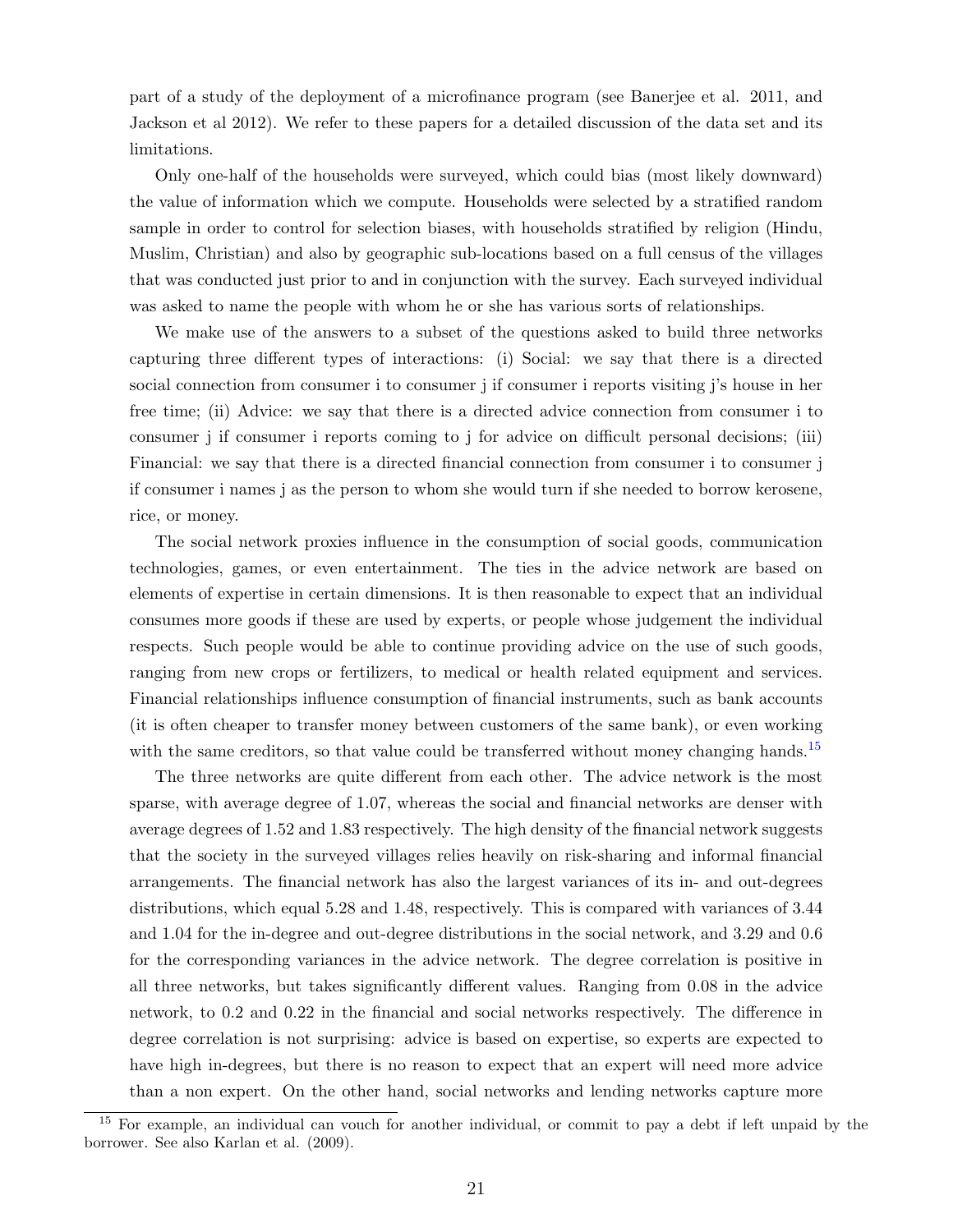reciprocal relationships.

The aforementioned measures are for the networks which include all villages. However, individuals from different villages are rarely connected, suggesting that it is realistic to assume that individuals form their beliefs on the patterns of interactions in their environment based on the village-level degree distributions and correlations. Our framework is sufficiently rich to accommodate this *local structure*—we simply model the monopoly's decision as a set of independent maximization problems, one for each village.

Finally, the networks in our data do not exhibit equal variances of the in- and out- degree distributions, nor do they satisfy assumption [2](#page-19-0) (linearity of conditional expectations). We therefore use our general formulation from Appendix A to analyze the data. In that sense, our results also demonstrate the robustness of our analytical results in the previous sections.

#### 6.2 The value of network information

Our theoretical analysis shows that the value of information is increasing in the variances of the distributions of in- and out-degrees in the population, and in the average level of influence, and decreasing in the correlation between in- and out-degrees of consumers. Figure 1 captures these patterns for a monopoly which prices optimally based on consumers' in- and out-degrees, and assuming that the level of influence over a link is  $\gamma = 0.007$ . Varying  $\gamma$  does not qualitatively change the results.

The value of network information is especially high in the financial network, due to the high average degree and high variances. In contrast, the advice network, and to some extent the social network, have low average degrees and low variances of in- and out-degrees in most villages, which leads to low values of network information. We note an important difference between the social and the advice network. In the former the variance of the in-degree distribution is similar across villages, while in the latter is quite different (the variance of this value across villages is 5.7 in the advice network, compared with 1.28 in the social network). In other words, the distributions of expertise are very different across villages, whereas the distribution of popularity is quite consistent. This explains the departures from the patterns in the plots of the value of information as a function of the average level of influence, the variance of the out-degree distribution, and the degree correlation when it comes to the advice network.

Our theoretical analysis also relates the degree correlation to whether information exhibits complementarity or substitutability. Proposition [9](#page-19-1) suggests that there is a threshold value of the correlation level such that informations exhibits complementarity if the correlation is above the threshold and substitutability otherwise. Figure 2 suggests that the relationship between the degree correlation and the level of complementarity of the information (as captured by  $\Pi_{in/out} - \Pi_{out} - \Pi_{in} + \Pi$ ) is continuous. Moreover, since the financial and social networks exhibit, on average, higher levels of degree correlation, relative to the advice network, the prediction of our model is that in the social and financial networks a monopoly is more likely to either invest in learning both the in- and out-degrees of all consumers, or none. Whereas in the advice networks, where the degree correlation is low and the variance of the in-degree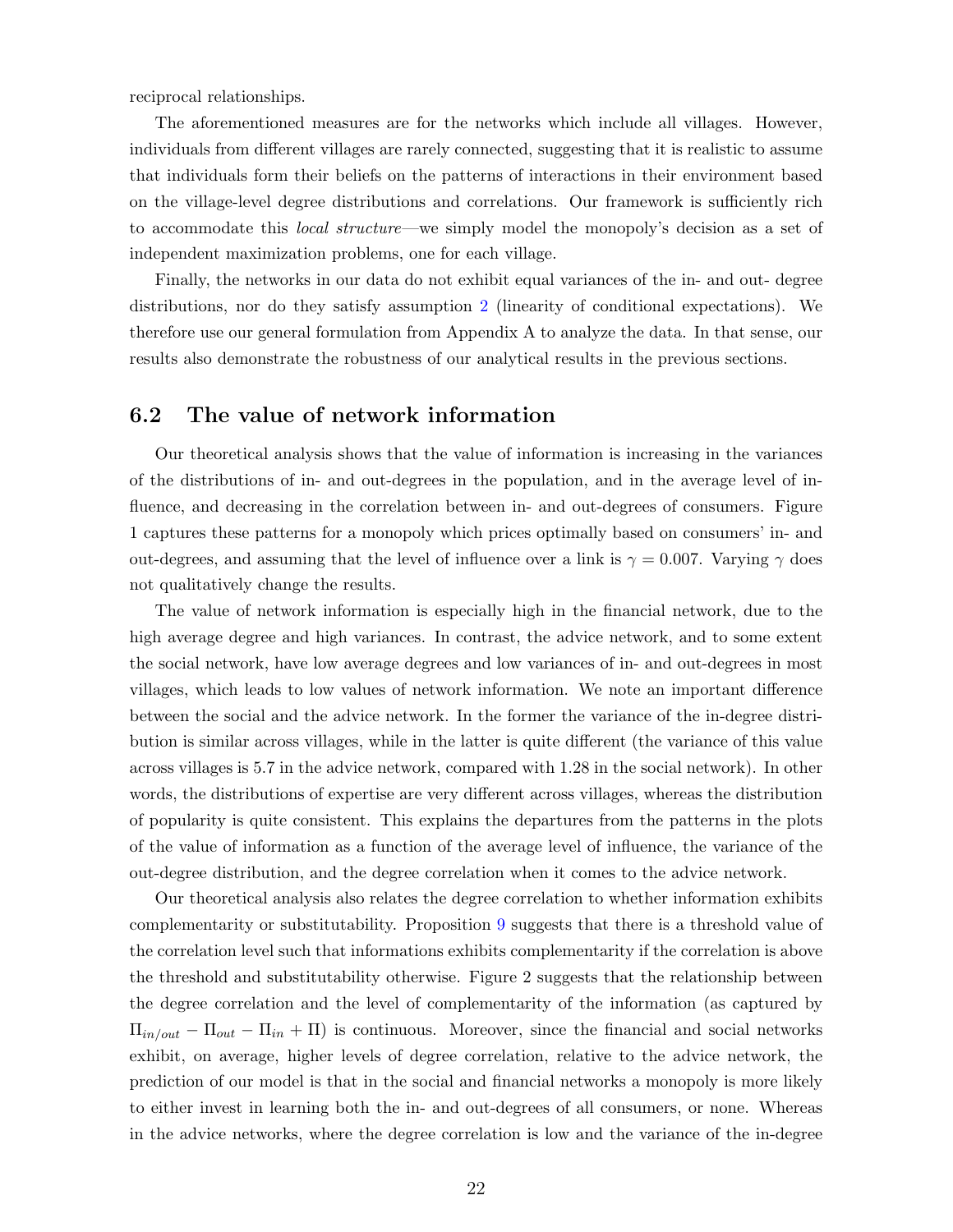

**Figure 1** – The value of information on in-degree and out-degrees.

distribution is much higher than the variance of the out-degree distribution we would predict that a monopoly only invest in learning the in-degrees (i.e., detecting the experts), rather than learning the susceptibility to influence of consumers.

Finally, Proposition [6](#page-17-0) finds that if the variance of the out-degree distribution is sufficiently large, then all consumers prefer discrimination on out-degree to uniform pricing. We find that in our data the variance of the out-degree is too low to make all consumers better off with discrimination on out-degree. However, we do find a systematic relationship between the variance of the out-degree distribution and the fraction of the consumers who are better off with discrimination on out-degree. Figure 3 demonstrates that the high variance of the out-degree distribution in the financial networks implies that a large majority of consumers prefer discrimination on out-degree to uniform pricing. This is not the case in the social and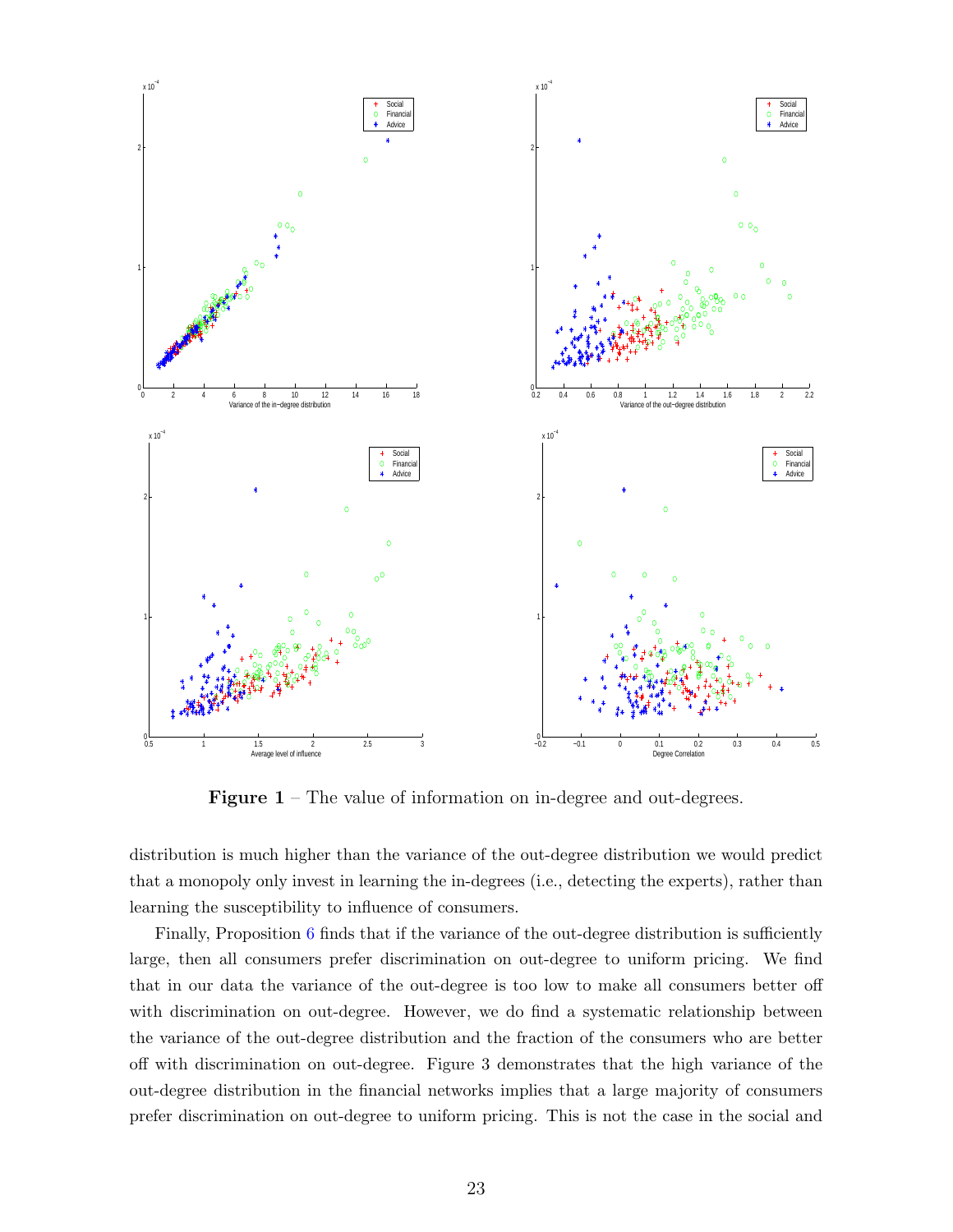

Figure 2 – Complementarities of in-degree and out-degree.

advice networks.



Figure 3 – Price Discrimination and Consumer Surplus.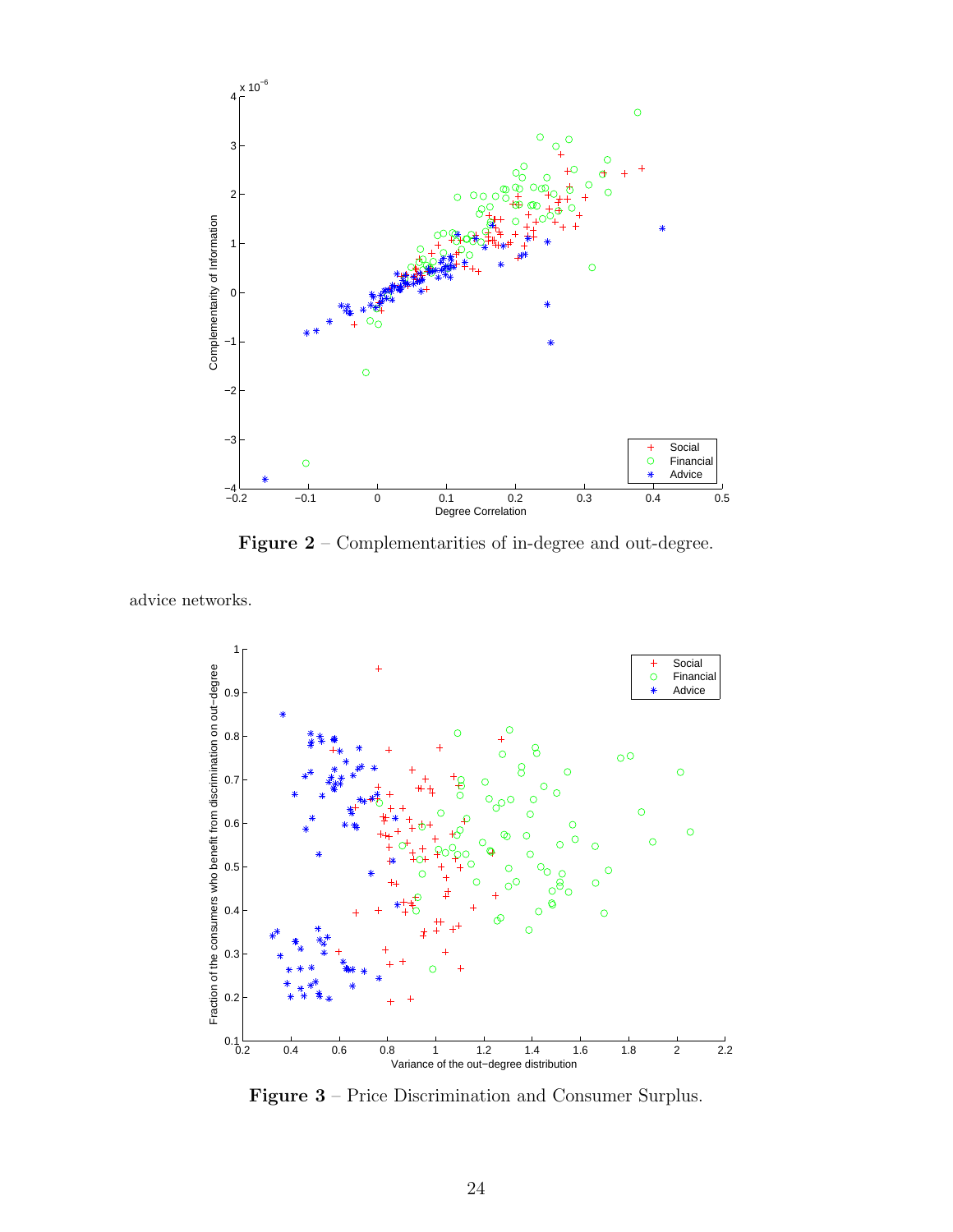#### 7 Discussion

Online commerce provides some level of anonymity to consumers with respect to their demographics. However, when combined with records of other online activities, online shopping generates data on local networks externalities that were not available earlier. This example highlights a change in the type of information firms may be able to gather about their consumers. Of the array of important economic questions raised by this shift, this works focuses on the value of network information for a price discriminating monopoly and its effect on consumer surplus.

The principal innovation of this paper is the combination of two important ideas: First, consumers have incomplete knowledge of the network structure—we focus on a simple aspect of the network, the number of personal connections. This formulation allows us to develop a general framework which is tractable. Second, network effects are not necessarily symmetric, some people are more influential, whereas some are more susceptible to influence. We capture this idea by modelling influence as directed. Allowing links to be directed is key in studying the value of information in networks of influence for different products.

The analysis yields several powerful and intuitively appealing insights. We show that simple statistics of the network of influence induced by different products, are sufficient to evaluate the value of information to discriminating monopolies that sell the products. This provides a rigorous guide for monopolies that consider investing in collection or purchase of network data. We also provide a precise measure of the welfare effects of price discrimination that can be used by regulators based on accurate information on several summary statistics of the network.

Finally, this paper focuses on positive network effects, i.e., consumption decisions are strategic complements. This is an important setup that raised significant interest in many disciplines. Nevertheless, we also note that our analysis and solution go through without change for the case of negative network effects, where consumption decisions are strategic substitutes, as long as the negative influence is not too strong.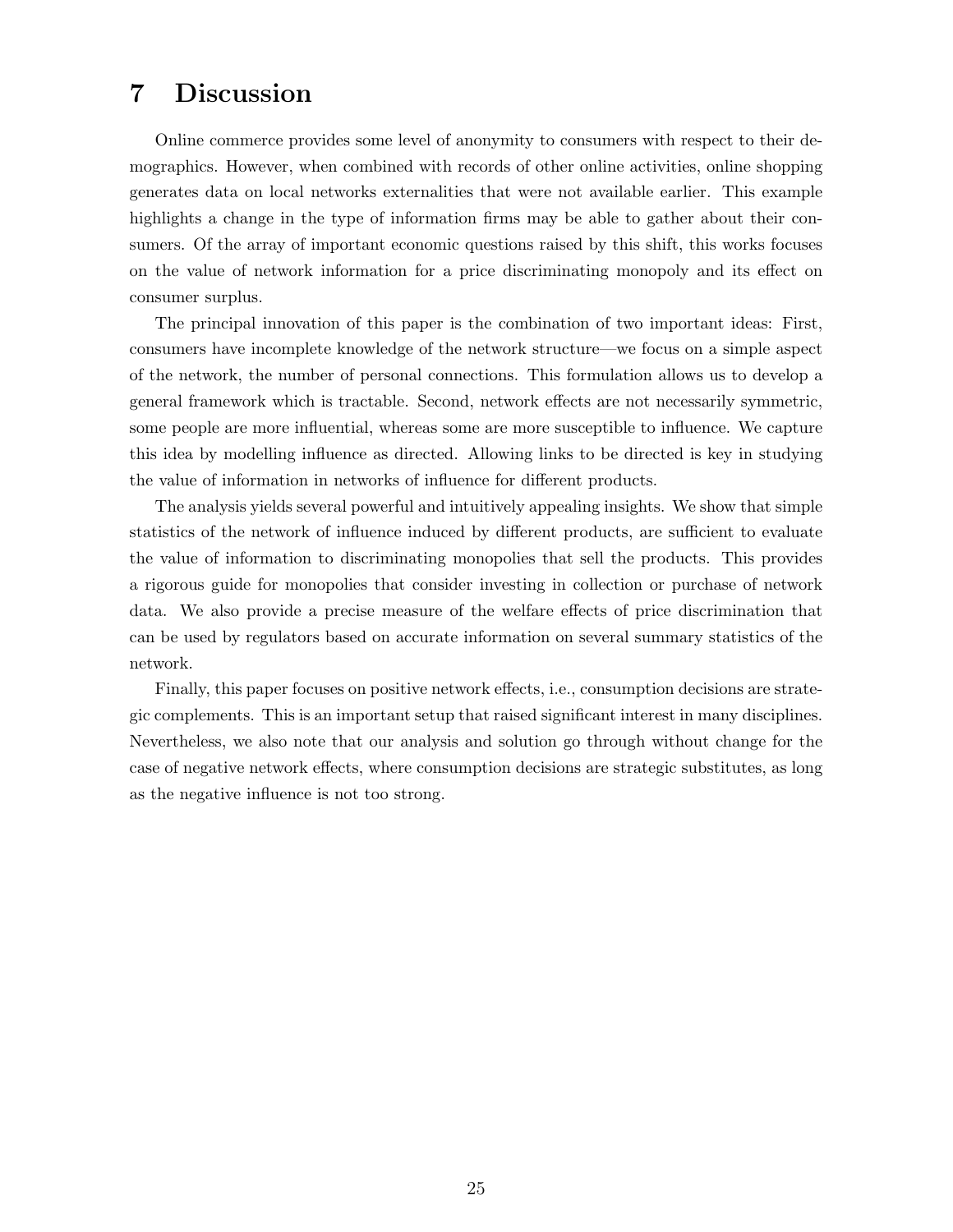#### References

- 1. Aral, S. and D. Walker, 2012, Identifying influential and susceptible members of social networks. Science, 337(6092):337-341.
- 2. Arthur, D., R. Motwani, A. Sharma, and Y. Xu, 2009, Pricing Strategies for Viral Marketing on Social Networks. Mimeo, Department of Computer Science, Stanford University.
- 3. Ballester, C., A. Calvo-Armengol, and Y. Zenou, 2006, Who's Who in Networks. Wanted: The Key Player. Econometrica, 74, 1403-17.
- 4. Banerjee A., A. Chandrasekhar, E. Duflo and M. O. Jackson, 2011, The Diffusion of Microfinance. Working paper MIT and Stanford University.
- 5. Bearden, W.O. and M.J. Etzel, 1982, Reference group influence on product and brand purchase decisions, Journal of Consumer Research, 9:183-94.
- 6. Bloch, F. and N. Quérou, 2013, Pricing in social networks. *Games and Economic Be*havior, 80, 263-281.
- 7. Bramoull´e, Y. , R. Kranton and M. D'Amours, 2011, Strategic Interaction and Networks, American Economic Review. Forthcoming.
- 8. Campbell, A., 2013, Word of Mouth and Percolation in Social Networks. American Economic Review. Forthcoming.
- 9. Candogan, O., K. Bimpikis and A. Ozdaglar, 2012, Optimal Pricing in Networks with Externalities. Operations Research.
- 10. Domingos, P. and M. Richardson, 2001, Mining the network value of customers. Proceedings of the 7th Conference on Knowledge Discovery and Data Mining, 57-66.
- 11. Farrell, J. and G. Saloner, 1985, Standardization, Compatibility and Innovation. RAND Journal of Economics, 16, 70-83.
- 12. Feige, U., A Fiat, and A. Shamir, 1988, Zero-Knowledge Proofs of Identity. Journal of Cryptology, 1, 77-94.
- 13. M. Froomkin, 2000, The Death of Privacy?. Standard Lw Review, 52(5):1461-1543.
- 14. Galeotti, A. and S. Goyal, 2009, Influencing the influencers: A theory of strategic diffusion. RAND Journal of Economics, 40(3):509-532.
- 15. Galeotti, A., S. Goyal, M.O. Jackson, F. Vega-Redondo and L. Yariv, 2009, Network Games. Review of Economic Studies.
- 16. Goyal, S. and M. Kearns, 2012, Competitive Contagion in Networks. STOC.
- 17. Goldenberg, J., S. Han, D. Lehmann and J. Hong, 2009, The role of hubs in the adoption process. Journal of Marketing, 73(2):1-13.
- 18. Green, H., 2008, Google: Harnessing the Power of Cliques. BusinessWeek, October 6, 50.
- 19. Hartline, J., V. Mirrokni and M. Sundarajan, 2008, Optimal Marketing Strategies over Social Networks. Proceedings of WWW 2008: Beijing, China, 189-198.
- 20. Jackson, M.O., T. Rodriguez-Barraquer and X. Tan, 2012, Social Capital and Social Quilts: Network Patterns of Favor Exchange. American Economic Review.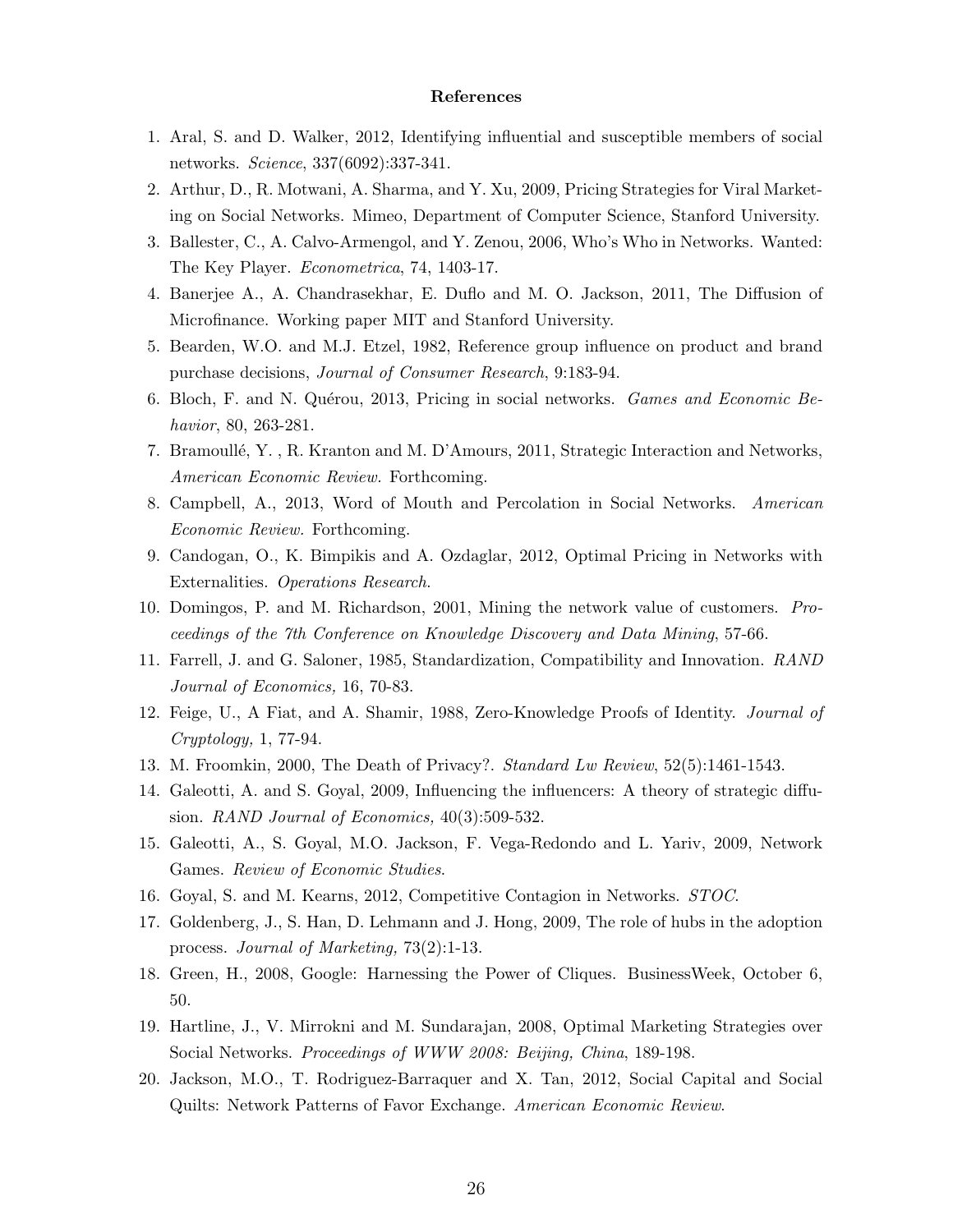- 21. Karlan D., M. Mobius, T. Rosenblat and A. Szeidl, 2009, Trust and Social Collateral. Quarterly Journal of Economics
- 22. Katz, M. and C. Shapiro, 1985, Network Externalities, Competition and Compatibility. American Economic Review, 75, 424-440.
- 23. Keller, E., B. Fay and J. Berry, 2007, Leading the Conversation: Influencers' Impact on Word of Mouth and the Brand Conversation. The Keller Fay Group, Word of Mouth Marketing Research Symposium.
- 24. Kempe, D., J. Kleinberg and E. Tardos, 2003, Maximizing the Spread of Influence through a Social Network, Proceedings of the 9th Inter- national Conference on Knowledge Discovery and Data Mining, 137-146.
- 25. Krackhardt, D., 1996, Structural Leverage in Marketing. In Dawn Iacobucci (Ed.) Networks in Marketing, Sage, Thousand Oacks CA. pp. 50-59.
- 26. Leskovec J., L.A. Adamic and B.A. Hubermann, 2007, The dynamics of viral marketing. ACM Transactions on the Web 1(1):article 5.
- 27. Nair H.S., P. Manchanda and T. Bhatia, 2010, Asymmetric social interactions in physician prescription behavior: The role of opinion leaders. Journal of Marketing Research, 47(5):883- 895.
- 28. N. Newman, 2013, The cost of lost privacy: search, antitrust and the economics of the control of user data. SSRN Working paper.
- 29. Probst, F, L. Grosswiele and R. Pfleger, 2013, Who will lead and who will follow: Identifying Influential Users in Online Social Networks, Business and Information Systems Engineering, Volume 5, Issue 3, pp 179-193.
- 30. Sundarajan, A., 2006, Local Network Effects and Network Structure. Mimeo, Stern School of Business, New York University.
- 31. Tucker C., 2008, Identifying Formal and Informal Influence in Technology Adoption with Network Externalities, Management Science, Vol. 55 No. 12, 2024-2039.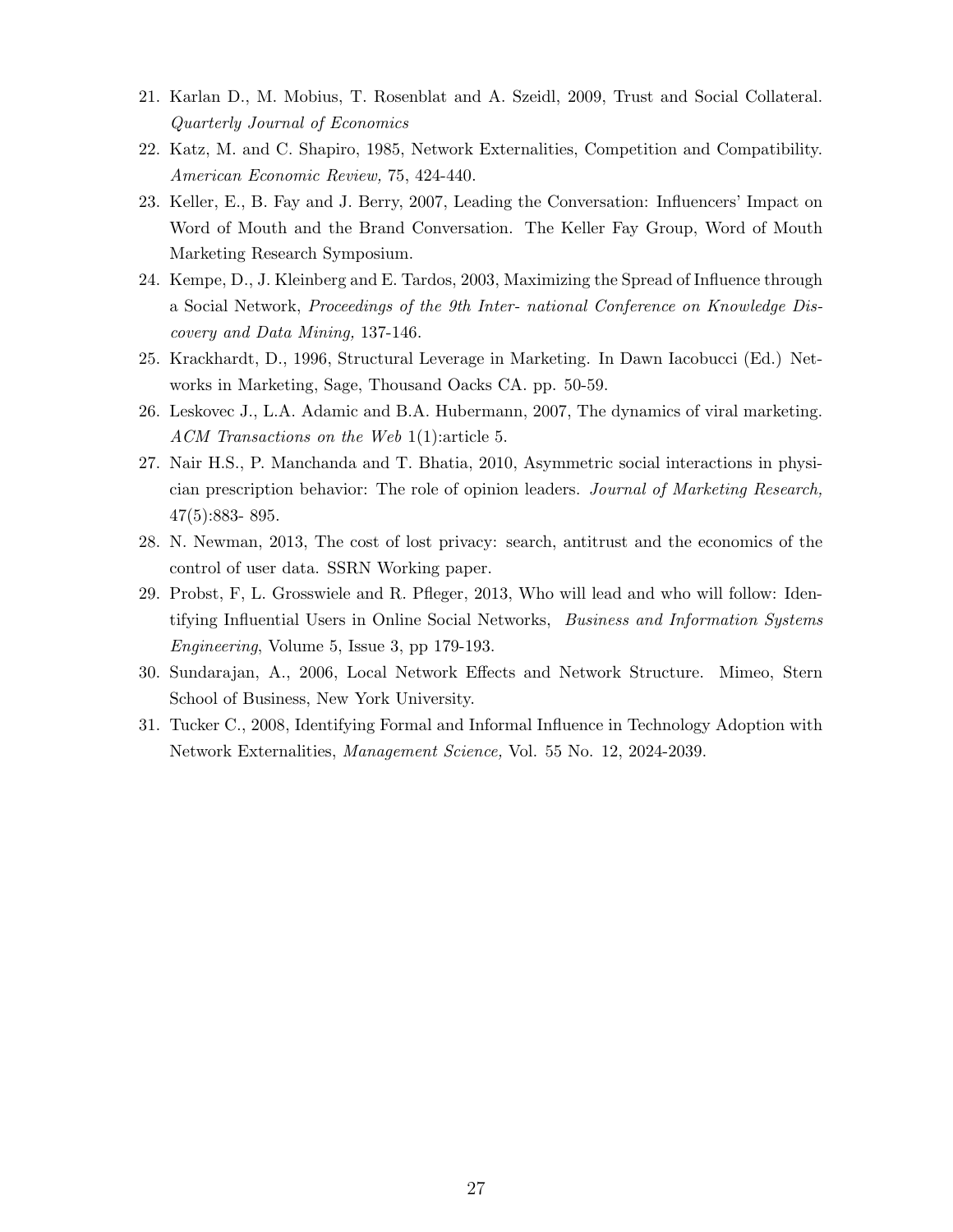#### Appendix

The Appendix is divided in two parts. In Appendix A we derive results for the general model with correlations between in-degree and out-degree (without Assumption 2). Appendix B proves the results for the case of no-correlation (Proposition 1-7) and the case of correlation under Assumption 2 (Proposition 8-9).

Appendix A. In the general case, the correlation between in- and out-degrees is captured by

$$
\rho = \frac{Cov(k,l)}{\sigma_k \sigma_l} = \frac{E[(k-\hat{k})(l-\hat{k})]}{\sigma_k \sigma_l} = \frac{E[kl] - \hat{k}^2}{\sigma_k \sigma_l}.
$$

Define

$$
\overline{p} \equiv \sum_l \overline{H}(l) \sum_k P(k|l) p(k,l)
$$

and note that

$$
\overline{k} \equiv \sum_{l} \overline{H}(l) \sum_{k} P(k|l)k = \frac{1}{\hat{k}} \sum_{l} \sum_{k} H(l) P(k|l)kl = \frac{E[kl]}{\hat{k}},
$$

and rewrite  $\rho$  as follows

$$
\rho = \frac{\overline{k} - \hat{k}}{\sigma_k \sigma_l} \hat{k}.
$$

The case of perfect positive correlation occurs when  $H \equiv P$  and  $\rho = 1$ , which implies that  $\sigma = \sigma_k = \sigma_l$  and  $\overline{k} = \frac{\sigma^2 + \hat{k}^2}{\hat{k}}$  $\frac{+k^2}{k}$ . The case where there is no correlation obtains when  $\rho = 0$ , or, equivalently,  $\overline{k} = \hat{k}$ . We start by characterizing the demands of the consumers for any given price schedule set by the monopoly.

<span id="page-28-0"></span>**Proposition 10.** Let **p** be any price schedule set by the monopoly in the first stage of the game and specifying for each consumer i a price per unit  $p_i \in \mathbb{R}$ .

- 1. If  $\gamma k^{\text{max}} < 1$ , then, in the consumption stage, there exists a unique Bayes-Nash equilibrium **x**<sup>\*</sup>.
- 2. Now assume that according to p any two consumers with identical in- and out-degrees are priced the same. Then, in the unique equilibrium of the consumption stage any two consumers with identical in- and out-degrees make the same consumption decision. In particular, let  $p(k, l)$  and  $x(k, l)$  be the price and the demand of a consumer with outdegree k and in-degree l. Then, in the unique equilibrium of the consumption stage

$$
x(k,l) = 1 - p(k,l) + \frac{\gamma(1-\overline{p})}{1-\gamma\overline{k}}k.
$$
\n
$$
(5)
$$

**Proof of Proposition [10.](#page-28-0) Existence:** Recall that  $u_i(k, x_i, x_{-i}) = x_i - \frac{1}{2}$  $\frac{1}{2}x_i^2 + \gamma kx_iA$ . Then, adapting Proposition 1 from Glaeser and Scheinkman (2000) to our setup we get that there exists at least one consumption equilibrium if  $\forall_{k\in\mathbb{Z}^+,p\in\mathbb{R}}\exists_{\overline{x}\geq 0}\forall_{x\leq \overline{x}}\frac{\partial u}{\partial x}$  $\overline{\partial x_i}$  $(k, \overline{x}, (x)_{j \neq i}) - p \leq 0$ . To see that this condition holds if  $\gamma k^{\max} < 1$  it is sufficient to note that  $\forall_{k \in \mathbb{Z}^+, p \in \mathbb{R}} \exists_{\overline{x} \geq 0} \forall_{x \leq \overline{x}} \frac{\partial u}{\partial x}$  $\overline{\partial x_i}$  $(k,\overline{x},(x)_{j\neq i})-$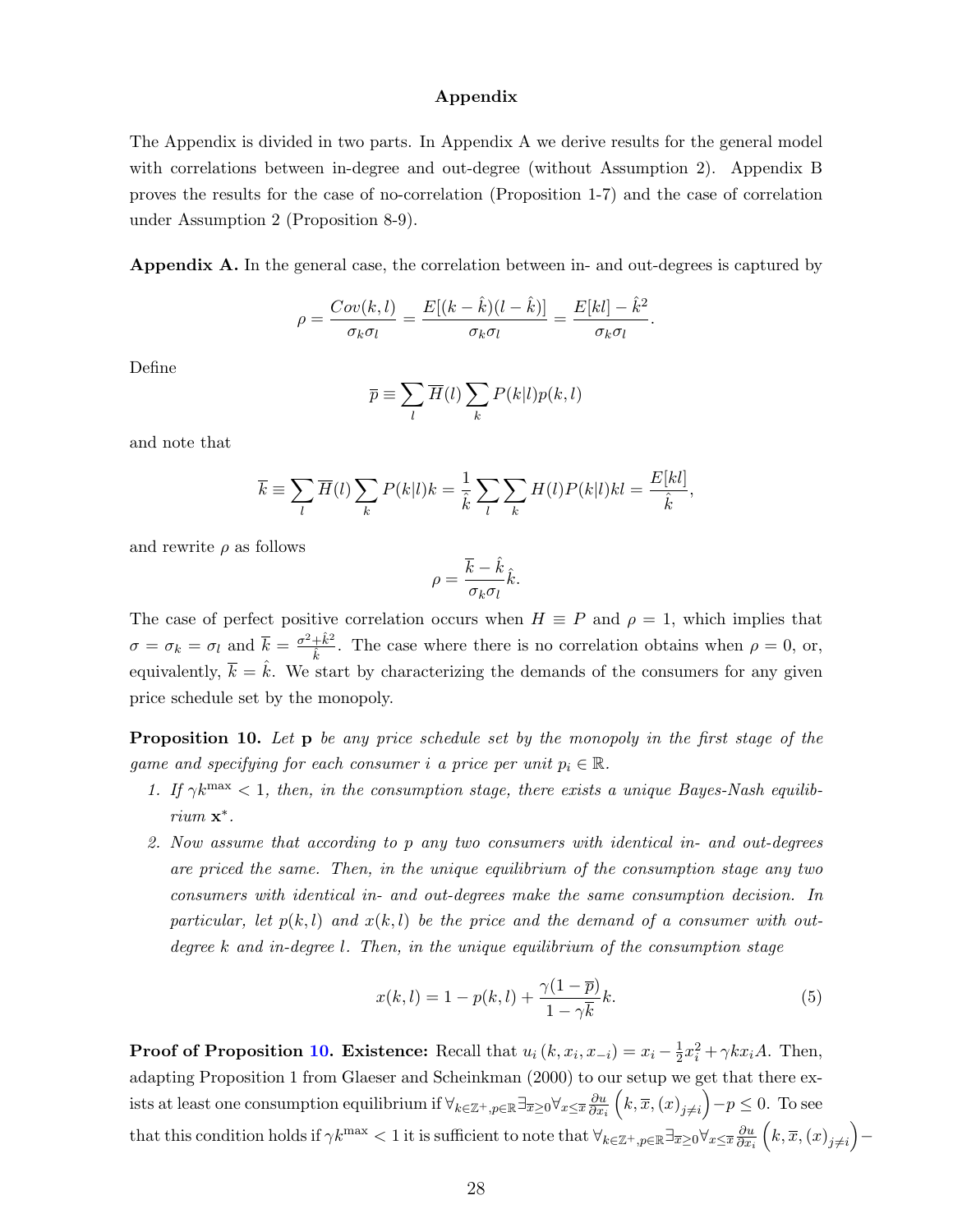$p \leq \frac{\partial u}{\partial x}$  $\overline{\partial x_i}$  $\left(k^{\max},\overline{x},\left(\overline{x}\right)_{j\neq i}\right)-p=1-\overline{x}+\gamma k\overline{x}-p$  and that  $\forall_{p\in\mathbb{R}}\exists_{\overline{x}\geq 0}1-\overline{x}+\gamma k\overline{x}\leq 0$  if and only if  $\gamma k^{\text{max}} < 1$ .

Uniqueness: Proposition 3 in Glaeser and Scheinkman (2000) implies that there exists at most one consumption equilibrium if  $\forall i$  $\frac{\partial^2 u_i}{\partial x_i \partial A}/\frac{\partial^2 u_i}{(\partial x_i)}$  $\left| \frac{\partial^2 u_i}{(\partial x_i)^2} \right|$  < 1 or  $\gamma k^{\max}$  < 1.

Finally, in an interior equilibrium, for each type  $(k, l)$ 

$$
x(k,l) = 1 - p(k,l) + \gamma kA,
$$

and therefore

$$
A = \sum_{l} \overline{H}(l) \sum_{k} P(k|l) x(k, l) = 1 - \overline{p} + \gamma \overline{k} A,
$$

or

$$
A = \frac{1 - \overline{p}}{1 - \gamma \overline{k}}
$$

and plugging back to the expression for  $x(k, l)$  we obtain an explicit expression for the equilibrium consumption of type  $(k, l)$ .

In the remaining of Appendix A, we derive the optimal monopoly prices and the corresponding profits under general correlation structure and different information that the monopoly may have. We begin by assuming that the monopoly's optimization problem is well behaved and derive the corresponding prices, demands, and monopoly profit for price discrimination regime. We follow with an analysis of the conditions that guarantee that the monopoly's optimization problem is, in fact, well behaved.

**Uniform price.** Let  $p(k, l) = p$  for all  $(k, l)$ . Then  $\overline{p} = \sum_{l} \overline{H}(l) \sum_{k} P(k|l)p(k) = p$ , and

$$
x(k, l) = x(k) = 1 - p + \frac{\gamma(1-p)}{1 - \gamma \overline{k}}k.
$$

The monopoly maximizes

$$
\Pi_{uniform} = \sum_{k} P(k)px(k) = p(1-p)\left[1 + \frac{\gamma \hat{k}}{1 - \gamma \overline{k}}\right]
$$

so,  $p^* = 1/2$ ,

$$
x^*(k) = \frac{1}{2} \left[ 1 + \frac{\gamma}{1 - \gamma \overline{k}} k \right],
$$

and

$$
\Pi^*_{uniform} = \frac{1}{4} \left[ 1 + \frac{\gamma \hat{k}}{1 - \gamma \overline{k}} \right].
$$

**Price discrimination.** When the monopoly price discriminates on in-degree (resp. outdegree), it turns out that in determining the optimal price schedule the monopoly will take into account the average out-degree (resp. in-degree) of a consumer conditional on the consumer's in-degree (resp. out-degree), i.e.,  $\hat{k}(l) = \sum_{k} P(k|l)k$ , and the variance of this random variable,  $\sigma_{\hat{k}(l)}^2 = \sum_l H(l)[\hat{k} - \hat{k}(l)]^2$  (resp.  $\hat{l}(k)$  and  $\sigma_{\hat{l}(k)}^2$ ).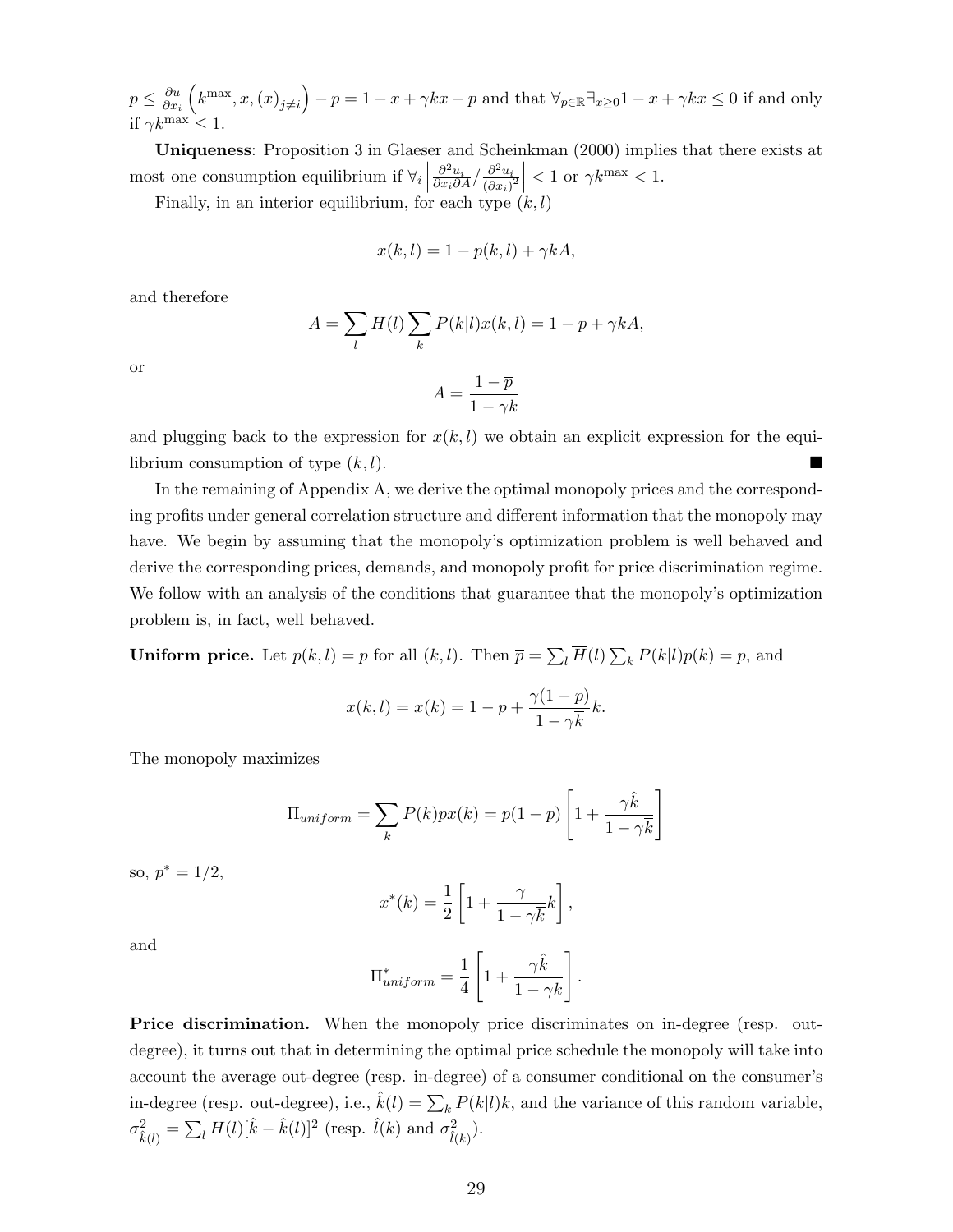**Discrimination on out-degree.** Let  $p(k, l) = p(k)$  for all l, and so

$$
x(k,l) = x(k) = 1 - p(k) + \frac{\gamma(1 - \bar{p})}{1 - \gamma \bar{k}}k,
$$
\n(6)

where  $\bar{p} = \sum_{l} \bar{H}(l) \sum_{k} P(k|l)p(k)$ . The monopoly chooses  $p(k)$  for all k, to maximize  $\Pi_{out}$  $\sum_{k} P(k)p(k)x(k)$ . Taking the derivative with respect to  $p(s)$  we have

$$
\frac{\partial \Pi_{out}}{\partial p(s)} = P(s) \left[ 1 - 2p(s) + \frac{\gamma (1 - \overline{p})}{1 - \gamma \overline{k}} s \right] - \sum_{k} P(k) p(k) \frac{\gamma k}{1 - \gamma \overline{k}} \frac{\partial \overline{p}}{\partial p(s)}.
$$

Note that

$$
\frac{\partial \overline{p}}{\partial p(s)} = \sum_{l} \overline{H}(l)P(s|l) = P(s) \sum_{l} \frac{lH(l|s)}{\hat{k}},
$$

where the second equality follows because by Bayes' rule  $P(s|l) = \frac{H(l|s)P(s)}{H(l)}$ . Hence

$$
\frac{\partial \Pi_{out}}{\partial p(s)} = P(s) \left[ 1 - 2p(s) + \frac{\gamma (1 - \overline{p})}{1 - \gamma \overline{k}} s - \frac{\gamma}{1 - \gamma \overline{k}} \sum_{k} P(k) p(k) k \sum_{l} \frac{l H(l|s)}{\hat{k}} \right],
$$

and so the first order condition is

$$
1 - 2p^*(s) + \frac{\gamma}{1 - \gamma \overline{k}} \left[ (1 - \overline{p}^*)s - \sum_k P(k)p^*(k)k \sum_l \frac{lH(l|s)}{\hat{k}} \right] = 0.
$$

Rearranging and denoting  $\phi = \sum_{k} P(k) p^{*}(k) k$  and  $C(s) = \sum_{k} P(k) p^{*}(k)$  $lH(l|s)$  $\frac{(t|s)}{\hat{k}}$ , we have

<span id="page-30-0"></span>
$$
p^*(s) = \frac{1}{2} \left[ 1 + \frac{\gamma}{1 - \gamma \overline{k}} \left( (1 - \overline{p}^*)s - \phi C(s) \right) \right]. \tag{7}
$$

Using the expression of  $\bar{p}$  and of  $p^*(s)$ , and developing, we obtain

$$
\overline{p}^* = \frac{1}{2} \left[ 1 + \frac{\gamma}{1 - \gamma \overline{k}} [(1 - \overline{p}^*) \overline{k} - \phi \frac{\sigma_{\hat{l}(k)}^2 + \hat{k}^2}{\hat{k}^2}] \right].
$$

Combining  $\phi = \sum_k P(k) p^*(k) k$  and expression [7,](#page-30-0) we derive:

$$
\phi = \frac{1}{2} \left[ \hat{k} + \frac{\gamma}{1 - \gamma \overline{k}} \left( (1 - \overline{p}^*) (\sigma_k^2 + \hat{k}^2) - \phi \overline{k} \right) \right].
$$

Solving these two last equations for  $\bar{p}^*$  and  $\phi$ , and then plugging these expressions back in expression [7](#page-30-0) for  $p^*(s)$ , we obtain

<span id="page-30-1"></span>
$$
p^*(k) = \frac{1}{2} - \frac{\gamma \hat{k}}{2} \frac{\hat{k} [2 - \gamma(\bar{k} - \hat{k})] [\hat{l}(k) - k] + \gamma \left[ \hat{l}(k) \sigma_k^2 - k \sigma_{\hat{l}(k)}^2 \right]}{\hat{k}^2 (2 - \bar{k} \gamma)^2 - \gamma^2 (\sigma_{\hat{l}(k)}^2 + \hat{k}^2) (\sigma_k^2 + \hat{k}^2)}.
$$
\n(8)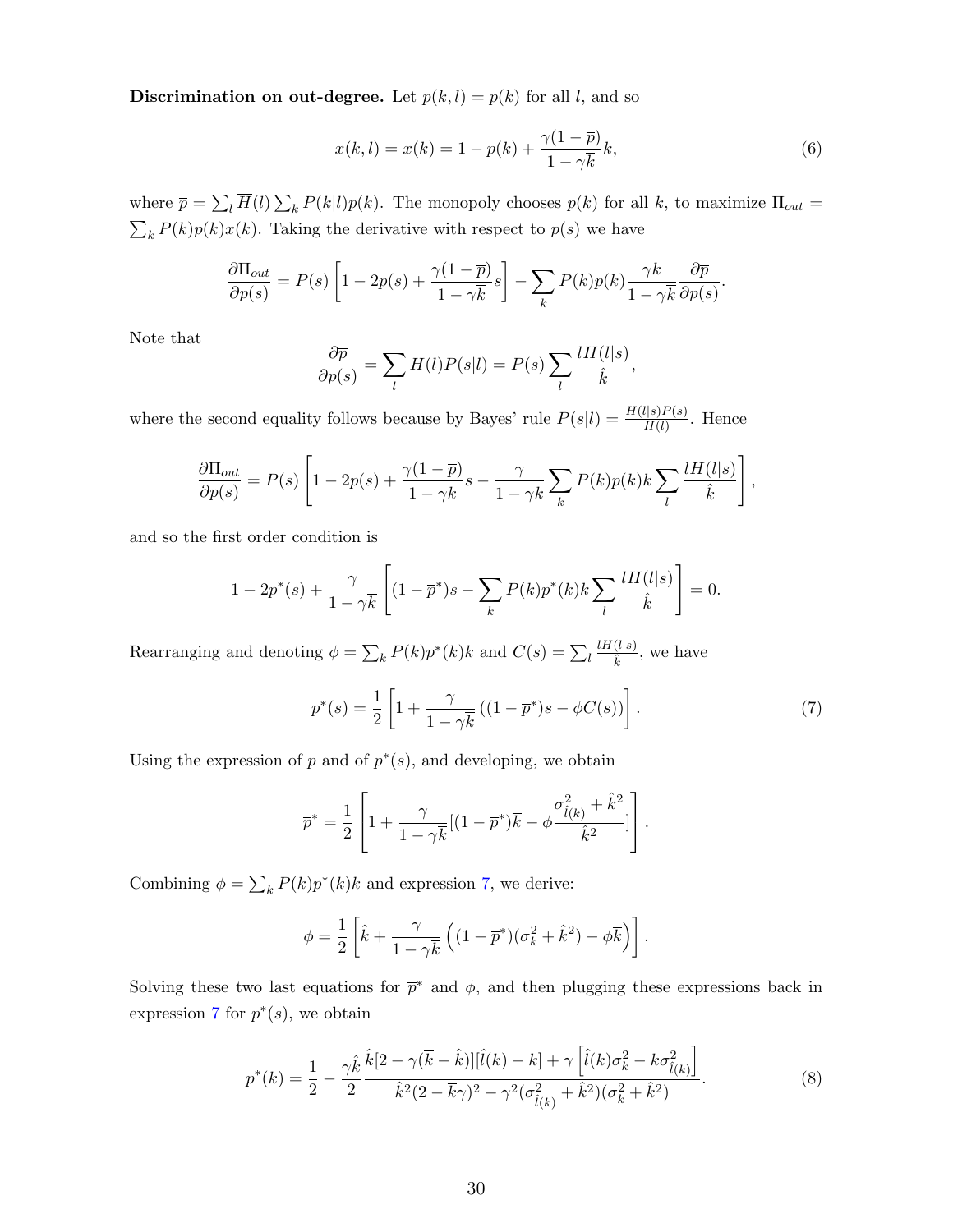The demand of consumer with out-degree k is  $x(k) = 1 - p(k) + \frac{\gamma(1-\bar{p})}{1-\gamma\bar{k}}k$ , and using expression [8](#page-30-1) we obtain

<span id="page-31-0"></span>
$$
x^*(k) = \frac{1}{2} + \frac{\gamma \hat{k}}{2} \frac{\hat{k}[2 - \gamma(\overline{k} - \hat{k})][\hat{l}(k) + k] + \gamma \left[\hat{l}(k)\sigma_k^2 + k\sigma_{\hat{l}(k)}^2\right]}{\hat{k}^2(2 - \overline{k}\gamma)^2 - \gamma^2(\sigma_{\hat{l}(k)}^2 + \hat{k}^2)(\sigma_k^2 + \hat{k}^2)}.
$$
\n(9)

Finally, profits are

$$
\Pi_{out}^* = \sum_k P(k) \sum_l H(l|k) p^*(k) x^*(k) = \sum_k P(k) p^*(k) x^*(k).
$$
 (10)

Discrimination on the in-degree. We have  $p(k, l) = p(l)$  and

$$
x(k,l) = 1 - p(l) + \frac{\gamma(1-\bar{p})}{1-\gamma\bar{k}}k,
$$
\n
$$
(11)
$$

where  $\bar{p} = \frac{1}{k} \sum_l H(l)lp(l)$ . The profits are  $\Pi_{in} = \sum_l H(l) \sum_k P(k|l)p(l)x(k,l)$ , and

$$
\frac{\partial \Pi_{in}}{\partial p(s)} = H(s) \sum_{k} P(k|s)[1 - 2p(s) + \frac{\gamma(1-\overline{p})}{1-\gamma\overline{k}}k] - \sum_{l} H(l) \sum_{k} P(k|l) \frac{p(l)k\gamma}{1-\gamma\overline{k}} \frac{\partial \overline{p}}{\partial p(s)}.
$$

Using the fact that  $\frac{\partial \bar{p}}{\partial p(s)} = \frac{1}{k}H(s)s$  and that  $\hat{k}(l) = \sum_{k} P(k|l)k$ , we can rewrite the first order condition as

$$
H(s)\left[1-2p^*(s)+\frac{\gamma}{1-\gamma\overline{k}}\left((1-\overline{p}^*)\hat{k}(s)-\frac{s}{\hat{k}}\sum_l H(l)p^*(l)\hat{k}(l)\right)\right]=0,
$$

which holds if and only if

$$
p^*(s) = \frac{1}{2} \left[ 1 + \frac{\gamma}{1 - \gamma \overline{k}} \left( (1 - \overline{p}^*) \hat{k}(s) - \frac{s}{\hat{k}} \sum_l H(l) p^*(l) \hat{k}(l) \right) \right].
$$

Defining  $\phi = \frac{1}{\hat{k}} \sum_l H(l) p^*(l) \hat{k}(l)$ , we have that

$$
p^*(s) = \frac{1}{2} \left[ 1 + \frac{\gamma}{1 - \gamma \overline{k}} \left( (1 - \overline{p}^*) \hat{k}(s) - s\phi \right) \right]
$$
(12)

Using  $p^*(s)$  and the definition of  $\bar{p}$  we obtain that

$$
\overline{p}^* = \frac{1}{\hat{k}} \sum_l H(l) l p^*(l) = \frac{1}{2} \left[ 1 + \frac{\gamma}{1 - \gamma \overline{k}} \left( (1 - \overline{p}^*) \overline{k} - \phi \frac{\sigma_l^2 + \hat{k}^2}{\hat{k}} \right) \right].
$$

Similarly, using  $p^*(s)$  and the definition of  $\phi$  we obtain

$$
\phi = \frac{1}{\hat{k}} \sum_{l} H(l) p^{*}(l) \hat{k}(l) = \frac{1}{2} \left[ 1 + \frac{\gamma}{1 - \gamma \overline{k}} \left( (1 - \overline{p}^{*}) \frac{\sigma_{\hat{k}(l)}^{2} + \hat{k}^{2}}{\hat{k}} - \phi \overline{k} \right) \right].
$$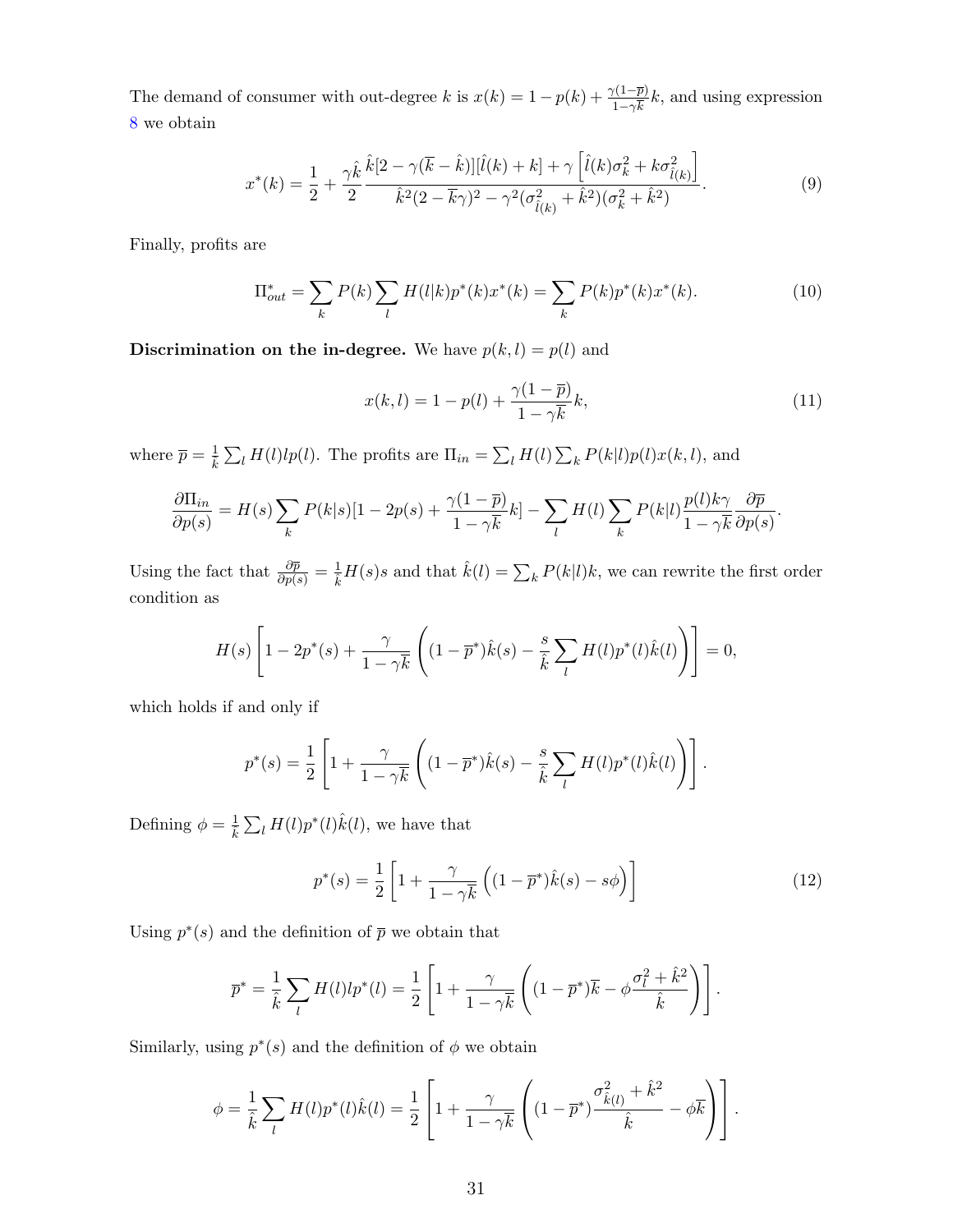Solving the two equations for  $\phi$  and for  $\bar{p}^*$ , and plugging the obtained expressions on the expression for  $p^*(l)$ , we have

<span id="page-32-0"></span>
$$
p^*(l) = \frac{1}{2} + \frac{\gamma \hat{k}}{2} \frac{\hat{k}[2 - \gamma(\overline{k} - \hat{k})][\hat{k}(l) - l] + \gamma\left[\hat{k}(l)\sigma_l^2 - l\sigma_{\hat{k}(l)}^2\right]}{\hat{k}^2(2 - \overline{k}\gamma)^2 - \gamma^2(\sigma_{\hat{k}(l)}^2 + \hat{k}^2)(\sigma_l^2 + \hat{k}^2)}.
$$
(13)

Next, note that  $x(k, l) = 1 - p(l) + \frac{\gamma(1-\bar{p})}{1-\gamma\bar{k}}k$ , and using the expression for  $p^*(l)$  we obtain

<span id="page-32-1"></span>
$$
x^*(k,l) = \frac{1}{2} + \frac{\gamma \hat{k}}{2} \frac{\hat{k}[2 - \gamma(\overline{k} - \hat{k})][l - \hat{k}(l) + 2k] + \gamma \left[ l\sigma_{\hat{k}(l)}^2 - \hat{k}(l)\sigma_l^2 + 2k\sigma_l^2 \right]}{\hat{k}^2(2 - \overline{k}\gamma)^2 - \gamma^2(\sigma_{\hat{k}(l)}^2 + \hat{k}^2)(\sigma_l^2 + \hat{k}^2)}.
$$
 (14)

We can finally derive an expression of the profit by noticing that

$$
\Pi_{in}^* = \sum_l H(l) p^*(l) \sum_k P(k|l) x^*(k, l).
$$

Discrimination on in-degree and out-degree. We employ similar steps of derivation.

$$
x(k,l) = 1 - p(k,l) + \frac{\gamma(1-\overline{p})}{1-\gamma\overline{k}}k\tag{15}
$$

where  $\bar{p} = \sum_{l} \overline{H}(l) \sum_{k} P(k|l)p(k,l)$ . The profits are  $\Pi_{in/out} = \sum_{l} H(l) \sum_{k} P(k|l)p(k,l)x(k,l)$ , and

$$
\frac{\partial \Pi_{in/out}}{\partial p(x,y)} = H(y)P(x|y)[1 - 2p(x,y) + \frac{\gamma(1-\overline{p})}{1-\gamma\overline{k}}x] - \sum_l H(l) \sum_k P(k|l) \frac{p(k,l)k\gamma}{1-\gamma\overline{k}} \frac{\partial \overline{p}}{\partial p(x,y)}
$$

and using the fact that  $\frac{\partial \bar{p}}{\partial p(x,y)} = \frac{H(y)P(x|y)y}{\hat{k}}$  we can rewrite the first order condition as

$$
p^*(x, y) = \frac{1}{2} \left[ 1 + \frac{\gamma}{1 - \gamma \overline{k}} \left( (1 - \overline{p}^*) x - \phi y \right) \right],
$$
 (16)

where  $\phi = \frac{1}{k} \sum_l H(l) \sum_k P(k|l)kp^*(k,l)$ . Using  $p(x, y)$  and the definition of  $\bar{p}$  we obtain that

$$
\overline{p}^* = \frac{1}{2} \left[ 1 + \frac{\gamma}{1 - \gamma \overline{k}} \left( (1 - \overline{p}^*) \overline{k} - \phi \frac{\sigma_l^2 + \hat{k}^2}{\hat{k}} \right) \right].
$$

Similarly, using  $p^*(x, y)$  and the definition of  $\phi$  we obtain

$$
\phi = \frac{1}{2} \left[ 1 + \frac{\gamma}{1 - \gamma \overline{k}} \left( (1 - \overline{p}^*) \frac{\sigma_k^2 + \hat{k}^2}{\hat{k}} - \phi \overline{k} \right) \right].
$$

Solving the two equations for  $\phi$  and for  $\bar{p}^*$ , and plugging these two expressions in the expression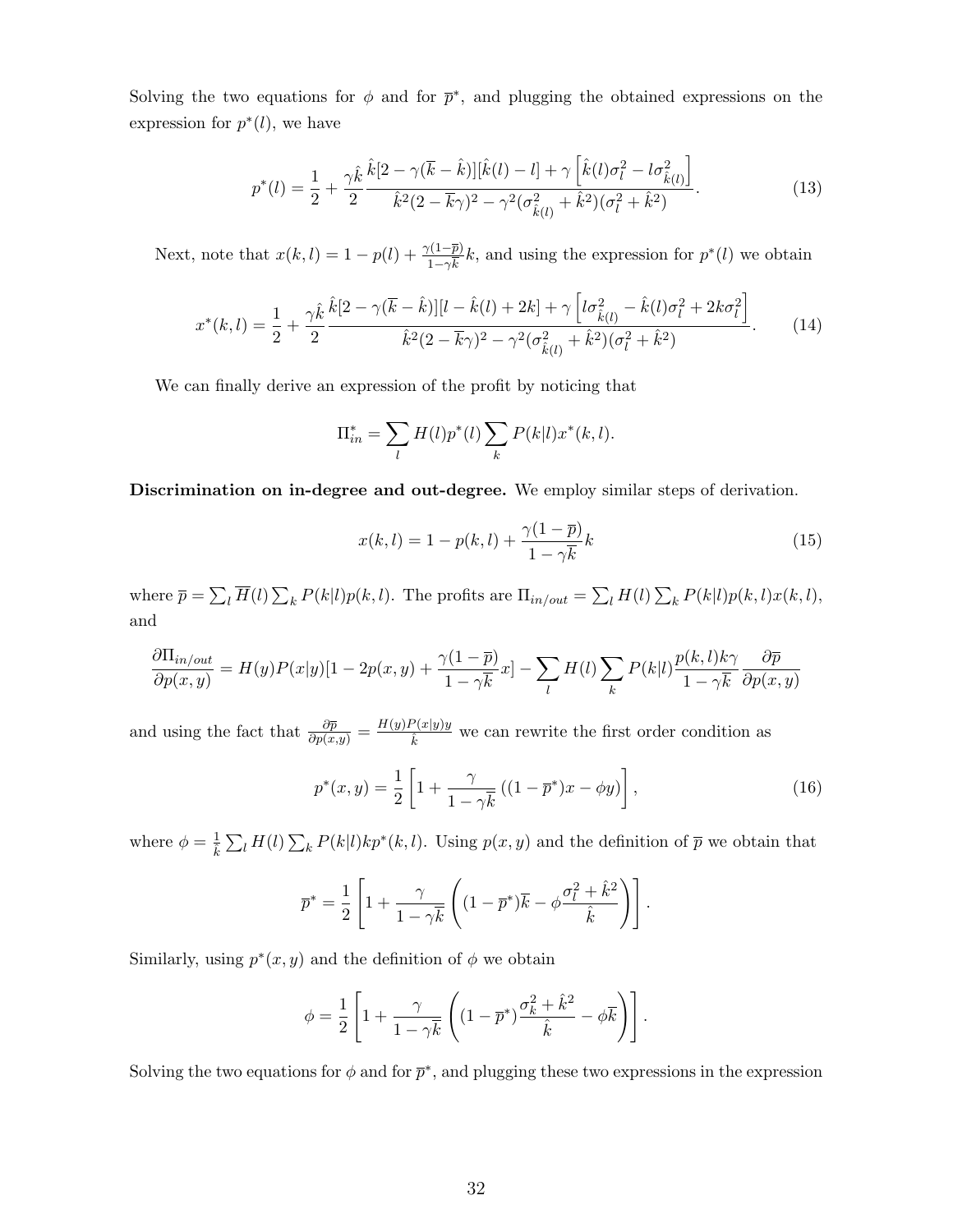for  $p^*(k, l)$ , we obtain

<span id="page-33-2"></span>
$$
p^*(k,l) = \frac{1}{2} + \frac{1}{2} \frac{\gamma \hat{k}^2 [\gamma(\bar{k} - \hat{k}) - 2][l - k] + \gamma^2 \hat{k} [k\sigma_l^2 - l\sigma_k^2]}{\hat{k}^2 (2 - \bar{k}\gamma)^2 - \gamma^2 (\sigma_k^2 + \hat{k}^2)(\sigma_l^2 + \hat{k}^2)}.
$$
(17)

Next, recall that

<span id="page-33-3"></span>
$$
x^*(k,l) = 1 - p^*(k,l) + \frac{\gamma(1 - \overline{p}^*)}{1 - \gamma \overline{k}}k
$$
\n(18)

and that profit is given by

$$
\Pi_{in/out}^* = \sum_k \sum_l H(l|k) p^*(k,l) x^*(k,l).
$$

<span id="page-33-0"></span>**Proposition 11.** Suppose that  $\gamma k^{\max} < \frac{1}{2}$  $\frac{1}{2}$ . Then, for any of the price discrimination schemes considered, there exists a unique finite price schedule  $\bf{p}$  that solves the monopoly's profit maximization problem.

The proof of Proposition [11](#page-33-0) is available in an online appendix on the authors' webpages.

#### Appendix B.

**Proof of proposition [1.](#page-7-1)** Independence between in-degree and out-degree implies that  $\overline{k} = \hat{k}$ . Thus, the proposition follows directly from Proposition [10](#page-28-0) which proves the same result for the general setup with any correlation level between in- and out-degrees.

**Proof of proposition [2.](#page-10-1)** Independence between in-degree and out-degree implies that  $\overline{k} = \hat{k}$ and so the consumption of a consumer with out-degree  $k$  and in-degree  $l$  equals

$$
x(k,l) = x(k) = \frac{1}{2} \left( 1 + \frac{\gamma k}{1 - \gamma \hat{k}} \right). \tag{19}
$$

and the expected monopoly equilibrium profit is

$$
\Pi = \frac{1}{4} \cdot \frac{1}{1 - \gamma \hat{k}}\tag{20}
$$

The comparative statics are immediate.

**Proof of Proposition [3.](#page-11-1)** Independence between in-degree and out-degree implies that  $\overline{k} = \hat{k}$ ,  $\hat{k}(l) = \hat{k}$  for all in-degree l,  $\hat{l}(k) = \hat{k}$  for all in-degree l,  $\sigma_{\hat{l}(k)}^2 = 0$ , and  $\sigma_{\hat{k}(l)}^2 = 0$ . Imposing these conditions in expressions [8,](#page-30-1) [13,](#page-32-0) and [17](#page-33-2) separately and rearranging, we obtain the optimal price scheme for the case of price discrimination on out-degrees, in-degrees and both, respectively:

<span id="page-33-4"></span>
$$
p(k) = \frac{1}{2} - \frac{\gamma}{2} \left[ \frac{\gamma \sigma_k^2 + \hat{k} - k}{4 - 4\gamma \hat{k} - \gamma^2 \sigma_k^2} \right],
$$
\n(21)

<span id="page-33-1"></span>
$$
p(l) = \frac{1}{2} + \frac{\gamma}{2} \left[ \frac{\gamma \sigma_l^2 + \hat{k} - l}{4 - 4\gamma \hat{k} - \gamma^2 \sigma_l^2} \right],
$$
\n(22)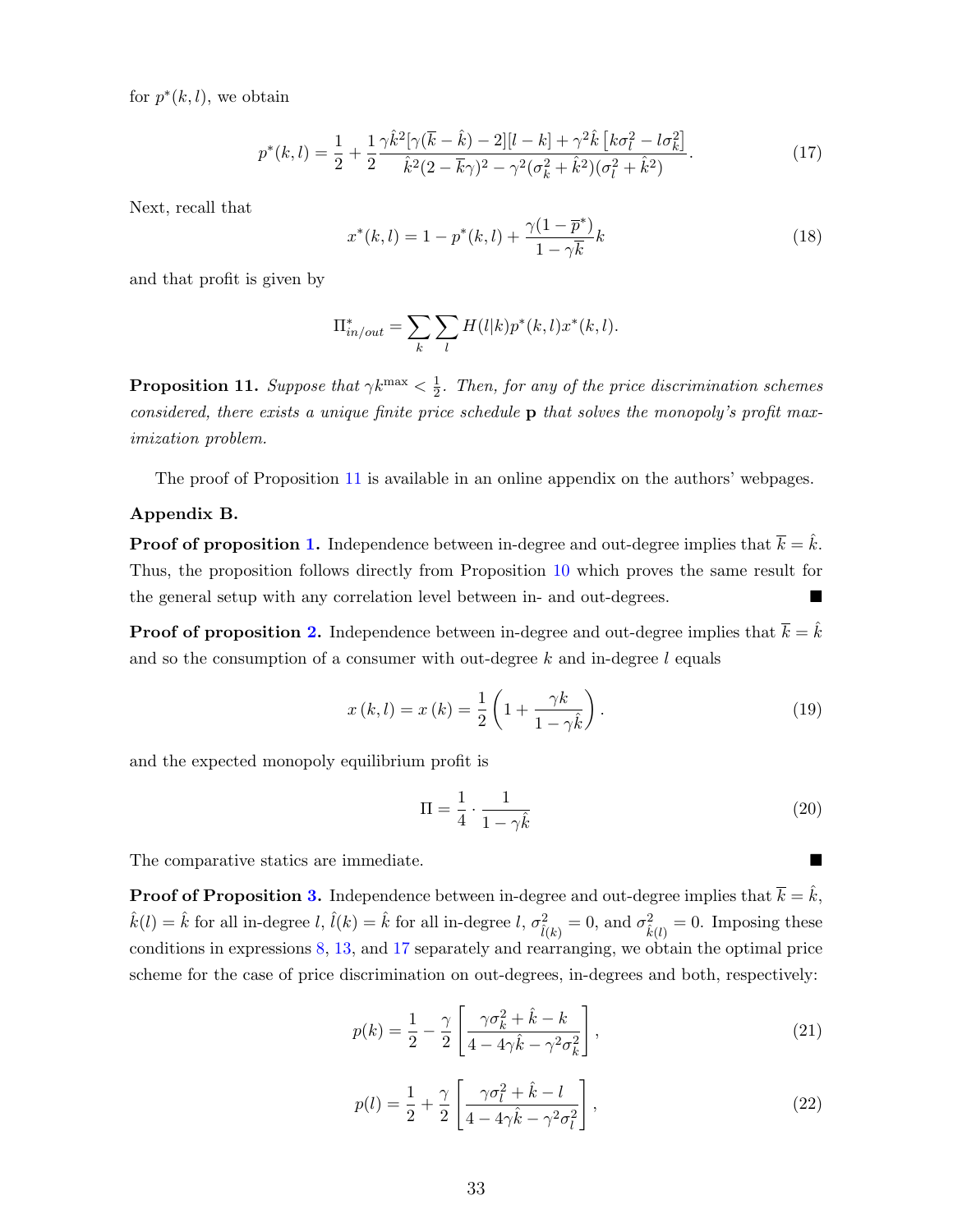and

<span id="page-34-0"></span>
$$
p(k,l) = \frac{1}{2} + \frac{\gamma \hat{k}}{2} \left[ \frac{(\gamma \sigma_l^2 + 2\hat{k})k - (\gamma \sigma_k^2 + 2\hat{k})l}{\hat{k}^2 [4 - 4\gamma \hat{k} - \gamma^2 (\sigma_k^2 + \sigma_l^2)] - \gamma^2 \sigma_k^2 \sigma_l^2} \right]
$$
(23)

It is straightforward to verify the remaining part of the proposition.

**Proof of Proposition [4.](#page-12-0)** Independence between in-degree and out-degree implies that  $\overline{k} = \hat{k}$ ,  $\hat{k}(l) = \hat{k}$  for all in-degree l,  $\hat{l}(k) = \hat{k}$  for all in-degree l,  $\sigma_{\hat{l}(k)}^2 = 0$ , and  $\sigma_{\hat{k}(l)}^2 = 0$ . Imposing these conditions in expressions [9,](#page-31-0) [14,](#page-32-1) and [18](#page-33-3) separately and rearranging, we obtain equilibrium consumption for a consumer with out-degree  $k$  and in-degree  $l$  when the monopoly discriminate on out-degrees, in-degrees and both, respectively:

<span id="page-34-1"></span>
$$
x(k,l) = x(k) = \frac{2 + \gamma \left(k - \hat{k}\right)}{4 - 4\gamma \hat{k} - \gamma^2 \sigma_k^2}
$$
\n
$$
(24)
$$

<span id="page-34-2"></span>
$$
x(k,l) = 1 - \frac{2 - \gamma \hat{k} - \gamma l}{4 - 4\gamma \hat{k} - \gamma^2 \sigma_l^2} + \frac{\gamma \left(2\hat{k} + \gamma \sigma_l^2\right)}{\hat{k} \left(4 - 4\gamma \hat{k} - \gamma^2 \sigma_l^2\right)} k \tag{25}
$$

and

<span id="page-34-3"></span>
$$
x(k,l) = \frac{1}{2} \left[ 1 + \frac{\hat{k}\gamma}{\hat{k}^2 [4 - 4\hat{k}\gamma - \gamma^2 (\sigma_k^2 + \sigma_l^2)] - \gamma^2 \sigma_l^2 \sigma_k^2} \left( (\gamma \sigma_l^2 + 2\hat{k})k + (\gamma \sigma_k^2 + 2\hat{k})l \right) \right]
$$
(26)

It is straightforward to verify the remaining part of the proposition.

#### Proof of Proposition [5](#page-14-0)

Discrimination on out-degree. Recall that the price is given by expression [21](#page-33-4) and the demand by expression [24.](#page-34-1) Using  $p(k)$  and  $x(k)$  we can derive the optimal profit:

$$
\Pi_{out} = \frac{1}{4 - 4\gamma \hat{k} - \gamma^2 \sigma_k^2}
$$

Note that  $4-4\gamma \hat{k}-\gamma^2 \sigma_k^2 > 0$ , because  $4-4\gamma \hat{k}-\gamma^2 \sigma_k^2 > 4-2-\gamma^2 (k^{\text{max}})^2+\gamma^2 \hat{k}^2 > 2-\frac{1}{4}+\gamma^2 \hat{k}^2 >$ 0. The comparative statics are immediate.

Discrimination on in-degree. Recall that the price is given by expression [22](#page-33-1) and the demand by expression [25.](#page-34-2) Using  $p(k)$  and  $x(k)$  we can derive the optimal profit:

$$
\Pi_{in} = \frac{1}{4 - 4\gamma \hat{k} - \gamma^2 \sigma_l^2}
$$

The comparative statics are immediate.

Discrimination on out-degree and in-degree. Recall that the price is given by expression [23](#page-34-0) and the demand by expression [26.](#page-34-3) Using  $p(k)$  and  $x(k)$  we can derive the optimal profit:

$$
\Pi_{in/out} = \frac{1}{4} \frac{4\hat{k}^2 - \gamma^2 \sigma_k^2 \sigma_l^2}{4\hat{k}^2 (1 - \gamma \hat{k}) - \gamma^2 \hat{k}^2 (\sigma_k^2 + \sigma_l^2) - \gamma^2 \sigma_l^2 \sigma_k^2}.
$$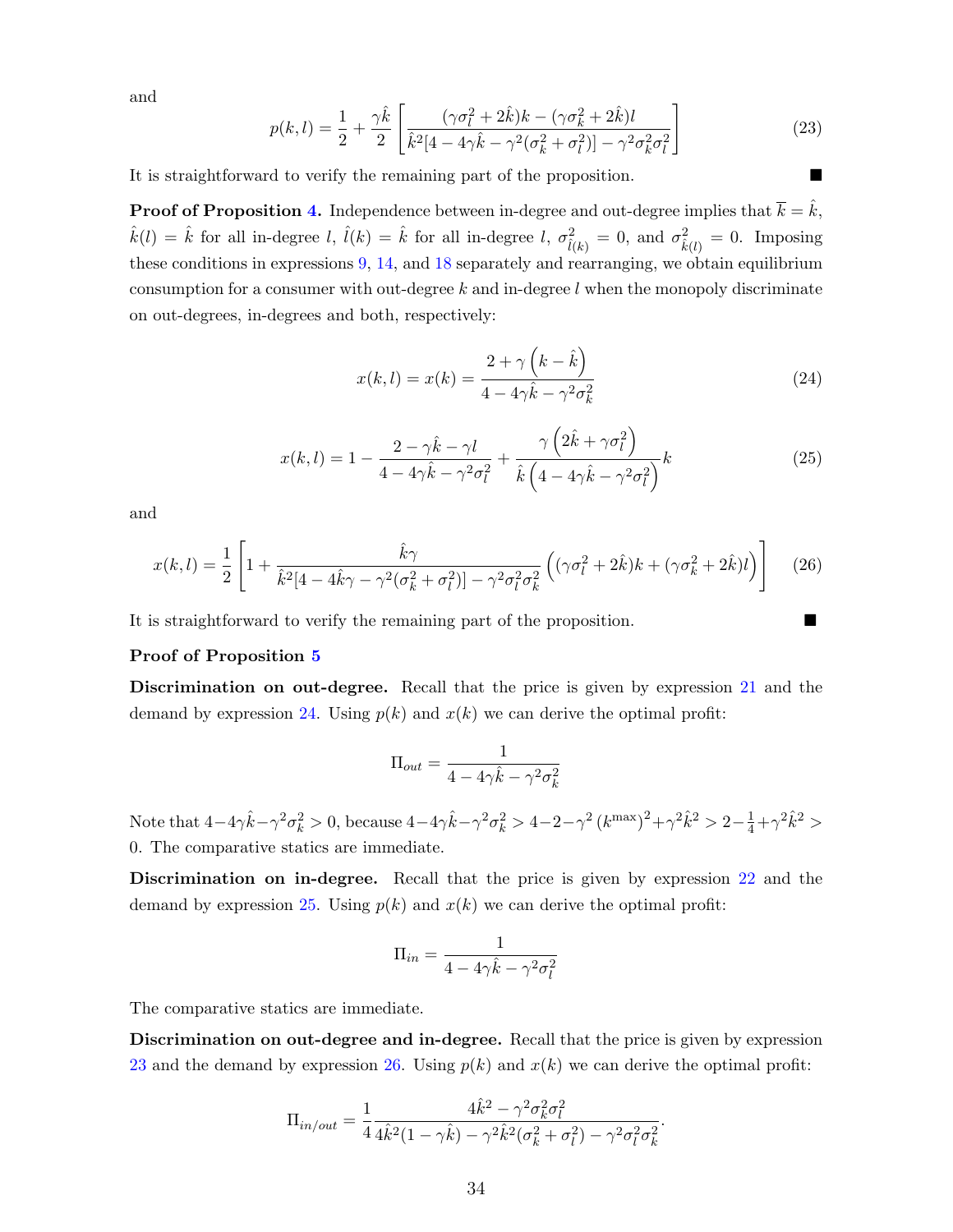Note that 
$$
4\hat{k}^2(1-\gamma\hat{k}) - \gamma^2\hat{k}^2(\sigma_k^2 + \sigma_l^2) - \gamma^2\sigma_l^2\sigma_k^2 > 0
$$
, because  $4\hat{k}^2(1-\gamma\hat{k}) - \gamma^2\hat{k}^2(\sigma_k^2 + \sigma_l^2) - \gamma^2\sigma_l^2\sigma_k^2 > 2\hat{k}^2 - \gamma^2\hat{k}^2\sigma_k^2 - \gamma^2\hat{k}^2\sigma_l^2 - \gamma^2\sigma_l^2\sigma_k^2 > \hat{k}^2 - \gamma^2\sigma_l^2\sigma_k^2$ ,  $sign\left\{\hat{k}^2 - \gamma^2\sigma_l^2\sigma_k^2\right\} =$   
\n $sign\left\{\hat{k} - \gamma\sigma_l\sigma_k\right\}$ , and  $\hat{k} - \gamma\sigma_l\sigma_k = \frac{1}{k^{\max}}\left(\hat{k}k^{\max} - \gamma k^{\max}\sigma_l\sigma_k\right) > \frac{1}{k^{\max}}\left(\hat{k}k^{\max} - \sigma_l\sigma_k\right) >$   
\n $\frac{1}{k^{\max}}\left(\hat{k}k^{\max} - \max\left(\sigma_l^2, \sigma_k^2\right)\right) >$   
\n $> \frac{1}{k^{\max}}\left(\hat{k}k^{\max} - \max\left(\sum_l H(l)l^2, \sum_k P(k)k^2\right)\right) =$   
\n $= \frac{1}{k^{\max}}\left(\hat{k}k^{\max} - \max\left(\sum_l H(l)l(k^{\max} - l), \sum_k P(k)k(k^{\max} - k)\right)\right) > 0$ .  
\nIt is straightforward to verify that the comparative statistics hold.

Proof of Corollary [2.](#page-15-0) Note that

$$
\Pi_{out} - \Pi_{uniform} = \frac{1}{4} \frac{\gamma^2 \sigma_k^2}{(4 - 4\gamma \hat{k} - \gamma^2 \sigma_k^2)(1 - \gamma \hat{k})},
$$

is increasing in  $\sigma_k^2$  and  $\hat{k}$ . Similarly

$$
\Pi_{in} - \Pi_{uniform} = \frac{1}{4} \frac{\gamma^2 \sigma_x^2}{(4 - 4\gamma \hat{k} - \gamma^2 \sigma_x^2)(1 - \gamma \hat{k})},
$$

is increasing in  $\sigma_l^2$  and  $\hat{k}$ . Comparing we obtain that the monopoly prefers to learn the outdegree than the in-degree if and only if  $\sigma_k^2 > \sigma_l^2$ . Next, the value of the monopoly for learning both the in-degree and the out-degree relative of no-information is

$$
\Pi_{in/out} - \Pi_{uniform} = \frac{1}{4} \frac{\gamma^2 \hat{k} [\hat{k} (\sigma_l^2 + \sigma_k^2) + \gamma \sigma_l^2 \sigma_k^2]}{(1 - \gamma \hat{k}) [\hat{k}^2 (4 - 4\hat{k}\gamma - \gamma^2 (\sigma_k^2 + \sigma_l^2)) - \gamma^2 \sigma_l^2 \sigma_k^2]}
$$

which is increasing in the variance of the in-degree and the variance of the out-degree.

**Proof of Corollary [3.](#page-16-0)** We say that the value for the monopoly from learning the out-degrees and in-degrees of all consumers exhibits complementarity if

<span id="page-35-0"></span>
$$
\Pi_{in/out} - \Pi_{out} \ge \Pi_{in} - \Pi_{uniform} \tag{27}
$$

,

We can re-write [27](#page-35-0) as follows

$$
\frac{1}{4}\frac{4\hat{k}^2-\gamma^2\sigma_k^2\sigma_l^2}{\hat{k}^2[4-4\gamma\hat{k}-\gamma^2(\sigma_k^2+\sigma_l^2)]-\gamma^2\sigma_k^2\sigma_l^2}-\frac{1}{4-4\gamma\hat{k}-\gamma^2\sigma_k^2}\geq \frac{1}{4-4\gamma\hat{k}-\gamma^2\sigma_l^2}-\frac{1}{4}\cdot\frac{1}{1-\gamma\hat{k}}
$$

or equivalently

$$
\hat{k}\left(8-8\hat{k}\gamma-3\sigma_k^2\gamma^2-3\sigma_l^2\gamma^2\right)+\gamma\sigma_k^2\left(2-\sigma_l^2\gamma^2\right)+2\sigma_l^2\gamma\geq 0
$$

which holds for the entire range of parameters.

**Proof of Proposition [6.](#page-17-0) Part 1:** Consider a consumer with out-degree k (and any indegree). The additional consumption of the consumer from the move from no discrimination to discrimination of out-degree is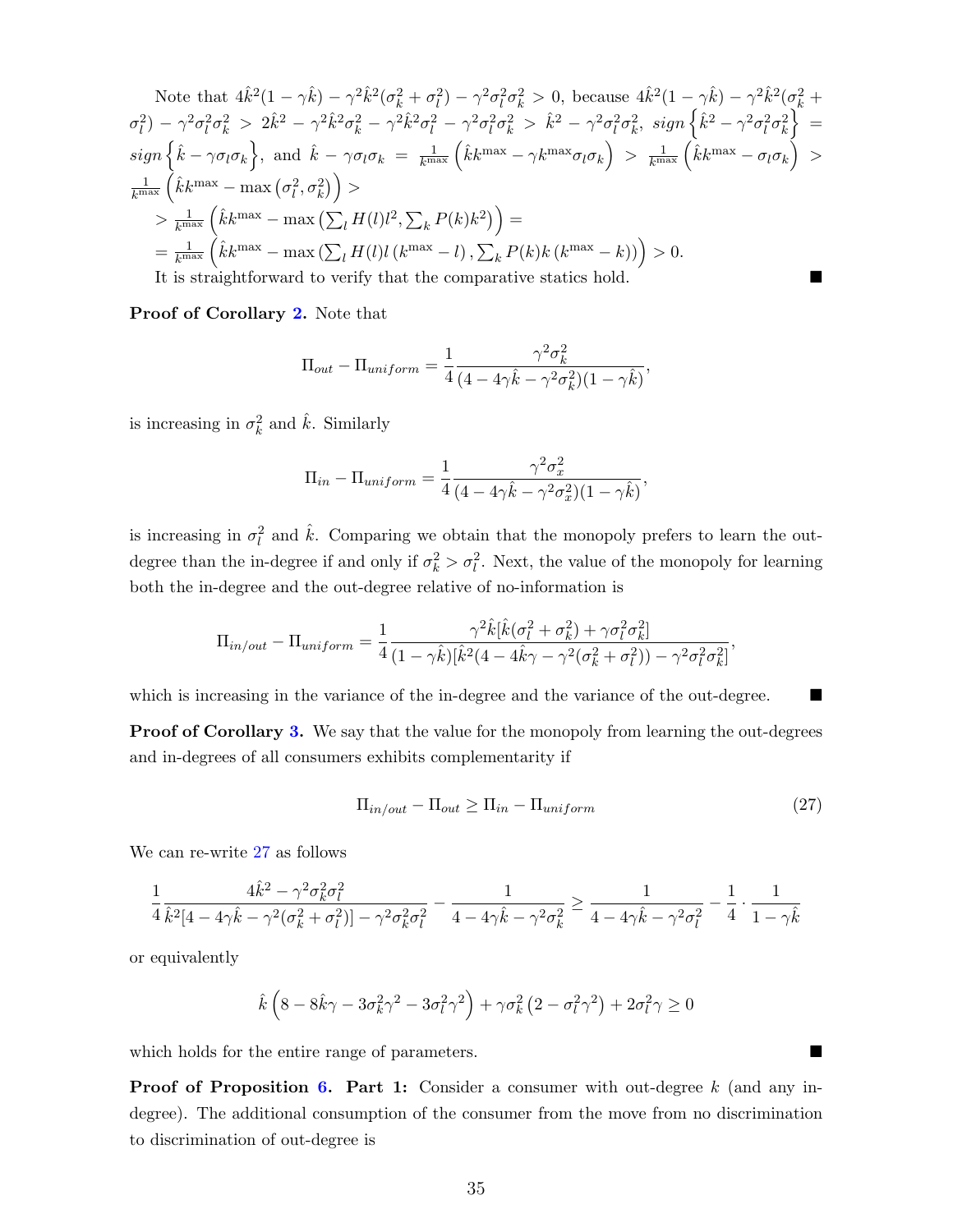$$
\frac{2+\gamma\left(k-\hat{k}\right)}{4-4\gamma\hat{k}-\gamma^2\sigma_k^2}-\frac{1-\gamma\hat{k}+\gamma k}{2-2\gamma\hat{k}}.
$$

Some rearranging leads to the following equality

$$
sign\left\{\frac{2+\gamma\left(k-\hat{k}\right)}{4-4\gamma\hat{k}-\gamma^2\sigma_k^2}-\frac{1-\gamma\hat{k}+\gamma k}{2-2\gamma\hat{k}}\right\} = sign\left\{-2\hat{k}^2\gamma-\hat{k}\sigma_k^2\gamma^2+2k\hat{k}\gamma+2\hat{k}+k\sigma_k^2\gamma^2+\sigma_k^2\gamma-2k\right\}.
$$

Finally, noting that

$$
\frac{\partial}{\partial k} \left( -2\hat{k}^2 \gamma - \hat{k} \sigma_k^2 \gamma^2 + 2k \hat{k} \gamma + 2\hat{k} + k \sigma_k^2 \gamma^2 + \sigma_k^2 \gamma - 2k \right) = 2\hat{k} \gamma + \sigma_k^2 \gamma^2 - 2 < 0,
$$

and evaluate  $sign\left\{-2\hat{k}^2\gamma-\hat{k}\sigma_k^2\gamma^2+2k\hat{k}\gamma+2\hat{k}+k\sigma_k^2\gamma^2+\sigma_k^2\gamma-2k\right\}$  for  $k=\hat{k}$  and for  $k=$ k max complete the proof of part 1.

**Part 2:** Consider a consumer with out-degree k and in-degree l. The additional consumption of the consumer from the move from no discrimination to discrimination of in-degree is  $\overline{ }$ 

$$
1 - \frac{2 - \gamma \hat{k} - \gamma l}{4 - 4\gamma \hat{k} - \gamma^2 \sigma_l^2} + \frac{\gamma \left(2\hat{k} + \gamma \sigma_l^2\right)}{\hat{k} \left(4 - 4\gamma \hat{k} - \gamma^2 \sigma_l^2\right)} k - \frac{1}{2} \left(1 + \frac{\gamma k}{1 - \gamma \hat{k}}\right).
$$

Some rearranging leads to the following equality

$$
sign\left\{1-\frac{2-\gamma\hat{k}-\gamma l}{4-4\gamma\hat{k}-\gamma^2\sigma_l^2}+\frac{\gamma\left(2\hat{k}+\gamma\sigma_l^2\right)}{\hat{k}\left(4-4\gamma\hat{k}-\gamma^2\sigma_l^2\right)}k-\frac{1}{2}\left(1+\frac{\gamma k}{1-\gamma\hat{k}}\right)\right\}
$$
  
= 
$$
sign\left\{2\hat{k}^3\gamma+\hat{k}^2\sigma_l^2\gamma^2-2l\hat{k}^2\gamma-2\hat{k}^2-k\hat{k}\sigma_l^2\gamma^2-\hat{k}\sigma_l^2\gamma+2l\hat{k}+2k\sigma_l^2\gamma\right\}\equiv L.
$$

The proof of part 2 then follows by noticing that  $\frac{\partial L}{\partial k} = \sigma_l^2 \gamma \left(2 - \gamma \hat{k}\right) > 0$  and  $\frac{\partial L}{\partial l} = 2 \hat{k} \left(1 - \hat{k} \gamma\right) > 0$  $\sim$  0.

Proof of Proposition [7.](#page-17-1) The additional aggregate consumer surplus from discriminating on in-degree relative to no discrimination is

$$
\Delta CS = \frac{1}{2} \sum H(l) P(k) \left( \left( 1 - \frac{2 - \gamma \hat{k} - \gamma l}{4 - 4\gamma \hat{k} - \gamma^2 \sigma_l^2} + \frac{\gamma \left( 2\hat{k} + \gamma \sigma_l^2 \right)}{\hat{k} \left( 4 - 4\gamma \hat{k} - \gamma^2 \sigma_l^2 \right)} \right)^2 - \left( \frac{1}{2} \left( 1 + \frac{\gamma k}{1 - \gamma \hat{k}} \right) \right)^2 \right)
$$
  
\n
$$
= \frac{\gamma^2 \sigma_l^2}{8\hat{k}^2} \frac{4\hat{k}^4 \gamma^2 + 8\hat{k}^3 \sigma_k^2 \gamma^3 - 16\hat{k}^3 \gamma + 3\hat{k}^2 \sigma_l^2 \sigma_k^2 \gamma^4 - \hat{k}^2 \sigma_l^2 \gamma^2 - 24\hat{k}^2 \sigma_k^2 \gamma^2 + 12\hat{k}^2 - 8\hat{k} \sigma_l^2 \sigma_k^2 \gamma^3}{\left( 1 - \hat{k} \gamma \right)^2 \left( 4 - 4\hat{k} \gamma - \sigma_l^2 \gamma^2 \right)^2} + \frac{\gamma^2 \sigma_l^2}{8\hat{k}^2} \frac{16\hat{k} \sigma_k^2 \gamma + 4\sigma_l^2 \sigma_k^2 \gamma^2}{\left( 1 - \hat{k} \gamma \right)^2 \left( 4 - 4\hat{k} \gamma - \sigma_l^2 \gamma^2 \right)^2}
$$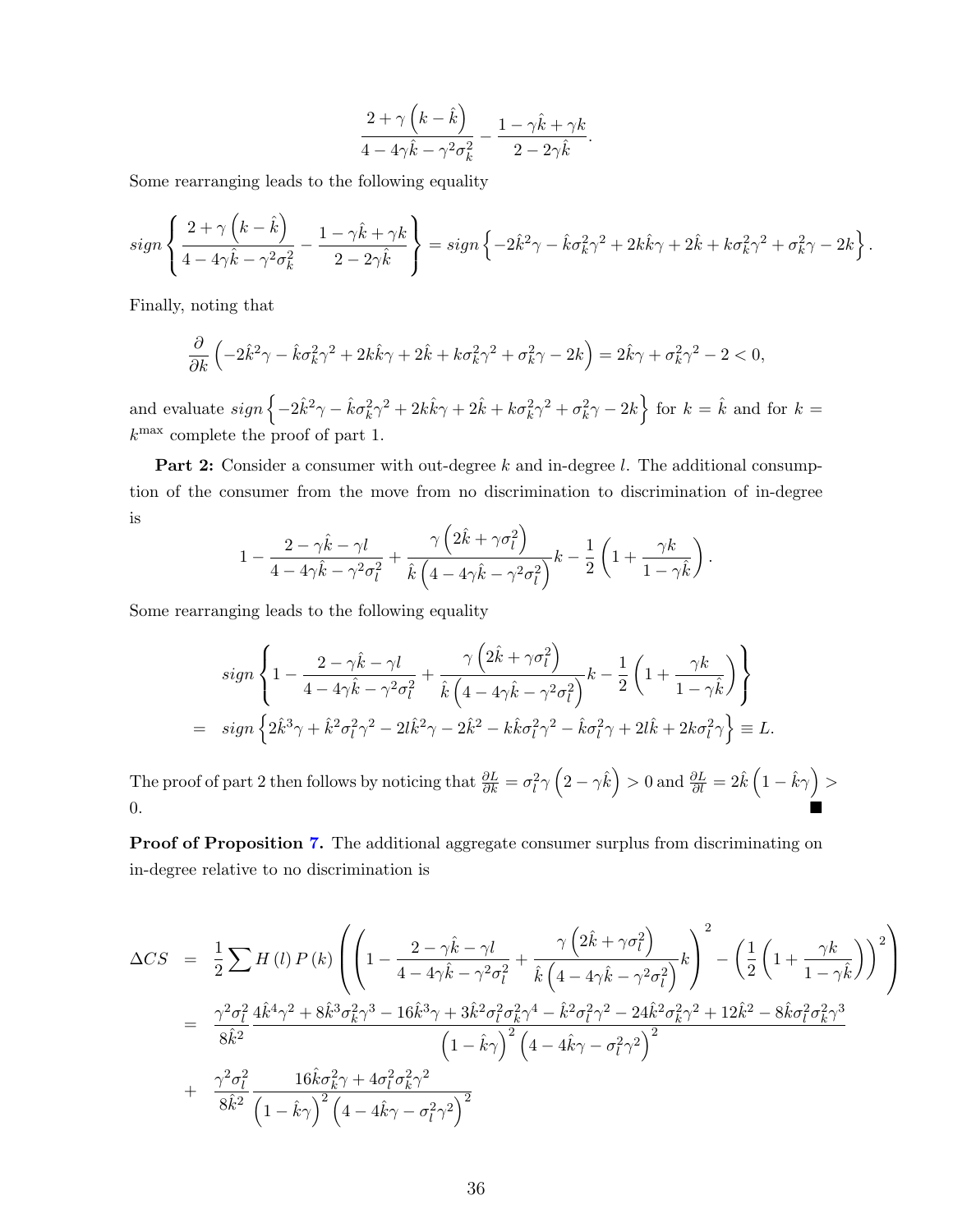Which has the same sign as

$$
4\hat{k}^{4}\gamma^{2} + 8\hat{k}^{3}\sigma_{k}^{2}\gamma^{3} - 16\hat{k}^{3}\gamma + 3\hat{k}^{2}\sigma_{l}^{2}\sigma_{k}^{2}\gamma^{4} - \hat{k}^{2}\sigma_{l}^{2}\gamma^{2} - 24\hat{k}^{2}\sigma_{k}^{2}\gamma^{2} + 12\hat{k}^{2} - 8\hat{k}\sigma_{l}^{2}\sigma_{k}^{2}\gamma^{3} + 16\hat{k}\sigma_{k}^{2}\gamma + 4\sigma_{l}^{2}\sigma_{k}^{2}\gamma^{2}
$$
  
= 
$$
4\hat{k}^{4}\gamma^{2} - 16\hat{k}^{3}\gamma - \hat{k}^{2}\sigma_{l}^{2}\gamma^{2} + 12\hat{k}^{2} + \gamma\sigma_{k}^{2}\left(16\hat{k} - 24\hat{k}^{2}\gamma - 8\hat{k}\sigma_{l}^{2}\gamma^{2} + 8\hat{k}^{3}\gamma^{2} + 3\hat{k}^{2}\sigma_{l}^{2}\gamma^{3} + 4\sigma_{l}^{2}\gamma\right) > 0.
$$

 $\blacksquare$ 

#### Proof of Proposition [8.](#page-19-2)

Uniform price. Using  $\rho = \frac{\bar{k}-\hat{k}}{\sigma^2}$  $\frac{\bar{c}-\hat{k}}{\sigma^2}\hat{k}$  we can rewrite the expression for  $\Pi^*_{uniform}$  to obtain

$$
\Pi_{uniform}^* = \frac{\hat{k} - \gamma \rho \sigma^2}{4(\hat{k} - \gamma \rho \sigma^2) - 4\gamma \hat{k}^2}.
$$

Discrimination out-degree. We first consider the case of price discrimination in out-degree. Assumption 1 and  $\sigma_l^2 = \sigma_k^2$  imply that  $\hat{l}(k) = \hat{k} + \frac{\hat{k}(\bar{k}-\hat{k})(k-\hat{k})}{\sigma_l^2}$  $\frac{k(k-k)}{\sigma_k^2}$  and  $\sigma_{\hat{l}(k)}^2 = \rho^2 \sigma_l^2$ . We can then rewrite the expression of the price charged to consumer with out-degree  $k$  as

$$
p(k) = \frac{1}{2} + \frac{1}{2} \frac{(1 - \rho)\gamma[2(k - \hat{k})(\hat{k} - \rho\gamma\sigma^2) - \gamma\sigma^2\hat{k}(1 + \rho)]}{4[\hat{k} - \gamma\rho\sigma^2] - 4\gamma\hat{k}^2 - \gamma^2\sigma^2\hat{k}(1 - \rho)^2},
$$

and the consumption of an agent with out-degree  $k$  is

$$
x(k) = \frac{1}{2} + \frac{1}{2} \frac{\hat{k} \left( \gamma^2 \sigma^2 - \gamma^2 \rho \sigma^2 + 2 \gamma \hat{k} \right) (1 - \rho) + 2 \gamma \hat{k} (1 + \rho) k}{4 \left( \hat{k} - \gamma \rho \sigma^2 \right) - 4 \gamma \hat{k}^2 - \gamma^2 \sigma^2 \hat{k} (1 - \rho)^2},
$$

and computing profits we obtain

$$
\Pi_{out}^* = \frac{\hat{k} - \gamma \rho \sigma^2}{4(\hat{k} - \gamma \rho \sigma^2) - 4\gamma \hat{k}^2 - \gamma^2 \sigma^2 \hat{k} (1 - \rho)^2}.
$$

Discrimination in-degree. We now consider the case of price discrimination in the indegree. In this case, under assumption 1 and  $\sigma_l^2 = \sigma_k^2 = \sigma^2$  we can specialize the expression for the price charged to a consumer with in-degree  $l$  as follows

$$
p(l) = \frac{1}{2} - \frac{1}{2} \frac{(1 - \rho)\gamma[2(l - \hat{k})(\hat{k} - \rho\gamma\sigma^2) - \gamma\sigma^2\hat{k}(1 + \rho)]}{4[\hat{k} - \gamma\rho\sigma^2] - 4\gamma\hat{k}^2 - \gamma^2\sigma^2\hat{k}(1 - \rho)^2}
$$

and the consumption of a consumer with in-degree  $l$  and out-degree  $k$  is

$$
x(l,k) = \frac{1}{2} + \frac{1}{2} \frac{\gamma \hat{k} \left[ ((l - \hat{k})(1 - \rho) + 2k)(2\hat{k} - \rho \sigma^2 \gamma) + \gamma(l\rho^2 \sigma^2 - \sigma^2(\hat{k} + \rho(l - \hat{k})) + 2k\sigma^2) \right]}{[2\hat{k} - \gamma(\rho \sigma^2 + \hat{k}^2)]^2 - \gamma^2(\sigma^2 + \hat{k}^2)(\rho \sigma^2 + \hat{k}^2)}.
$$

Computing profits we obtain the same expression in the case of discrimination on out-degree. Hence, the expected profits under discrimination in in-degree or in out-degree are the same, given assumption 1 and the fact that  $\sigma_l^2 = \sigma_k^2$ .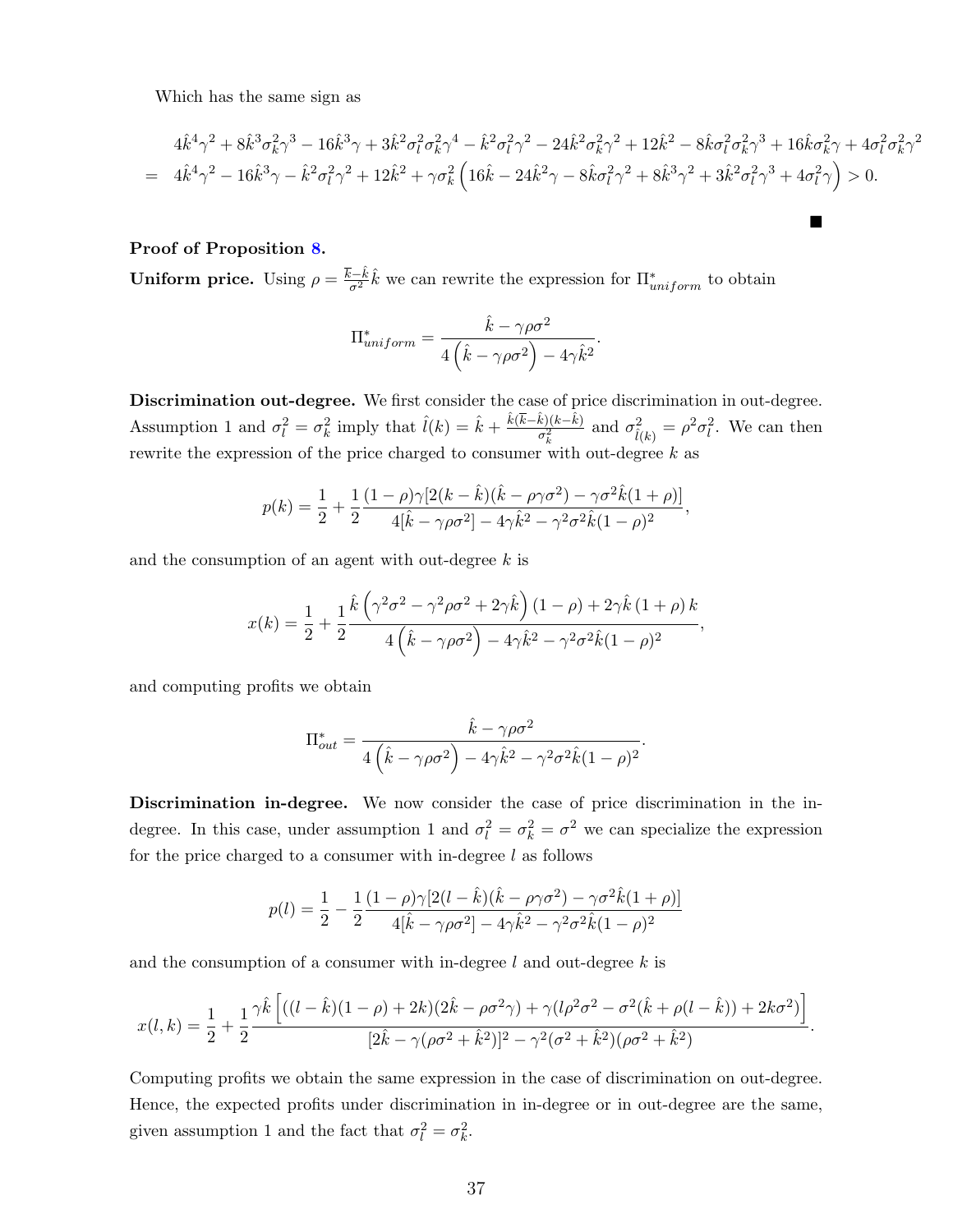We now show that  $\Pi_{out}^*$  and  $\Pi_{in}^*$  are increasing in  $\rho$ . First note that we can rewrite  $\Pi_{out}^*$  as

$$
\Pi_{out}^* = \frac{1}{4} + \frac{1}{4} \frac{\gamma^2 \sigma^2 \hat{k} (1 - \rho)^2 + 4 \gamma \hat{k}^2}{4 (\hat{k} - \gamma \rho \sigma^2) - 4 \gamma \hat{k}^2 - \gamma^2 \sigma^2 \hat{k} (1 - \rho)^2}
$$

and that

$$
sign\left\{\frac{\partial \Pi_{out}^*}{\partial \rho}\right\} = sign\left\{\frac{\partial}{\partial \rho} \left(\frac{\gamma^2 \sigma^2 \hat{k} (1-\rho)^2 + 4\gamma \hat{k}^2}{4(\hat{k} - \gamma \rho \sigma^2) - 4\gamma \hat{k}^2 - \gamma^2 \sigma^2 \hat{k} (1-\rho)^2}\right)\right\}
$$

$$
= -sign\left\{\frac{\partial}{\partial \rho} \left(\frac{\hat{k} - \gamma \rho \sigma^2}{\gamma^2 \sigma^2 \hat{k} (1-\rho)^2 + 4\gamma \hat{k}^2}\right)\right\}
$$

and

$$
sign\left\{\frac{\partial}{\partial \rho}\left(\frac{\hat{k}-\gamma\rho\sigma^2}{\gamma^2\sigma^2\hat{k}(1-\rho)^2+4\gamma\hat{k}^2}\right)\right\}
$$
  
= sign  $\left\{-\hat{k}\sigma^2\gamma^2(\rho+1)\left(2\hat{k}+\sigma^2\gamma(1-\rho)\right)\right\}$ .

Discrimination in/out-degree. We now turn to the case of price discrimination in both dimensions. First, by using the expression for the price charged to a consumer with out-degree  $k$  and in-degree  $l$  derived for general correlation structures and imposing assumption 1 and the assumption that  $\sigma_l^2 = \sigma_k^2$  we obtain that

$$
p(k,l) = \frac{1}{2} + \frac{1}{2} \frac{\gamma \hat{k}[k-l][\gamma \sigma^2 (1-\rho) + 2\hat{k}]}{[2\hat{k} - \gamma(\rho \sigma^2 + \hat{k}^2)]^2 - \gamma^2(\sigma^2 + \hat{k}^2)^2}.
$$

It is convenient to define

$$
A = \frac{\gamma \hat{k}[\gamma \sigma^2 (1 - \rho) + 2\hat{k}]}{[2\hat{k} - \gamma (\rho \sigma^2 + \hat{k}^2)]^2 - \gamma^2 (\sigma^2 + \hat{k}^2)^2},
$$

so that  $p(k, l) = \frac{1}{2} + \frac{1}{2}A[k - l]$ . Using this expression we can calculate  $\phi$  and  $\bar{p}$  and obtain that

$$
\phi = \frac{1}{\hat{k}} \sum_{l} H(l) \sum_{k} P(k|l) k p(k, l) = \frac{1}{2} + \frac{1}{2\hat{k}} A \sigma^{2} (1 - \rho)
$$

$$
\overline{p} = \frac{1}{\hat{k}} \sum_{l} H(l) \sum_{k} P(k|l) l p(k, l) = \frac{1}{2} - \frac{1}{2\hat{k}} A \sigma^{2} (1 - \rho).
$$

Furthermore, we can develop an expression of

$$
\sum_{l} H(l) \sum_{k} P(k|l) p(k,l)^{2} = \frac{1}{4} + \frac{1}{2} A^{2} [\sigma^{2} (1 - \rho)]^{2}.
$$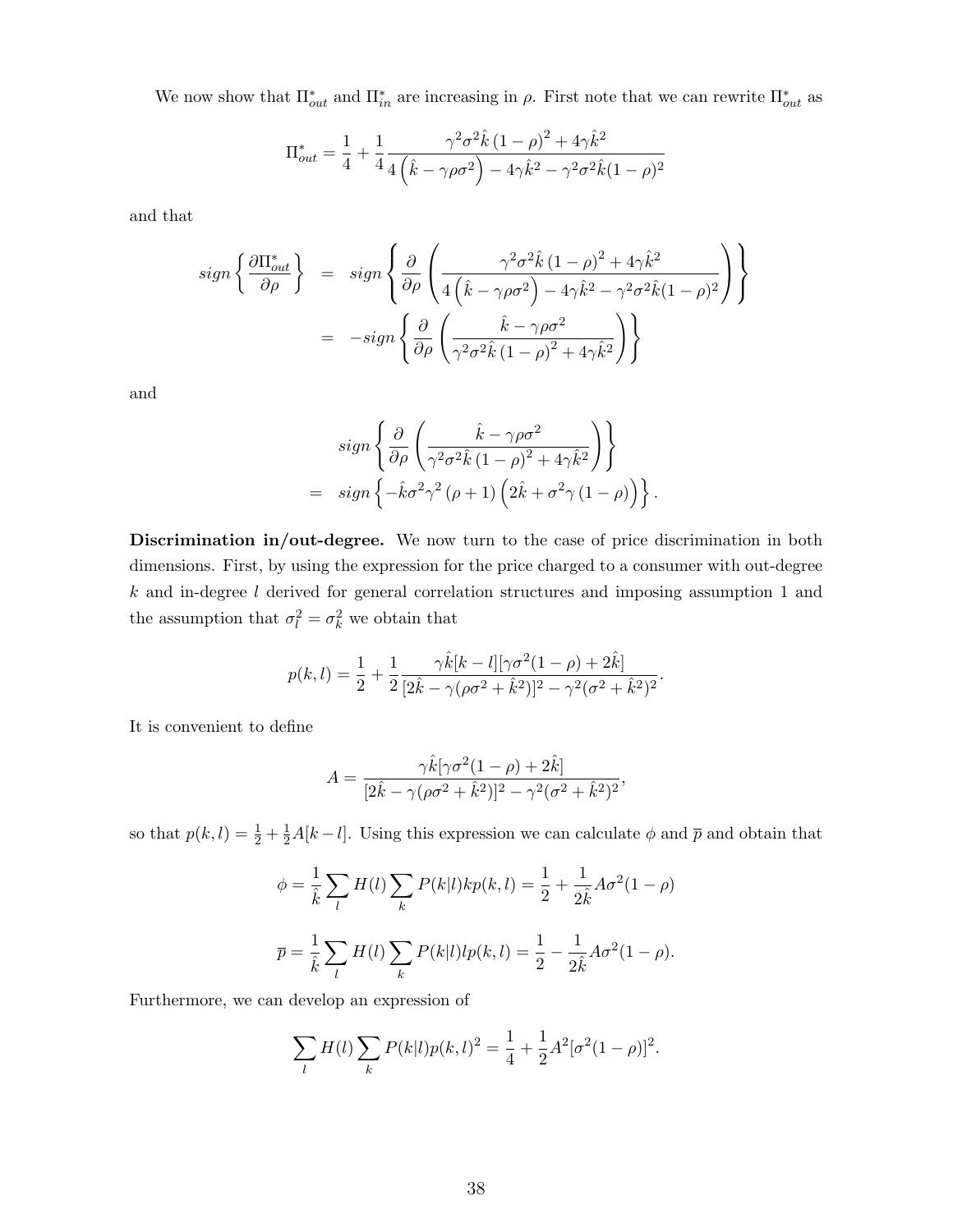Since

$$
\Pi_{in/out} = \sum_{k} \sum_{l} H(l|k) p(k,l)^2 + \frac{\gamma \phi \bar{p}\hat{k}}{1 - \gamma \bar{k}},
$$

by substituting the above expression and simplifying we obtain

$$
\Pi_{in/out}^* = \frac{1}{4} \frac{2\hat{k} - \gamma \sigma^2 (1+\rho)}{2\hat{k} (1-\gamma \hat{k}) - \gamma \sigma^2 (1+\rho)}.
$$

Taking the derivatives of the profit with respect to  $\rho$  we obtain

$$
\frac{\partial \Pi_{in/out}}{\partial \rho} = \frac{1}{2} \frac{\gamma^2 \hat{k}^2 \sigma^2}{[2\hat{k}(1-\gamma \hat{k}) - \gamma \sigma^2 (1+\rho)]^2} > 0
$$

This concludes the proof of Proposition [8.](#page-19-2)

#### Proof of Proposition [9.](#page-19-1)

First Part. The additional profit that a monopoly gets for being able to discriminate on out-degree relative to charge a uniform price is

$$
\Delta\Pi_{k,0}(\rho) = \frac{1}{4} + \frac{1}{4} \frac{\gamma^2 \sigma^2 \hat{k} (1-\rho)^2 + 4\gamma \hat{k}^2}{4(\hat{k} - \gamma \rho \sigma^2) - 4\gamma \hat{k}^2 - \gamma^2 \sigma^2 \hat{k} (1-\rho)^2} - \left(\frac{1}{4} \left[1 + \frac{\gamma \hat{k}}{1 - \gamma \bar{k}}\right]\right)
$$
  

$$
= \frac{\gamma^2 \sigma^2 \hat{k}}{4} \left(\frac{(1-\rho)^2 (\hat{k} - \gamma \rho \sigma^2)}{(4\hat{k} - 4\gamma \rho \sigma^2 - 4\gamma \hat{k}^2 - \gamma^2 \sigma^2 \hat{k} (1-\rho)^2)(\hat{k} - \gamma \rho \sigma^2 - \gamma \hat{k}^2)}\right).
$$

We observe that  $\Delta\Pi_{k,0}(1) = 0$  and for any  $\rho < 1$ ,  $\Delta\Pi_{k,0}(\rho) \geq 0$ . We now show that  $\Delta\Pi_{k,0}$  is decreasing in  $\rho$ . To see this note that

$$
sign\left\{\frac{\partial\Delta\Pi_{k,0}}{\partial\rho}\right\} = -sign\left\{\frac{\partial}{\partial\rho}\left(\frac{(4\hat{k}-4\gamma\rho\sigma^2-4\gamma\hat{k}^2-\gamma^2\sigma^2\hat{k}(1-\rho)^2)(\hat{k}-\gamma\rho\sigma^2-\gamma\hat{k}^2)}{(1-\rho)^2(\hat{k}-\gamma\rho\sigma^2)}\right)\right\}
$$
  

$$
= -sign\left\{\frac{\partial}{\partial\rho}\left(4\frac{(\hat{k}-\gamma\rho\sigma^2-\gamma\hat{k}^2)^2}{(1-\rho)^2(\hat{k}-\gamma\rho\sigma^2)}+\frac{\gamma^3\sigma^2\hat{k}^3}{\hat{k}-\gamma\rho\sigma^2}\right)\right\}.
$$

Next,  $\frac{\partial}{\partial \rho} \left( \frac{\gamma^3 \sigma^2 \hat{k}^3}{\hat{k} - \gamma \rho \sigma^2} \right)$  $\sqrt{\hat{k}-\gamma\rho\sigma^2}$  $\geq 0$ , and

$$
sign\left\{\frac{\partial}{\partial \rho}\left(\frac{\left(\hat{k}-\gamma\rho\sigma^2-\gamma\hat{k}^2\right)^2}{\left(1-\rho\right)^2\left(\hat{k}-\gamma\rho\sigma^2\right)}\right)\right\} = sign\left\{\xi(\rho)\right\},\right\}
$$

where  $\xi(\rho) = -2\gamma\sigma^2(1-\rho)\left(\hat{k}-\gamma\rho\sigma^2\right)+2\left(\hat{k}-\gamma\rho\sigma^2\right)\left(\hat{k}-\gamma\rho\sigma^2-\gamma\hat{k}^2\right)+\gamma\sigma^2(1-\rho)\left(\hat{k}-\gamma\rho\sigma^2-\gamma\hat{k}^2\right).$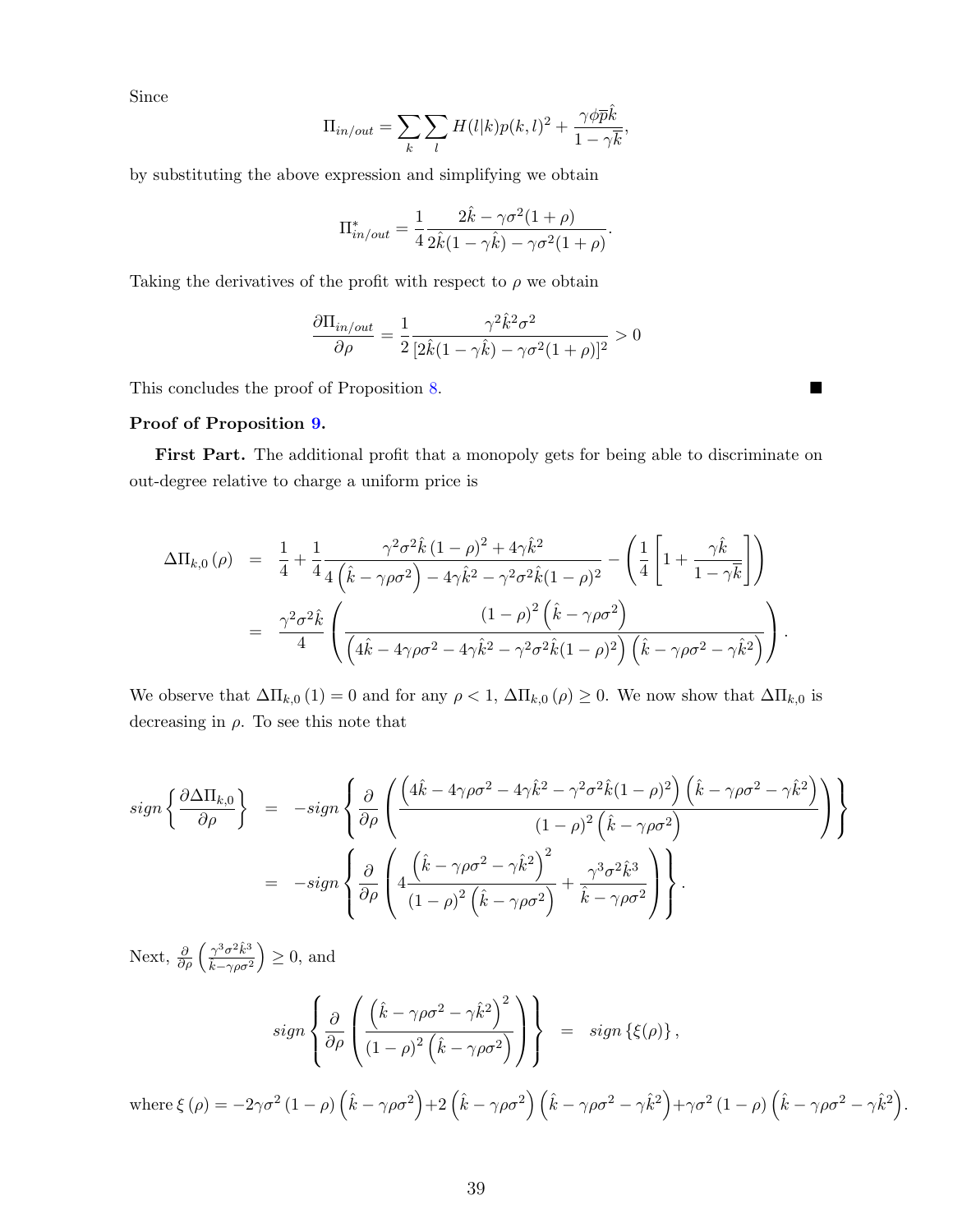Since

$$
\frac{\partial \xi}{\partial \rho} = \sigma^2 \gamma \left( 3\hat{k}^2 \gamma - 3\hat{k} + \sigma^2 \gamma + 2\sigma^2 \gamma \rho \right) \le 0
$$

and

$$
\xi(1) = 2\left(\hat{k} - \gamma\sigma^2\right)\left(\hat{k} - \gamma\sigma^2 - \gamma\hat{k}^2\right) \ge 0
$$

it follows that  $\xi(\rho) \geq 0$ . This proves the claim that  $\Delta \Pi_{k,0}$  is decreasing in  $\rho$ .

Second Part. We now prove the second part of Proposition [9.](#page-19-1) By definition, the value for the monopoly from learning out-degrees and in-degrees of all consumers exhibits complementarity iff  $\Pi^*_{in/out} - \Pi^*_{out} \geq \Pi^*_{in} - \Pi^*_{uniform}$ , i.e., iff

$$
0 \leq \frac{1}{4} \frac{2\hat{k} - \gamma \sigma^2 (1+\rho)}{2\hat{k}(1-\gamma\hat{k}) - \gamma \sigma^2 (1+\rho)} - 2 \frac{\hat{k} - \gamma \rho \sigma^2}{4(\hat{k} - \gamma \rho \sigma^2) - 4\gamma\hat{k}^2 - \gamma^2 \sigma^2 \hat{k}(1-\rho)^2} + \frac{\hat{k} - \gamma \rho \sigma^2}{4(\hat{k} - \gamma \rho \sigma^2) - 4\gamma\hat{k}^2}
$$
  
= 
$$
\frac{-\hat{k}\sigma^2 \gamma^2 (1-\rho) \eta(\rho)}{4(\gamma\hat{k}^2 - \gamma \rho \sigma^2 + \hat{k}) ((-2\gamma\hat{k}^2 - \gamma \rho \sigma^2 - \gamma \sigma^2 + 2\hat{k}) ((-\gamma^2\hat{k}\rho^2 \sigma^2 + 2\gamma^2\hat{k}\rho \sigma^2 - \gamma^2\hat{k}\sigma^2 - 4\gamma\hat{k}^2 - 4\gamma\rho \sigma^2 + 4\hat{k})}
$$

where

$$
\eta(\rho) = 4\hat{k}^3 \gamma \rho - 3\hat{k}^2 \sigma^2 \gamma^2 \rho^2 + 2\hat{k}^2 \sigma^2 \gamma^2 \rho + \hat{k}^2 \sigma^2 \gamma^2 - 4\hat{k}^2 \rho + 6\hat{k} \sigma^2 \gamma \rho^2 - 2\hat{k} \sigma^2 \gamma - 2\sigma^4 \gamma^2 \rho^3 + 2\sigma^4 \gamma^2 \rho.
$$

The following claim is sufficient to establish the desired result.

Claim 1. The following holds

a.  $\hat{k} - \gamma \hat{k}^2 - \gamma \rho \sigma^2 > 0$ .

b. 
$$
2\hat{k} - 2\gamma \hat{k}^2 - \gamma \sigma^2 - \gamma \rho \sigma^2 > 0.
$$

c. 
$$
4\hat{k} - 4\gamma \hat{k}^2 - \gamma^2 \hat{k} \sigma^2 - 4\gamma \rho \sigma^2 + 2\gamma^2 \hat{k} \rho \sigma^2 - \gamma^2 \hat{k} \rho^2 \sigma^2 > 0.
$$

d.  $\eta(\rho)$  changes from positive to negative at a unique  $\rho < 0$ .

 $\textbf{Proof of Claim 1. To see part a note that}\ sign\left\{ \hat{k}-\gamma\hat{k}^{2}-\gamma\rho\sigma^{2}\right\} = sign\left\{ 1-\frac{1}{\hat{k}}\gamma\hat{k}^{2}-\frac{1}{\hat{k}}\gamma\rho\sigma^{2}\right\} >0.$ 0, where the inequality follows because the assumption  $\gamma < \frac{1}{2k^{\max}}$  implies that

$$
1 - \frac{1}{\hat{k}} \gamma \hat{k}^2 - \frac{1}{\hat{k}} \gamma \rho \sigma^2 > 1 - \frac{1}{2 \hat{k} k^{\max}} \hat{k}^2 - \frac{1}{2 \hat{k} k^{\max}} \rho \sigma^2 > \frac{1}{2} - \frac{1}{2} \frac{\sigma^2}{\hat{k} k^{\max}} > 0,
$$

where the last inequality follows because  $\hat{k}k^{\max} \geq \hat{k}(k^{\max}-\hat{k}) = \sum P(k)kk^{\max}-\hat{k}^{2} \geq$  $\sum P(k) k^2 - \hat{k}^2 = \sigma^2$ . Furthermore, part b follows from part a.

To see part c, note that  $4\hat{k} - 4\gamma \hat{k}^2 - \gamma^2 \hat{k} \sigma^2 - 4\gamma \rho \sigma^2 + 2\gamma^2 \hat{k} \rho \sigma^2 - \gamma^2 \hat{k} \rho^2 \sigma^2$  is decreasing in  $\rho$  and therefore,

$$
4\hat{k} - 4\gamma \hat{k}^2 - \gamma^2 \hat{k} \sigma^2 - 4\gamma \rho \sigma^2 + 2\gamma^2 \hat{k} \rho \sigma^2 - \gamma^2 \hat{k} \rho^2 \sigma^2 > 4\hat{k} - 4\gamma \hat{k}^2 - \gamma^2 \hat{k} \sigma^2 - 4\gamma \sigma^2 + 2\gamma^2 \hat{k} \sigma^2 - \gamma^2 \hat{k} \sigma^2 = 4(\hat{k} - \gamma \hat{k}^2 - \gamma \sigma^2) > 0
$$

where the last inequality follows from part a. Finally, to prove claim 4, it sufficient to show the following: (1.)  $\eta(-1) > 0$ , (2.)  $\eta(0) < 0$ , (3.)  $\frac{d^2\eta}{d\rho^2} > 0$  for  $\rho \in [-1,1]$  and (4.)  $\eta(\rho) \le 0$